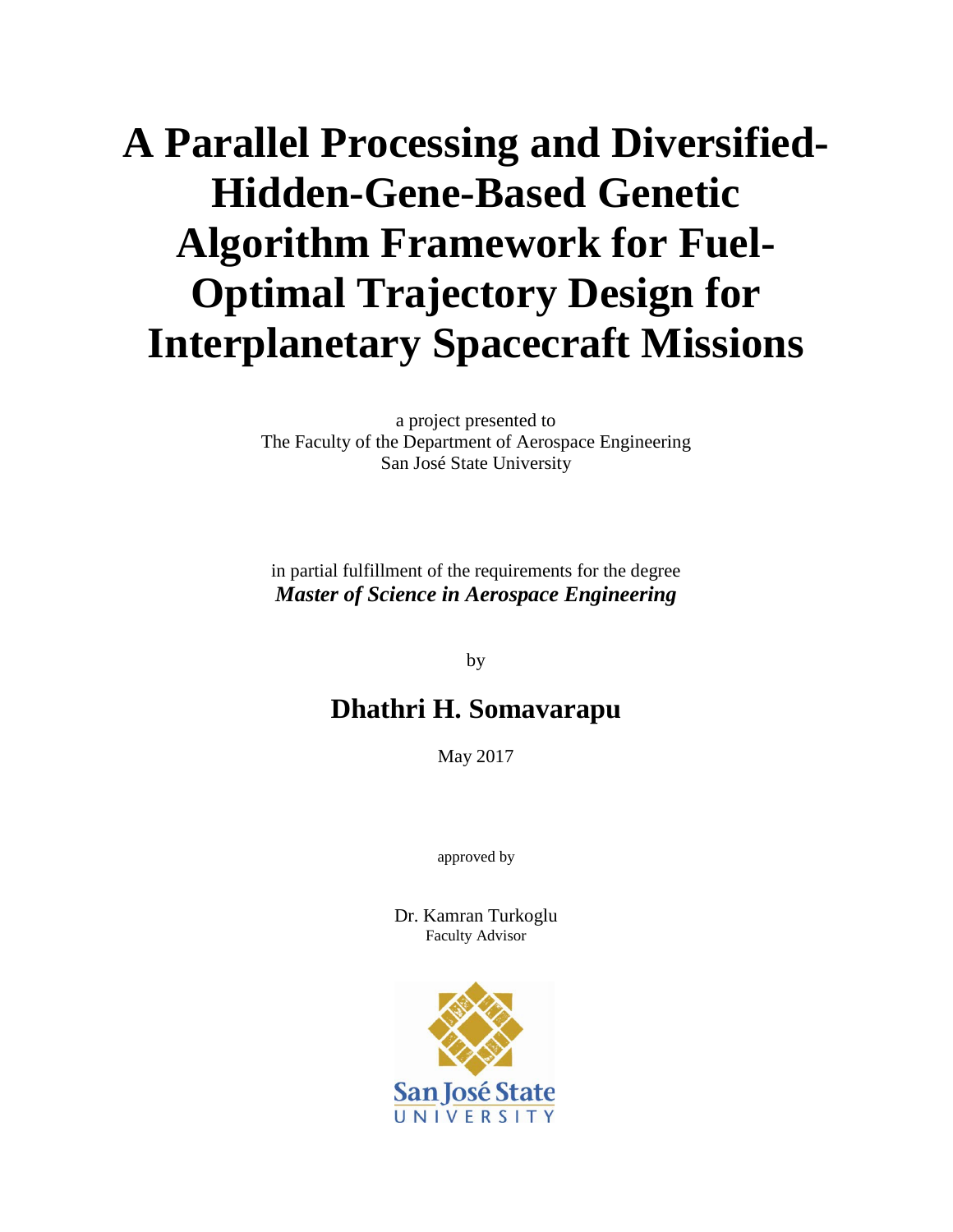$\odot$  2017

Dhathri H. Somavarapu

ALL RIGHTS RESERVED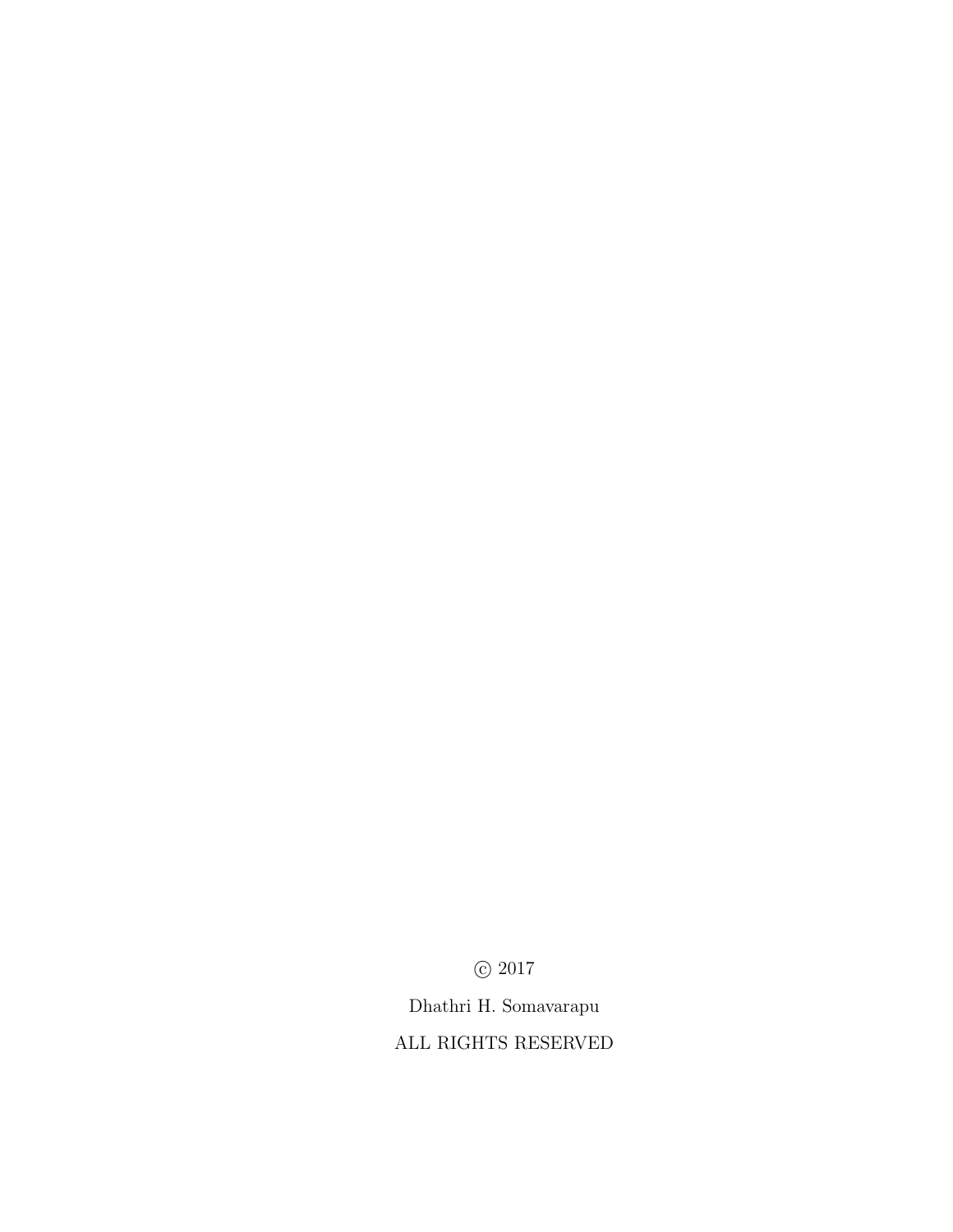## The Designated Thesis Committee Approves the Thesis Titled

## A PARALLEL PROCESSING AND DIVERSIFIED-HIDDEN-GENE-BASED GENETIC ALGORITHM FRAMEWORK FOR FUEL-OPTIMAL TRAJECTORY DESIGN FOR INTERPLANETARY SPACECRAFT MISSIONS

by

Dhathri H. Somavarapu

#### APPROVED FOR THE DEPARTMENT OF AEROSPACE ENGINEERING

# SAN JOSÉ STATE UNIVERSITY

May 2017

| Dr. Kamran Turkoglu  | Department of Aerospace Engineering |
|----------------------|-------------------------------------|
| Dr. Nikos Mourtos    | Department of Aerospace Engineering |
| Prof. Jeanine Hunter | Department of Aerospace Engineering |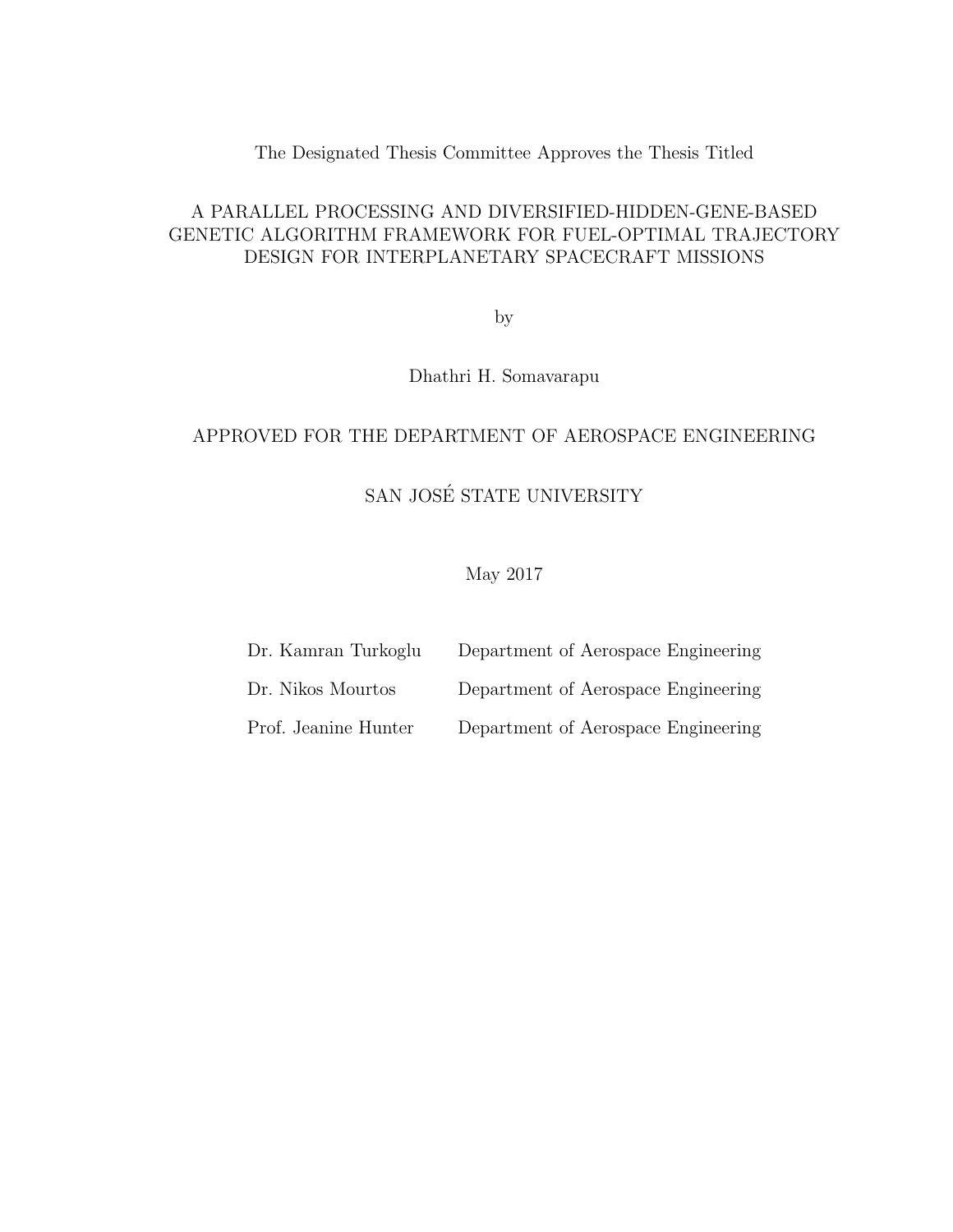#### ABSTRACT

## A PARALLEL PROCESSING AND DIVERSIFIED-HIDDEN-GENE-BASED GENETIC ALGORITHM FRAMEWORK FOR FUEL-OPTIMAL TRAJECTORY DESIGN FOR INTERPLANETARY SPACECRAFT MISSIONS

#### by Dhathri H. Somavarapu

This thesis proposes a new parallel computing Genetic Algorithm framework for designing fuel-optimal trajectories for interplanetary spacecraft missions. The framework can capture the deep search-space of the problem with the use of a fixed chromosome structure and hidden-genes concept, can explore the diverse set of candidate solutions with the use of the Adaptive and Twin-Space Crowding techniques, can execute on any High-Performance Computing (HPC) platform with the adoption of the portable Message Passing Interface (MPI) standard. The algorithm is implemented in  $C++$  with the use of the MPICH implementation of the MPI standard. The algorithm uses a patched-conic approach with two-body dynamics assumptions. New procedures are developed for determining trajectories in the  $V_{\infty}$ -Leveraging legs of the flight from the launch and non-launch planets, and deep-space maneuver legs of the flight from the launch and non-launch planets. The chromosome structure maintains the time of flight as a free parameter within certain boundaries. The fitness or the cost function of the algorithm uses only the mission  $\Delta V$ , and does not include time of flight. Optimization is conducted with two variations for the mission gravity-assist sequence, the 4-gravity-assist and the 3-gravity-assist, with a maximum of 5 gravity-assists allowed in both the cases. In both the variations, an optimal trajectory is found with a mission cost (total  $\Delta V$ ) comparable to the cost of the bench mark Cassini 2 mission of Gad and Abdelkhalik [1].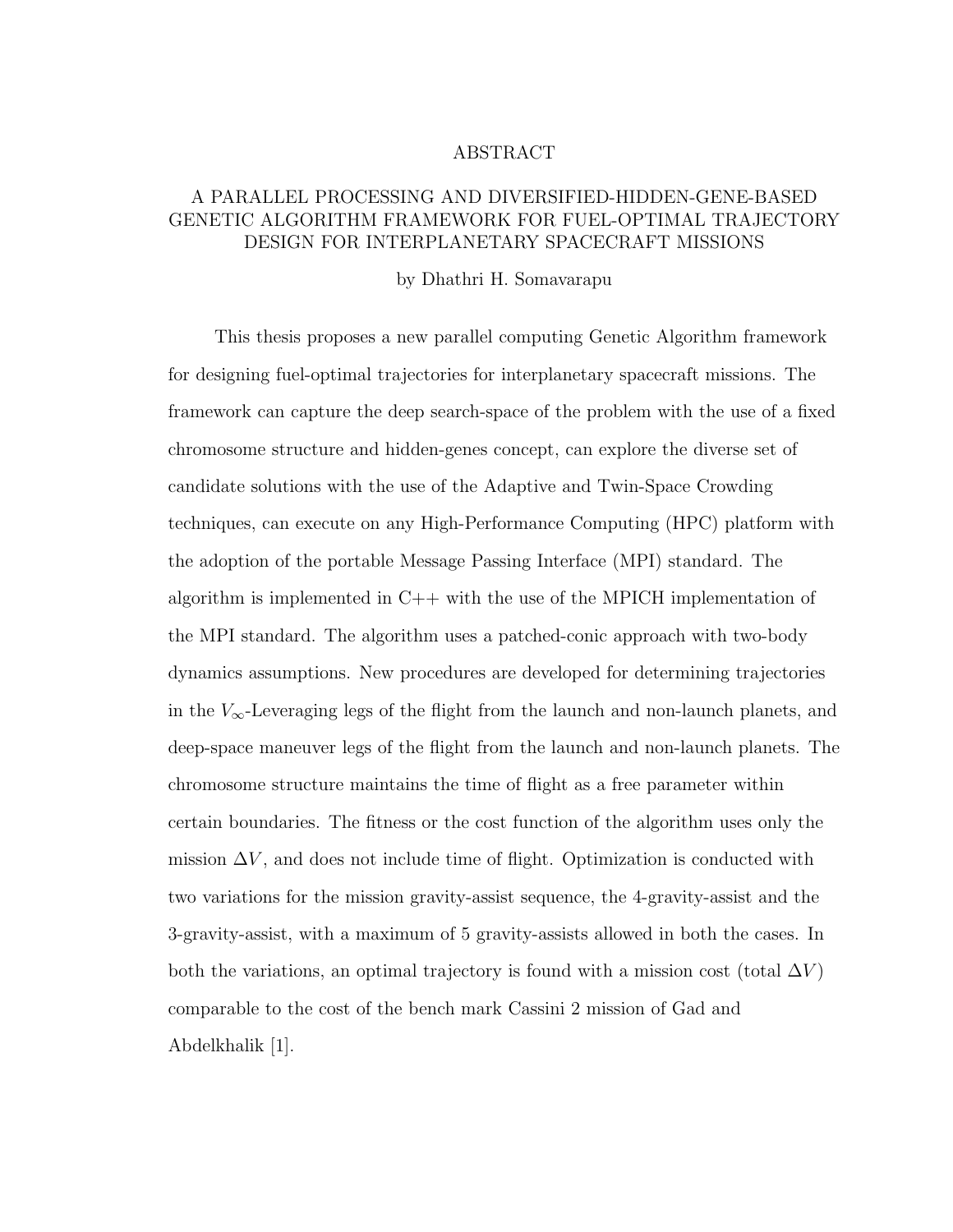## DEDICATION

To my loving mother, for her unwavering support.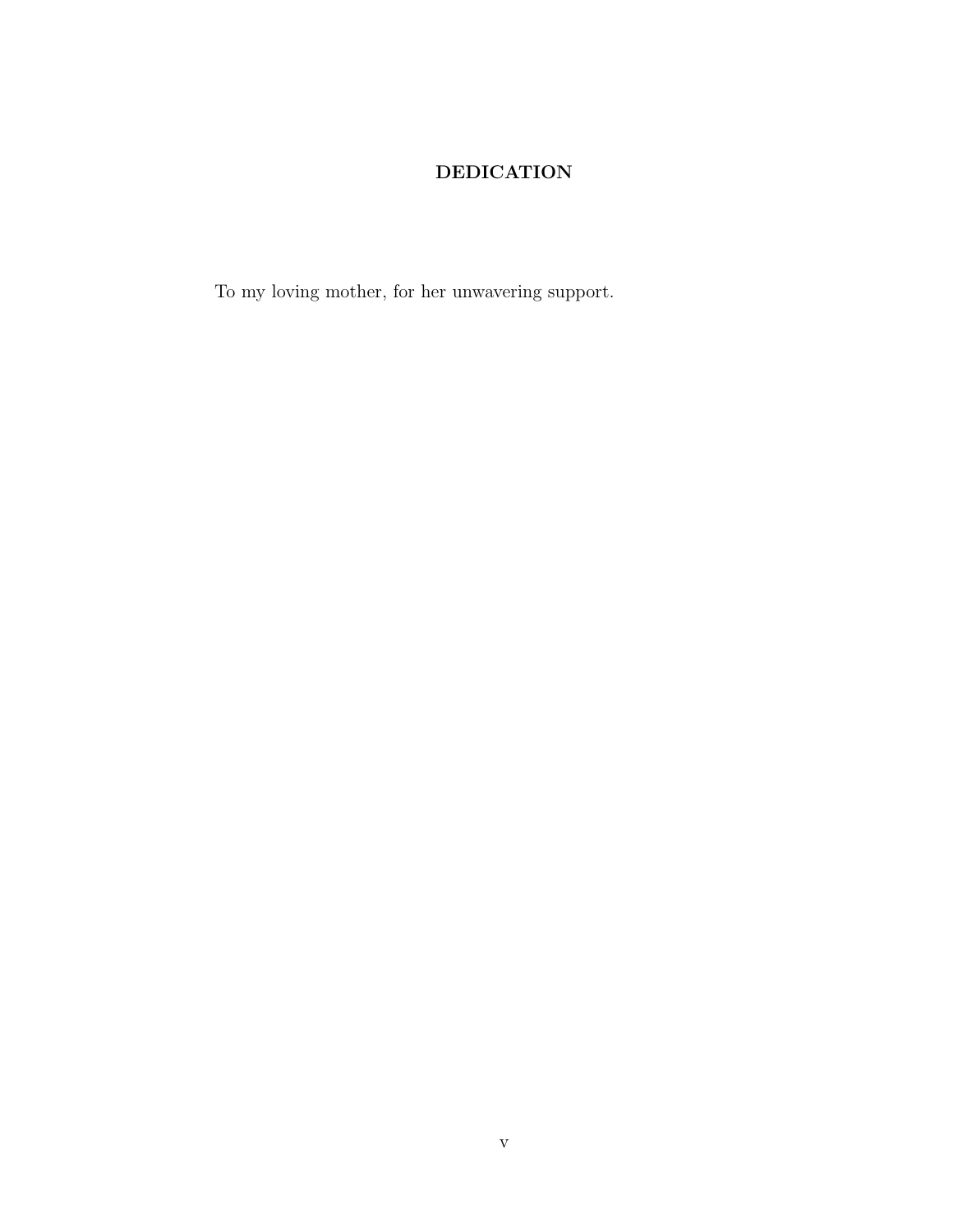#### ACKNOWLEDGEMENTS

First and foremost, I would like to express my sincere gratitude to Dr. Kamran Turkoglu, my advisor, whose guidance has been a tremendous factor in my educational and research achievements. His drive to meet the highest of standards in the work produced by his students has helped me greatly and is highly respected and appreciated.

Second, I would like to thank Dr. Nikos Mourtos and Prof. Jeanine Hunter from the Aerospace Engineering department for being generous with their time and knowledge to serve on my thesis committee.

Third, I would like to thank Mr. Sean Fritz, a former classmate of mine and a current employee of the Lockheed Martin Space Company, for introducing me to Genetic Algorithms, for countless discussions on topics related to my thesis, and for allowing me to use a gravity-assist feasibility method that he developed along with Dr. Turkoglu.

Last but not the least, I would like to thank my Mother and Sister, for their unwavering support throughout my long pursuit of this degree.

vi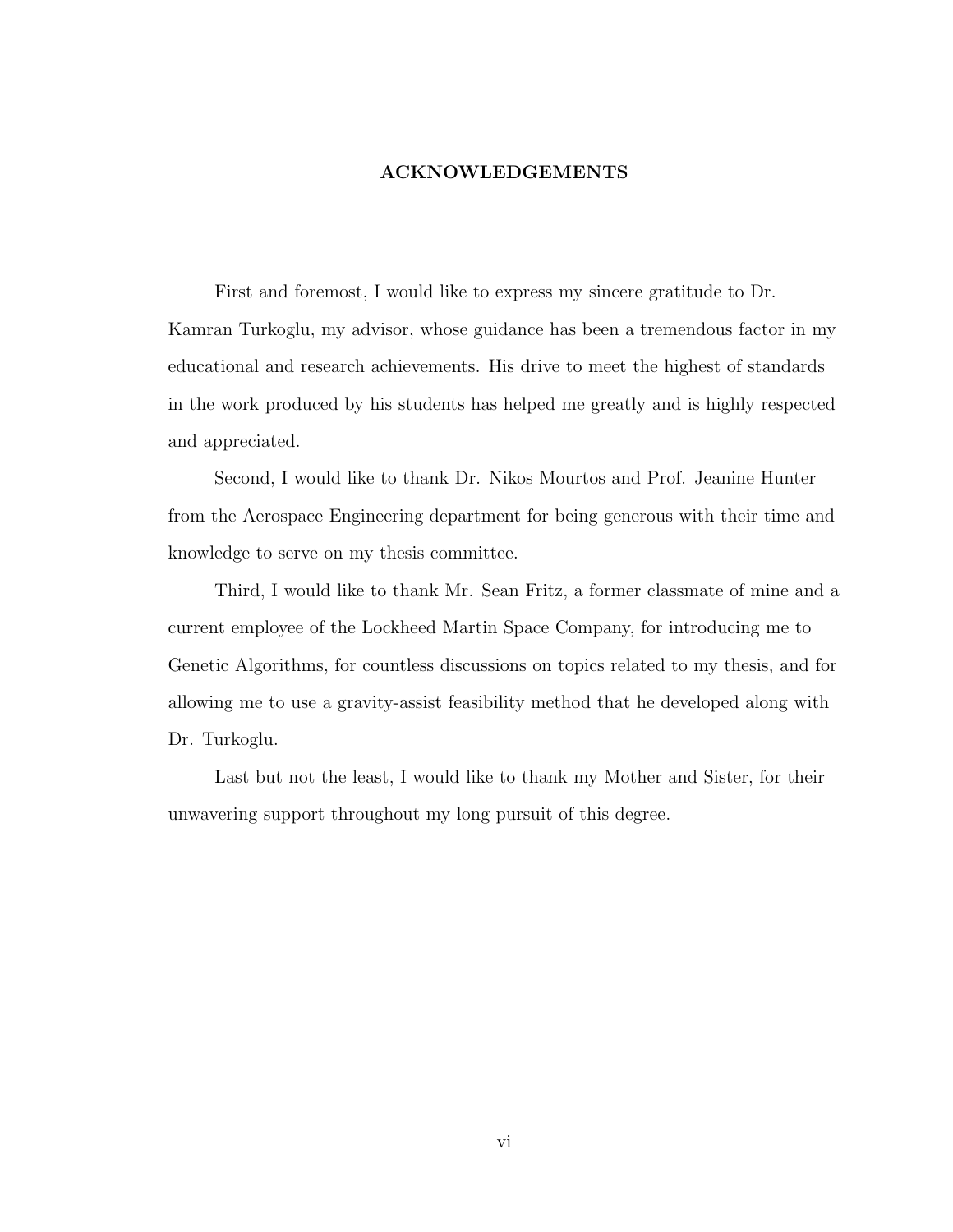## TABLE OF CONTENTS

## **CHAPTER**

| 1                        |     | <b>INTRODUCTION</b>                                                     | $\overline{2}$ |
|--------------------------|-----|-------------------------------------------------------------------------|----------------|
| $\overline{2}$           |     | PROBLEM STATEMENT AND THESIS OUTLINE                                    | 8              |
|                          | 2.1 |                                                                         | 8              |
|                          | 2.2 | Thesis Outline                                                          | $8\,$          |
| 3                        |     | ORBITAL MECHANICS FUNDAMENTALS                                          | 10             |
|                          | 3.1 |                                                                         | 11             |
|                          | 3.2 |                                                                         | 11             |
|                          | 3.3 | Multiple-Revolution Lambert's Problem                                   | 11             |
|                          | 3.4 |                                                                         | 12             |
|                          |     | 3.4.1                                                                   | 13             |
|                          | 3.5 |                                                                         | 13             |
|                          | 3.6 |                                                                         | 14             |
|                          |     | A Procedure for $V_{\infty}$ -Leveraging Maneuver<br>3.6.1              | 15             |
|                          |     | The $V_{\infty}$ -Leveraging Maneuver from the Launch Planet<br>3.6.2   | 15             |
|                          |     | The $V_{\infty}$ -Leveraging Maneuver from a Non-Launch Planet<br>3.6.3 | 16             |
| $\overline{\mathcal{A}}$ |     | THE PROPOSED GENETIC ALGORITHM                                          | 19             |
|                          | 4.1 |                                                                         | 19             |
|                          |     | 4.1.1                                                                   | 19             |
|                          |     | 4.1.2                                                                   | 22             |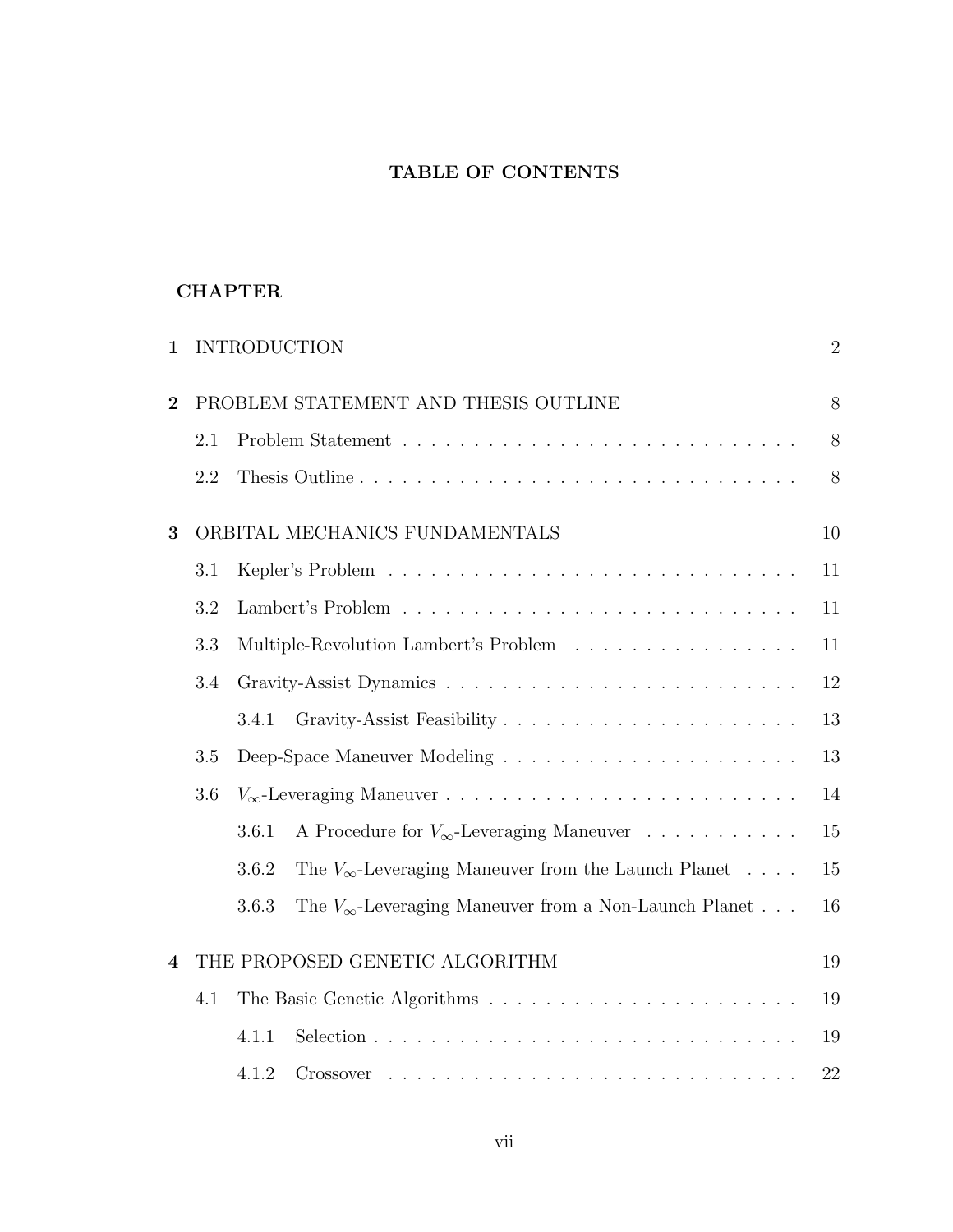|                |                                                   | 4.1.3 |                                                                                           | 23 |  |  |
|----------------|---------------------------------------------------|-------|-------------------------------------------------------------------------------------------|----|--|--|
|                | Elements of the Proposed Genetic Algorithm<br>4.2 |       |                                                                                           |    |  |  |
|                |                                                   | 4.2.1 |                                                                                           | 23 |  |  |
|                |                                                   | 4.2.2 | The Fitness of the Chromosome $\ldots \ldots \ldots \ldots \ldots \ldots$                 | 28 |  |  |
|                |                                                   | 4.2.3 |                                                                                           | 33 |  |  |
|                |                                                   | 4.2.4 | The Diversification of Population using a Crowding Technique                              | 33 |  |  |
|                |                                                   | 4.2.5 | The Diversification of Population using an Adaptive GA Tech-                              |    |  |  |
|                |                                                   |       |                                                                                           | 34 |  |  |
|                |                                                   | 4.2.6 |                                                                                           | 37 |  |  |
| $\overline{5}$ |                                                   |       | THE IMPLEMENTATION AND PARALLELIZATION WITH MPI                                           | 38 |  |  |
|                | 5.1                                               |       | The Implementation $\ldots \ldots \ldots \ldots \ldots \ldots \ldots \ldots \ldots$       | 38 |  |  |
|                |                                                   | 5.1.1 |                                                                                           | 38 |  |  |
|                |                                                   | 5.1.2 |                                                                                           | 38 |  |  |
|                | 5.2                                               |       |                                                                                           | 53 |  |  |
|                | 5.3                                               |       | Parallelization with MPI $\ldots \ldots \ldots \ldots \ldots \ldots \ldots \ldots \ldots$ | 55 |  |  |
|                | 5.4                                               |       |                                                                                           | 55 |  |  |
| 6              |                                                   |       | FUEL-OPTIMAL TRAJECTORIES TO SATURN                                                       | 57 |  |  |
|                | 6.1                                               |       | An Optimal Earth-Saturn Trajectory with 4 Gravity-Assist Maneuvers                        | 57 |  |  |
|                | 6.2                                               |       | An Optimal Earth-Saturn Trajectory with 3 Gravity-Assist Maneuvers                        | 57 |  |  |
|                | 6.3                                               |       | Comparison of the Optimal Trajectories                                                    | 63 |  |  |
|                | 6.4                                               |       | Performance of the Adaptive Twin-Space Crowding Genetic Algorithm                         | 65 |  |  |
| 7              |                                                   |       | CONCLUSIONS AND RECOMMENDATIONS                                                           | 67 |  |  |

# BIBLIOGRAPHY 69

viii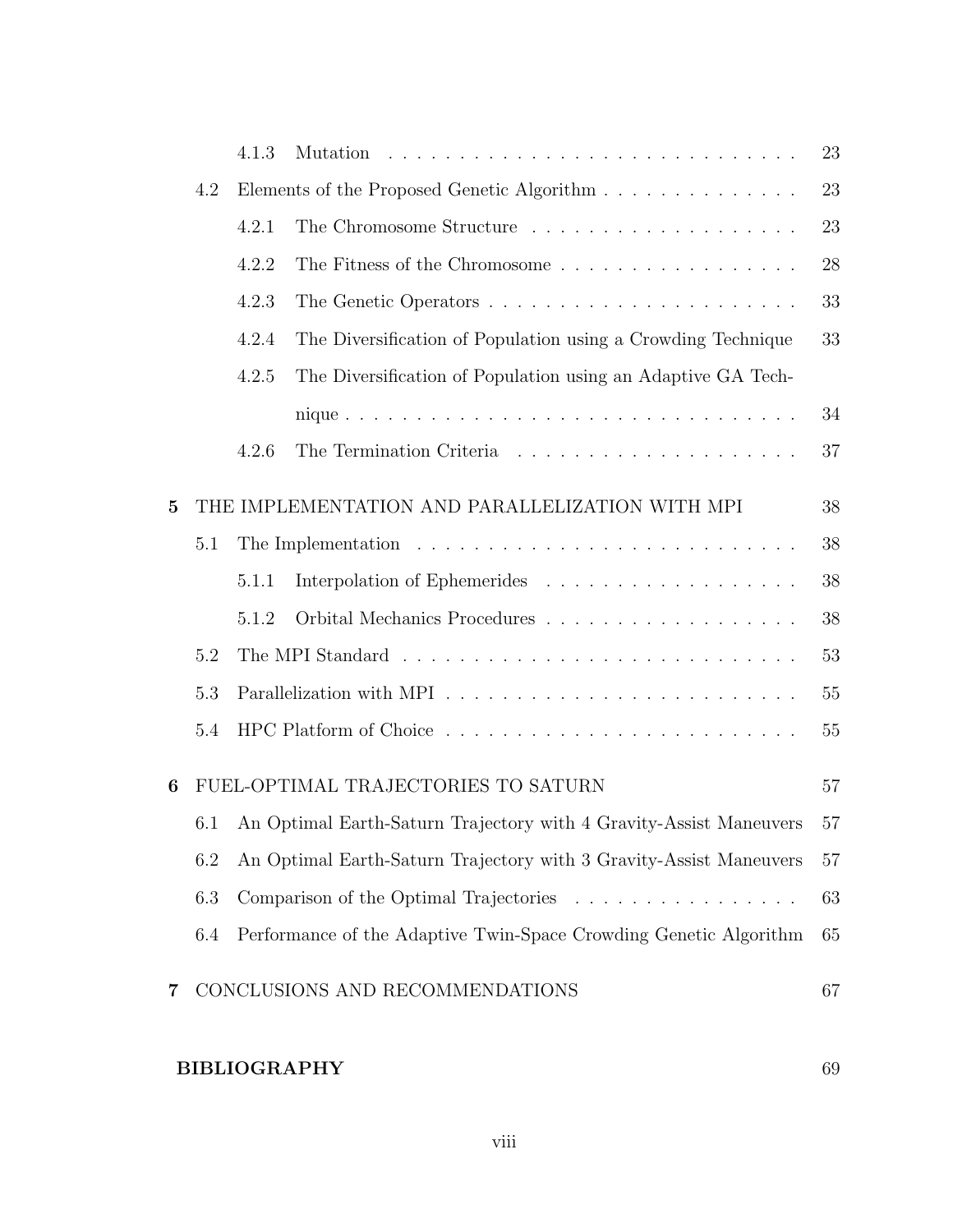## LIST OF TABLES

## Table

|     | 4.1 Genes of the Proposed Hidden Gene-based Chromosomes                            | 26 |
|-----|------------------------------------------------------------------------------------|----|
|     | 6.1 Configuration of the Algorithm for 4 Gravity-Assists                           | 58 |
|     | 6.2 The GA Gene Configuration for 4 Gravity-Assists                                | 58 |
| 6.3 | 4 Gravity-Assist Fuel-Optimal Earth-Saturn Trajectory Parameters                   | 59 |
|     | 6.4 Configuration of the Algorithm for 3 Gravity-Assists $\ldots \ldots \ldots$ 61 |    |
|     | 6.5 The GA Gene Configuration for 3 Gravity-Assists 61                             |    |
|     | 6.6 3 Gravity-Assist Fuel-Optimal Earth-Saturn Trajectory Parameters.              | 62 |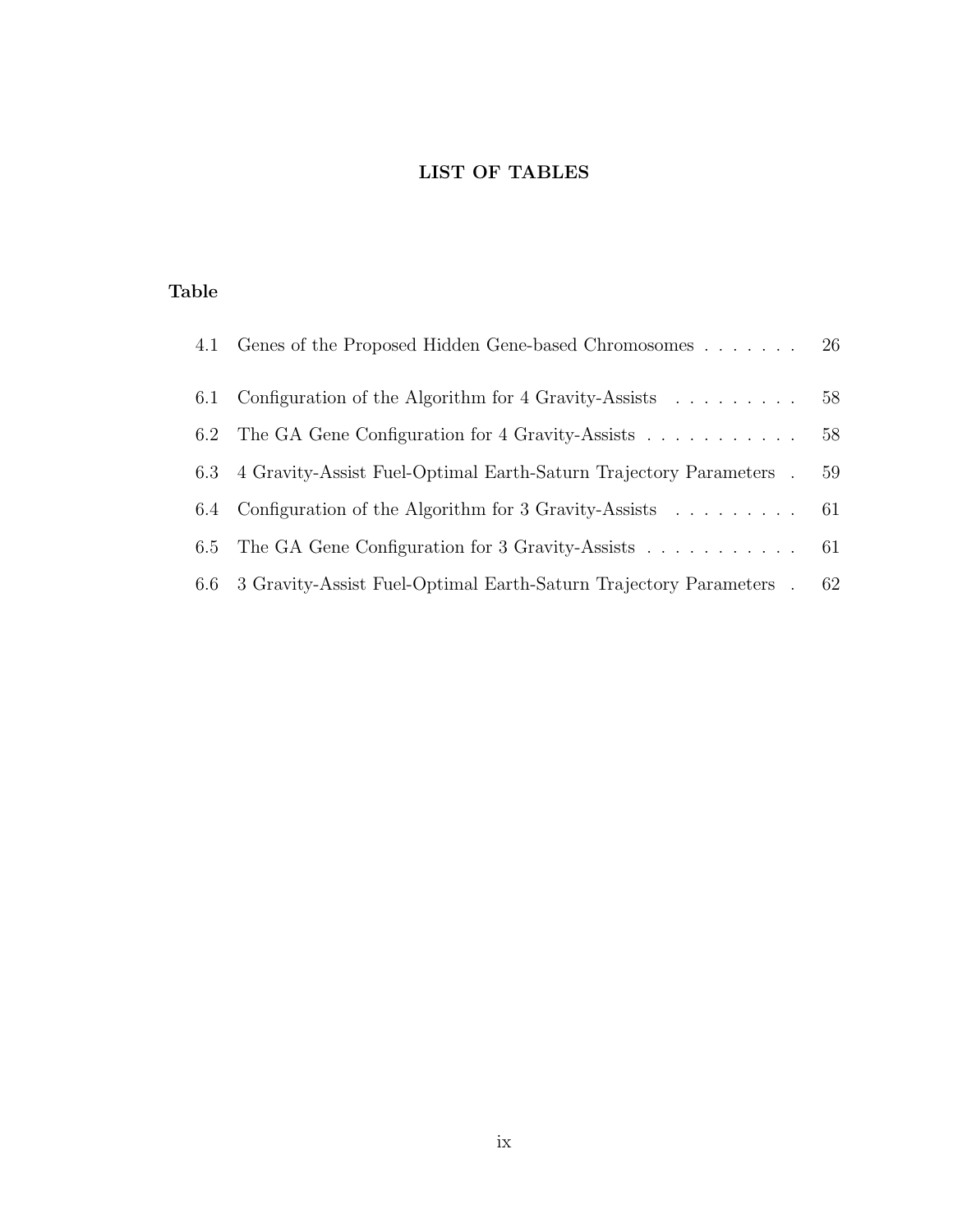## LIST OF FIGURES

# Figure

| 3.1 |                                                                          | 17 |
|-----|--------------------------------------------------------------------------|----|
| 4.1 |                                                                          | 20 |
| 4.2 | Hidden Gene Chromosomes by Gad and Abdelkhalik [1].                      | 24 |
| 4.3 |                                                                          | 25 |
| 4.4 |                                                                          | 35 |
| 6.1 | An Earth-Saturn Optimal Trajectory with 4 Gravity-Assist Maneuvers       | 60 |
| 6.2 | The Parameters of the Genetic Algorithm for 4 Gravity-Assists            | 60 |
| 6.3 | The Minimum $\Delta V$ over the Generations of the Genetic Algorithm for |    |
|     |                                                                          | 63 |
| 6.4 | An Earth-Saturn Optimal Trajectory with 3 Gravity-Assist Maneuvers       | 64 |
| 6.5 | The Parameters of the Genetic Algorithm for 3 Gravity-Assists            | 64 |
| 6.6 | The Minimum $\Delta V$ over the Generations of the Genetic Algorithm for |    |
|     |                                                                          | 65 |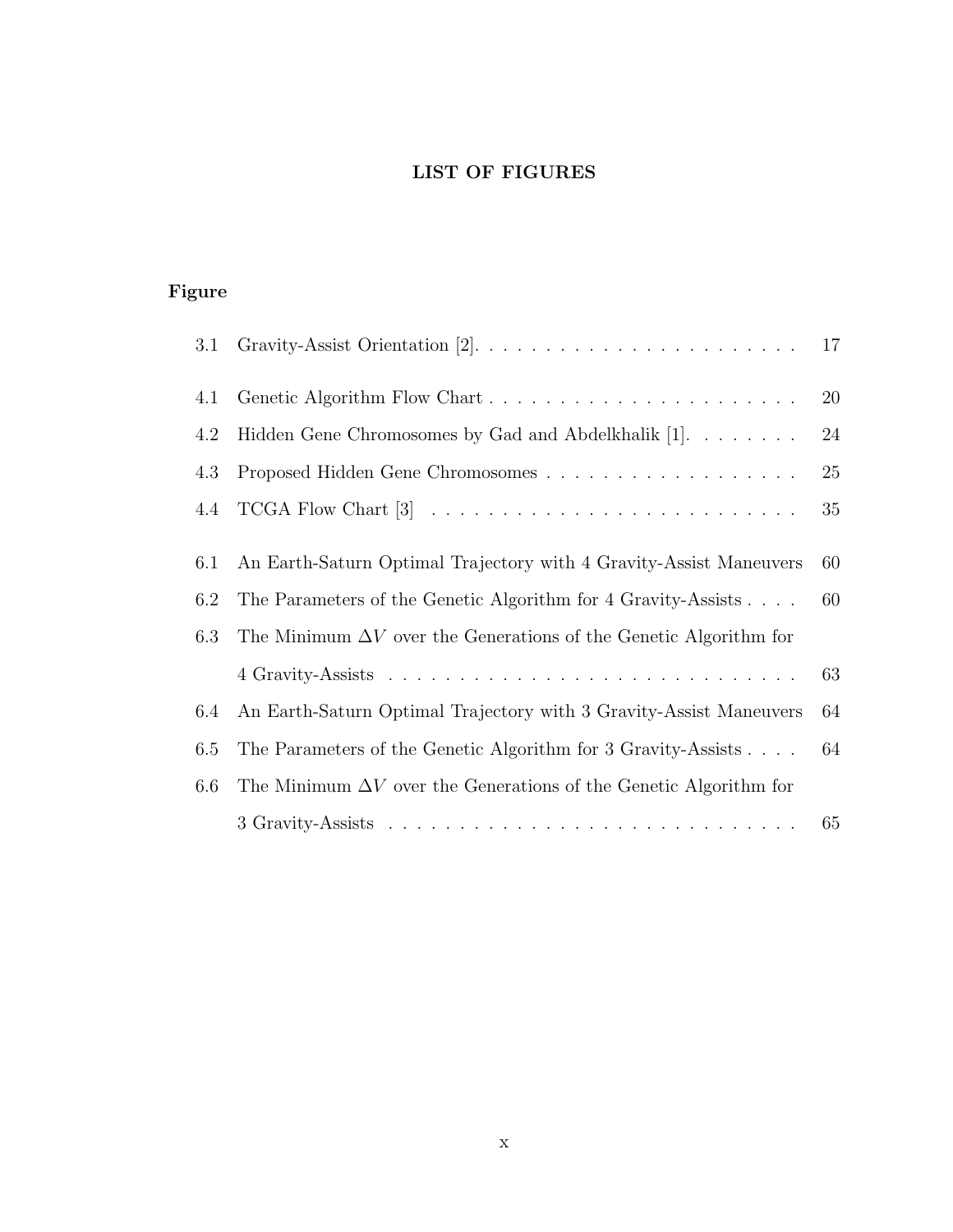## LIST OF PROCEDURES

| 4.1     | Procedure for Computation of the Fitness of a Chromosome                        | 29 |
|---------|---------------------------------------------------------------------------------|----|
| 4.1     | Procedure for Computation of the Fitness of a Chromosome (continued)            | 30 |
| 4.1     | Procedure for Computation of the Fitness of a Chromosome (continued) 31         |    |
| 4.1     | Procedure for Computation of the Fitness of a Chromosome (continued) 32         |    |
| 5.2     |                                                                                 | 40 |
| 5.2     | Procedure for $V_{\infty}$ -Leveraging Launch Leg (continued)                   | 41 |
| 5.3     | Procedure for Launch Leg including a Deep-Space Maneuver                        | 43 |
| 5.3     | Procedure for Launch Leg including a Deep-Space Maneuver (continued)            | 45 |
| 5.4     | Procedure for $V_{\infty}$ -Leveraging Leg from a Non-Launch Planet             | 46 |
| 5.4     | Procedure for $V_{\infty}$ -Leveraging Leg from a Non-Launch Planet (continued) | 48 |
| 5.5     | Procedure for Non-Launch Leg including a Deep-Space Maneuver                    | 49 |
| $5.5\,$ | Procedure for Non-Launch Leg including a Deep-Space Maneuver (con-              |    |
|         |                                                                                 | 51 |
| 5.5     | Procedure for Non-Launch Leg including a Deep-Space Maneuver (con-              |    |
|         |                                                                                 | 52 |
| 5.6     | Procedure for $V_{\infty}$ -Leveraging Maneuver                                 | 53 |
| 5.6     | Procedure for $V_{\infty}$ -Leveraging Maneuver (continued)                     | 54 |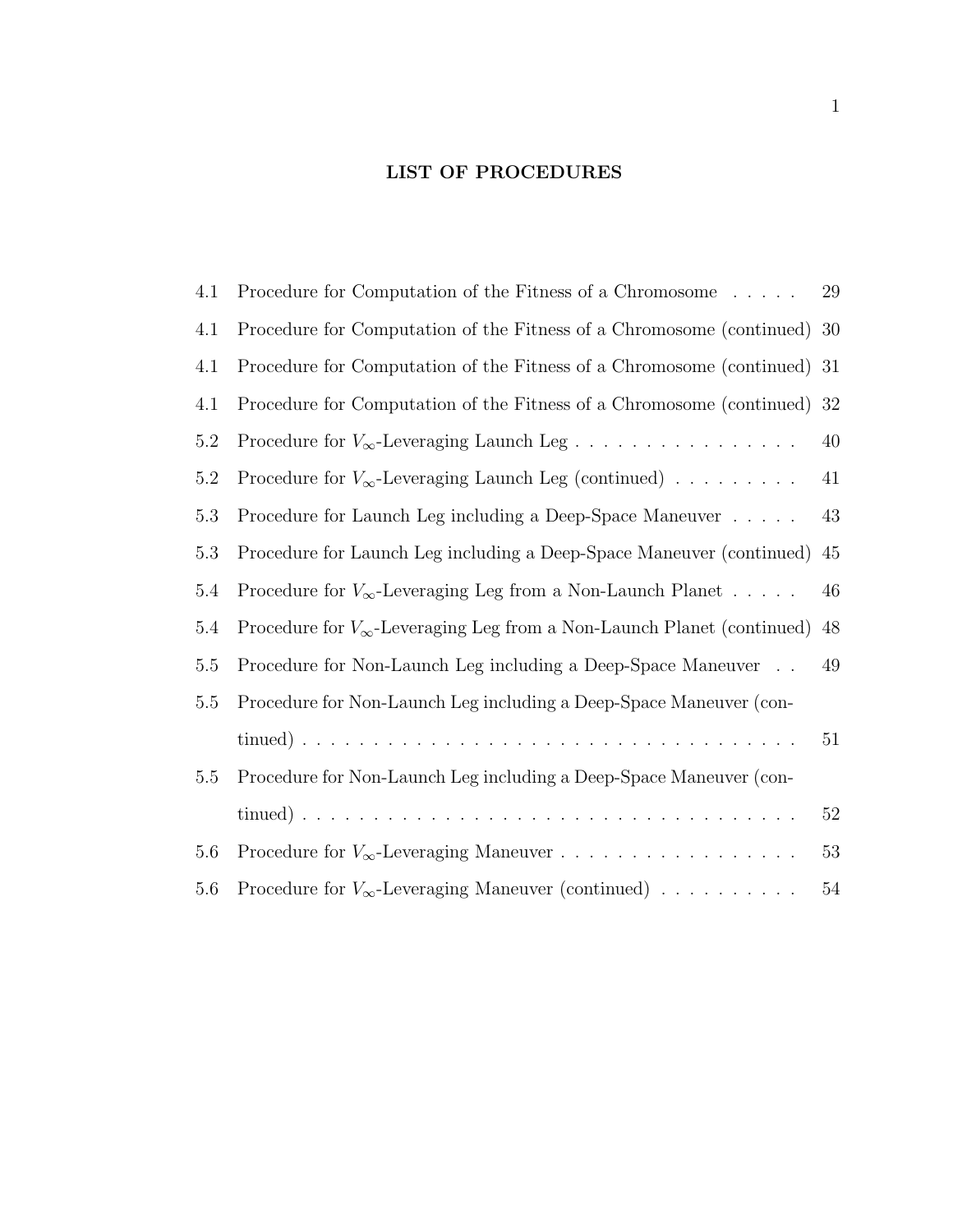#### CHAPTER 1

#### INTRODUCTION

Humans have long aspired to explore other worlds in search of resources and extraterrestrial life. While all other major planets in the Solar system are currently not hospitable to forms of life as we know it, the planetary moons such as Europa, Titan, and Enceladus are believed to have underneath their outer crusts liquid oceans that could potentially support microbial life forms such as those that exist on Earth [4–6]. Despite widespread agreement based on existing data indicating the existence of a salt-water ocean underneath Europa's icy crust, this remains to be confirmed by future missions [4]. The same can be said about the two moons of Saturn. Given the significance of proving the existence of salt-water oceans and possible microbial life on these moons, there is significant interest within the scientific community in pursuing missions to these moons of the outer planets.

Missions to planetary moons are usually designed in two phases. The first phase is the interplanetary voyage to the sphere-of-influence of the parent planet. The second phase involves designing trajectories to do one or more of three things: (1) multiple fly-bys of the moons, (2) launching a probe to the surface of a moon, or (3) getting into and maintaining an orbit around one or more of the moons. In either of those 3 phases or in the voyage to the parent planet, any number of planetary or moon gravity-assists and deep-space maneuvers (DSMs) are used. This thesis proposes a framework for determining a gravity-assist based fuel-optimal trajectory to a parent planet, such as Saturn or Jupiter.

A space mission strives to maximize the payload mass, while minimizing the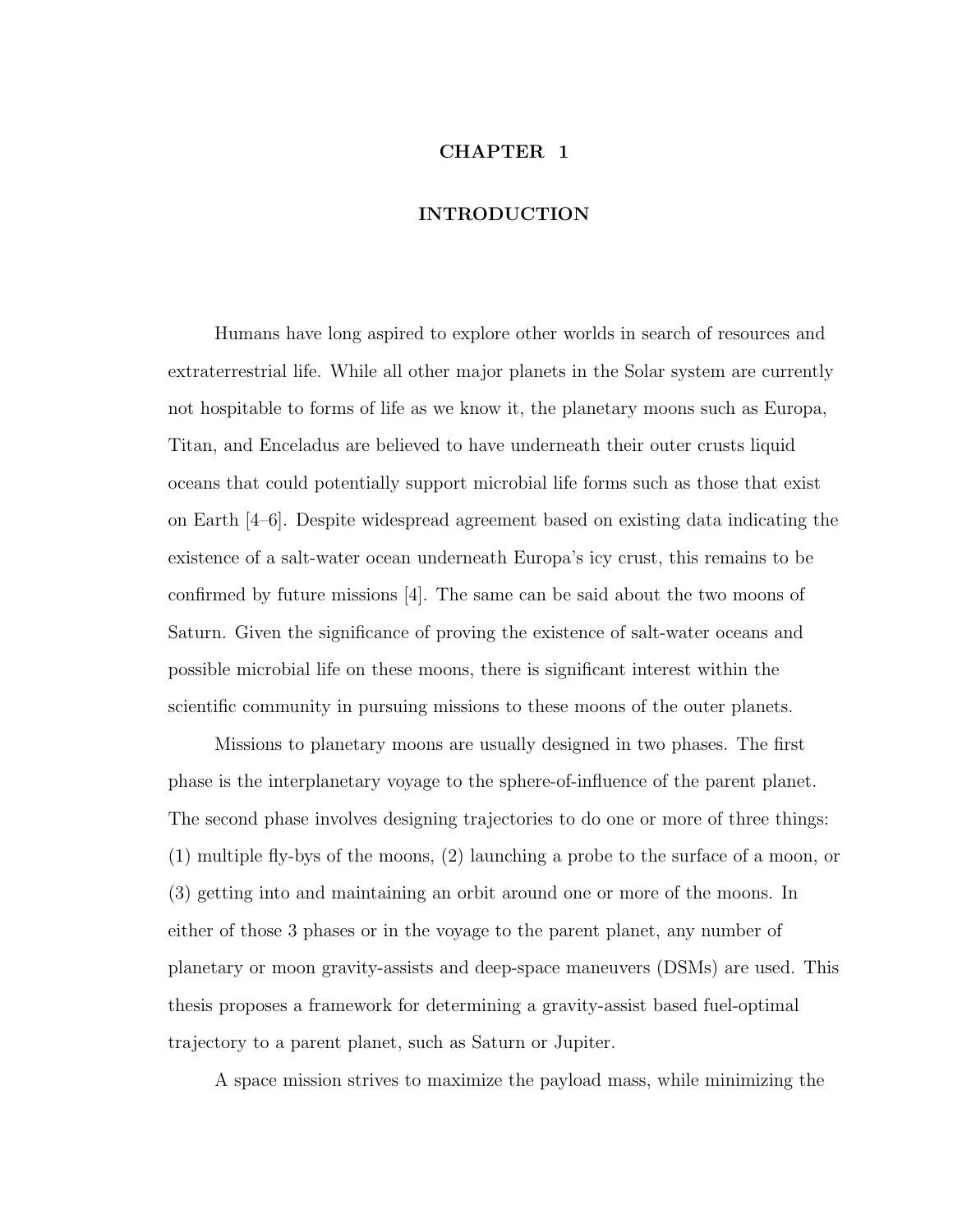launch energy and total  $\Delta V$  required to achieve the mission. Hollenbeck [7] introduced the concept of an extra-deep space maneuver for decreasing launch energy and total  $\Delta V$ , calling it  $\Delta V$ -Earth-Gravity-Assist. Sims and Longuski [8] used the term  $V_{\infty}$ -leveraging in their expanded analysis of the  $\Delta V$ -Earth-Gravity-Assist maneuver, to formalize the deep-space maneuver recommended by Hollenbeck [7]. Sims, Longuski, and Staugler [9] extended this analysis to a more generalized  $V_{\infty}$ -leveraging technique to apply to any Solar planet, especially to missions to inner planets. Brinckerhoff and Russel [10] successfully applied the  $V_{\infty}$ -leveraging technique to the problem of a phase-fixed Jovian moon tour, albeit with more flight time than that of a regular Hohmann transfer. Strange, Compagnola, and Russell [11] developed a novel non-tangential  $V_{\infty}$ -leveraging technique to achieve effective gravity-assists around low-mass moons in terms of time of flight. This would otherwise be impractical, given the insufficient bending provided by the low mass moons using the traditional  $V_{\infty}$ -leveraging technique. Compagnola, Russell, and Strange [12] utilized this non-tangential  $V_{\infty}$ -leveraging technique to design an optimal mission to place an orbiter around the moon Enceladus of the planet Saturn with a  $\Delta V$  requirement of only 445 m/s over that of 4 km/s for the regular Hohmann transfer, at expense, however, of extending the flight time to 2.7 years.

The  $V_{\infty}$ -leveraging technique, along with gravity-assists and other deep-space maneuvers, has become a mainstay of interplanetary missions. The challenge of finding the correct sequence of these operations for a given launch and target date, however, is immense. This is because of the depth of the search space involved in finding an optimal solution. To address this immense challenge, this thesis explores a class of non-deterministic evolutionary algorithms, Genetic Algorithms, known to provide near-global optimal solutions, from a large search space of the problem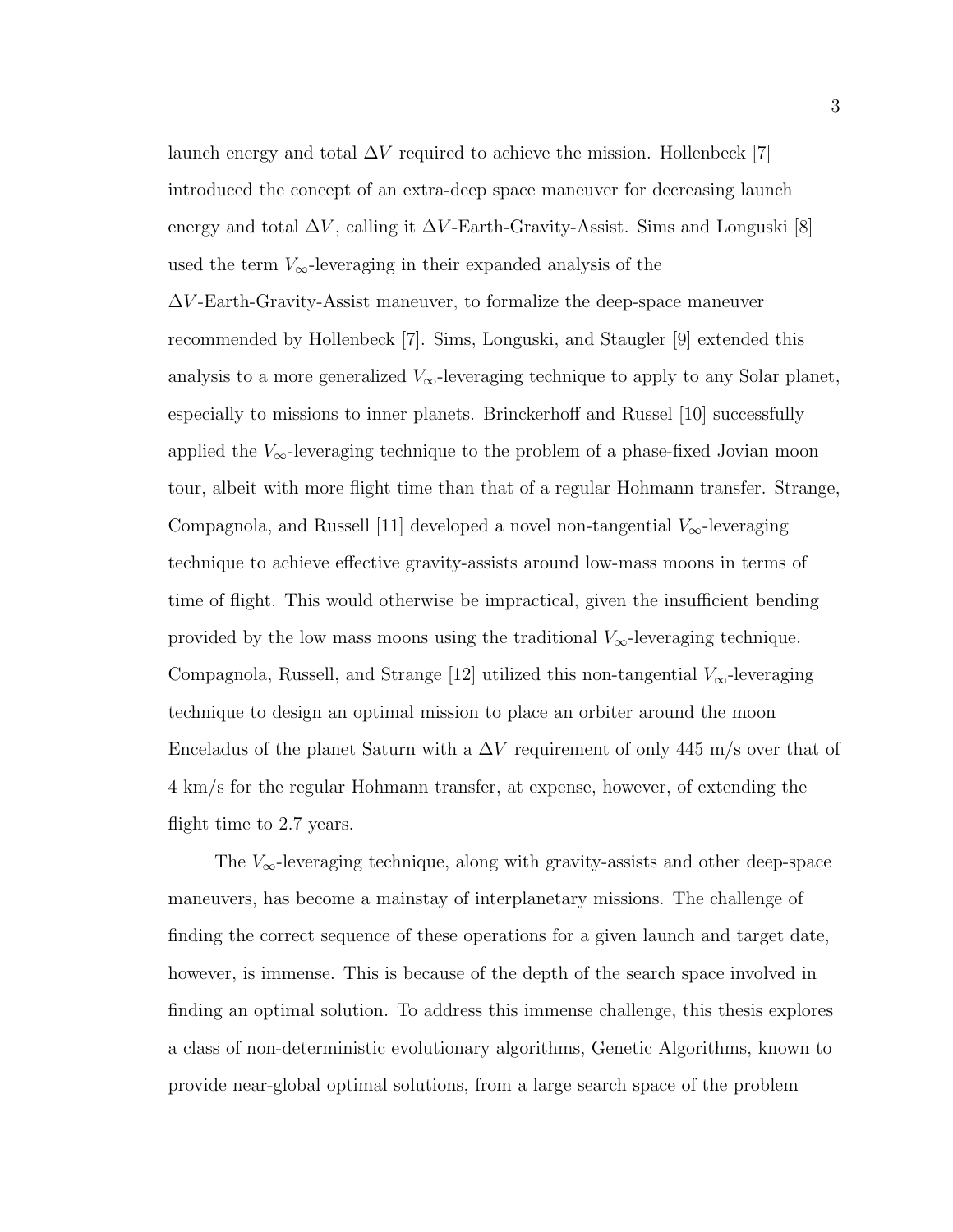domain. Genetic Algorithms use selection, crossover, and mutation operators on the candidate solutions to mimic the natural evolutionary processes found in nature. This allows for a near-optimal solution in the best-case scenario. Genetic Algorithms are "non-deterministic" because they may in some cases lead to local-optimal or practically infeasible solutions. Because of the search space depth, it is standard practice to limit the design space of the problem to a prescribed number of gravity-assists,  $V_{\infty}$ -leveraging maneuvers and general deep-space maneuvers. Not all missions have the same number of design parameters (genes). Gad and Abdelkhalik [1] presented a novel approach where the number of design parameters (genes) are fixed for all conceivable problems with some of the parameters (genes) designated as "hidden" depending on the nature of the particular problem being solved. These "hidden" genes are not used in the fitness evaluation of a candidate solution. This more generalized Genetic Algorithm, which applies to any kind of interplanetary mission problem, can provide the optimal sequence of maneuvers-as well as the magnitudes of velocities and locations of the maneuvers-for the available launch and target dates. In their analyses of known missions to Mars, Jupiter, and Mercury, their algorithm could generate the actual known optimal solutions, in some cases, with improvements. Gad and Abdelkhalik [13] presented another novel approach to this trajectory optimization problem using the variable size design parameters (variable-size genes in a chromosome). In this approach, Gad and Abdelkhalik [13] restricted the problem design space to one that obeys the solutions to multiple-revolution Lambert's problem, within the realm of the two-body dynamics model.

Gad and Abdelkhalik's [1] hidden-gene Genetic Algorithm works in two phases because of the prohibitive computational cost (time) involved in implementing that algorithm directly in a single phase. The first phase computes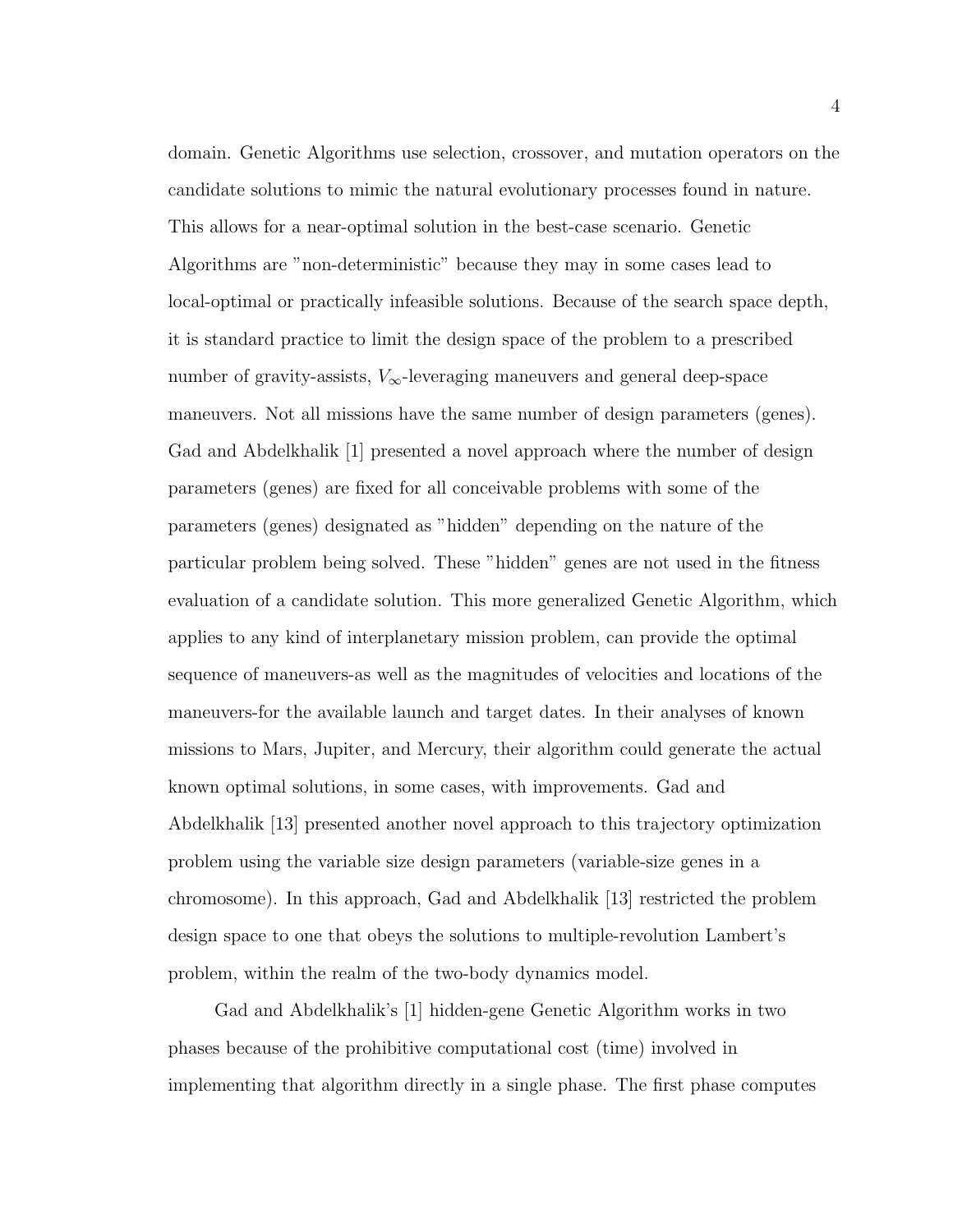the optimal sequence of gravity-assist planets. The second phase refines the first-phase solution by adding deep-space maneuvers (DSMs). The algorithm proposed in this thesis employs the same concept of hidden genes. However, in this thesis, the algorithm is improved in terms of its computational cost by employing an industry standard parallel computation framework known as the Message Passing Interface [14], thereby avoiding the need to separate the algorithm into two phases.

Achieving population diversity is a very common challenge in Genetic Algorithms. Population diversity enables the Genetic Algorithm to explore vast swathes of the problem search-domain, thus increasing the likelihood that the solution will be globally optimum, thereby preventing the algorithm from getting stuck at a local optimum. Two different techniques, Niching and Crowding, have emerged during the past several years as solutions to this challenge. Beasly, Bull, and Martin [15] originally proposed the Niching technique as a means of achieving population diversity in retrieving solutions to a multi-modal optimization problem. The use of Niching technique requires the knowledge of the Niche-radius apriori. The Niche-radius is *not* known apriori for the problem of this thesis and is highly likely that it is not constant. Due to this, the Niching technique is not considered. Crowding is a technique that determines the selection of individuals from a current generation to carry over to the subsequent generation, in such a way that the population diversifies with each generation. Some crowding techniques require the knowledge of search space. However, the Twin-Space crowding technique proposed by Chen, Chou, and Liu [3] does not require prior knowledge of the search space to produce offspring. The Twin-Space Crowding technique has shown to diversify the population significantly with little to no knowledge of the search space. The problem of this thesis requires that the Genetic Algorithm explore as much of the search space as possible with as little knowledge of the search space as possible. Due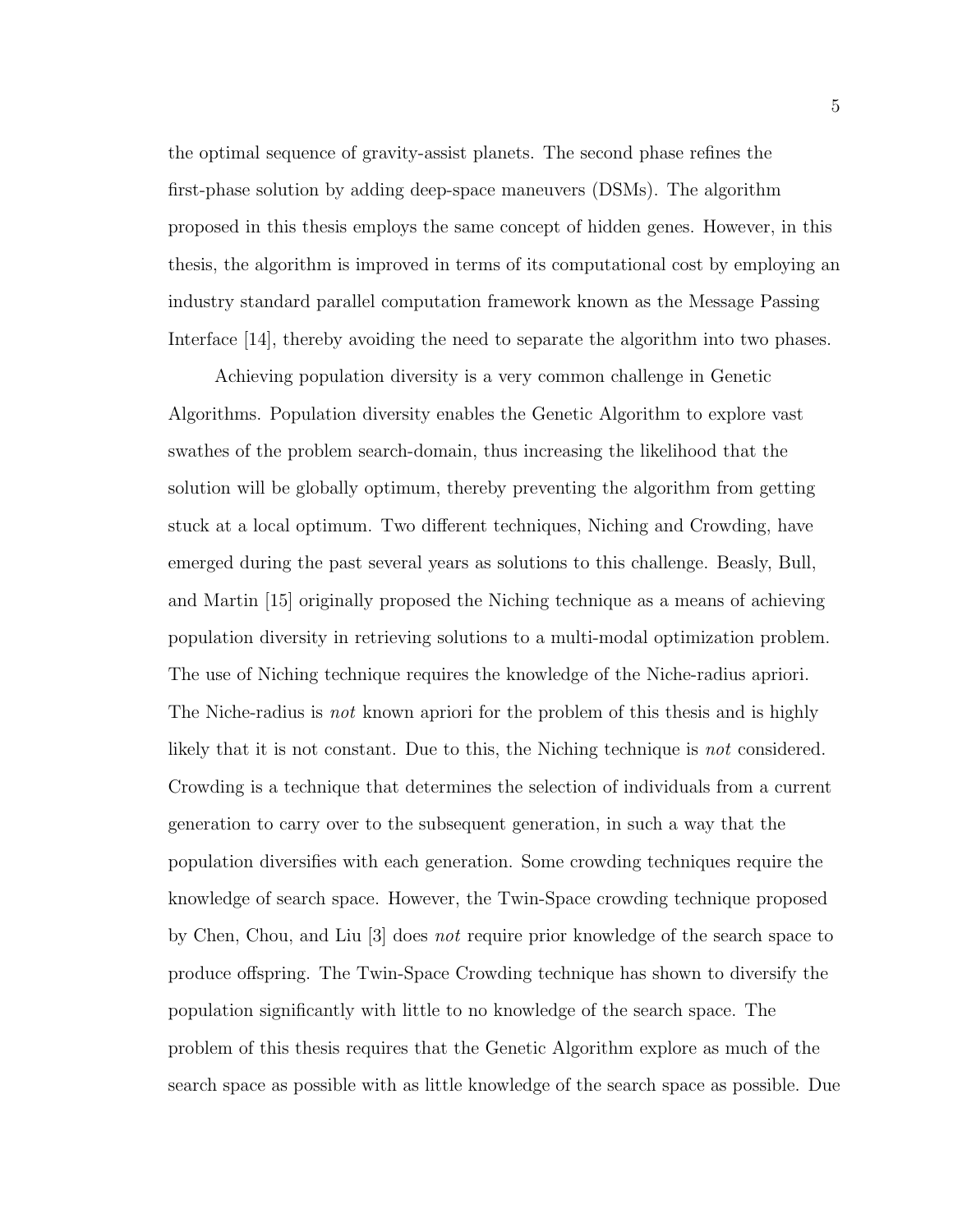to this, this thesis utilizes the Twin-Space crowding technique proposed by Chen, Chou, and Liu [3]. Population diversity is also highly dependent on the crossover and mutation probabilities in the Genetic Algorithm. Srinivas and Patnaik [16] proposed the concept of adaptive crossover and mutation probabilities for each chromosome based on the knowledge of the cumulative and individual fitness/cost characteristics of the population. In this approach, the most fit chromosomes are protected from being disrupted, increasing the possibility of carrying them over to next generation. At the same time, chromosomes with less than average fitness of the population are disrupted with higher crossover and mutation probabilities to help infuse the population with potentially new and unexplored solution candidates, in a maximization problem. In this thesis, the adaptive crossover and mutation probabilities technique of Srinivas and Patnaik [16] is employed. The technique is adapted to the minimization problem of this thesis as described in section 4.2.5.

The orbital mechanics procedures developed in this thesis make use of two-body orbital dynamics. In the actual missions, when a spacecraft flies by a planet for a gravity-assist, the effects of the moons of the planet on the resultant trajectory of the spacecraft must be considered. Developing an algorithm to consider n-body effects during a gravity-assist is very complex and may not be necessary during the preliminary analysis of the optimal trajectory candidates. In practice, the preliminary analysis only considers two-body dynamics. The candidate trajectories determined from the preliminary analysis are further refined for determination of feasibility by taking the n-body effects into consideration. For example, the Cassini mission to Saturn was designed in two phases as described by Peralta and Flanagan [17]. The VVEJGA trajectory of the Cassini mission was developed using two optimization programs developed at the Jet Propulsion Laboratory. The first program, MIDAS, uses the two-body orbital dynamics and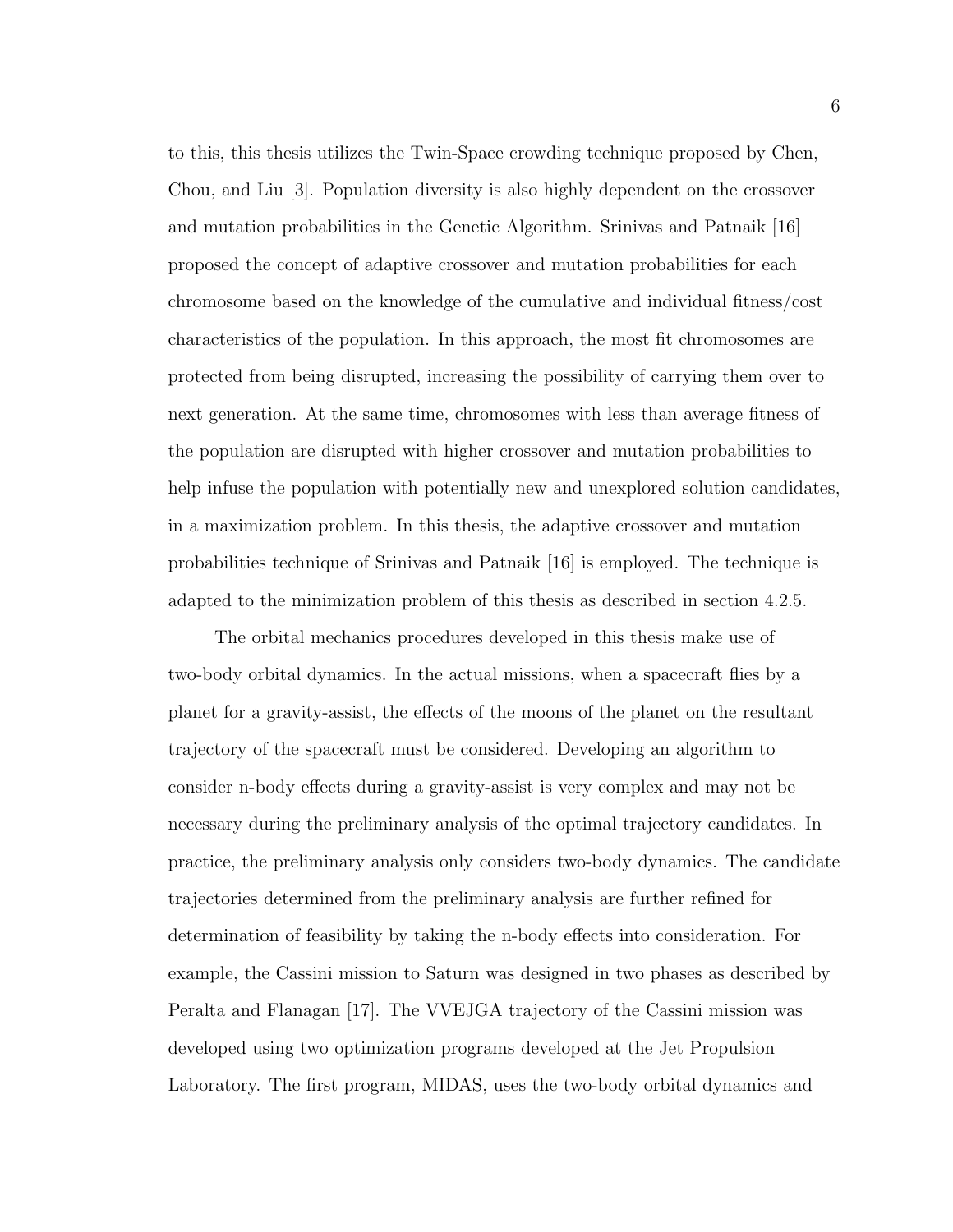the patched conic method to determine the preliminary feasible trajectories. The second program, PLATO, uses multi-conic (n-body) propagation methods to refine the feasible trajectories for safety of the spacecraft and success of the mission. The refinement of preliminary feasible trajectories is not considered in this thesis. The goal of this thesis is to facilitate the preliminary analysis. Hence the use of the two-body dynamics is justified.

This study was prompted by the need for an improved means of interplanetary trajectory design accessible in the academia. Given the interest in future missions to Jupiter's Europa [18], Saturn's Enceladus and Titan moons [19], the need for charting fuel-optimal trajectories to the parent planets Jupiter and Saturn is immense. The trajectories determined using the algorithm developed here can be used for initial trade studies on candidate trajectories.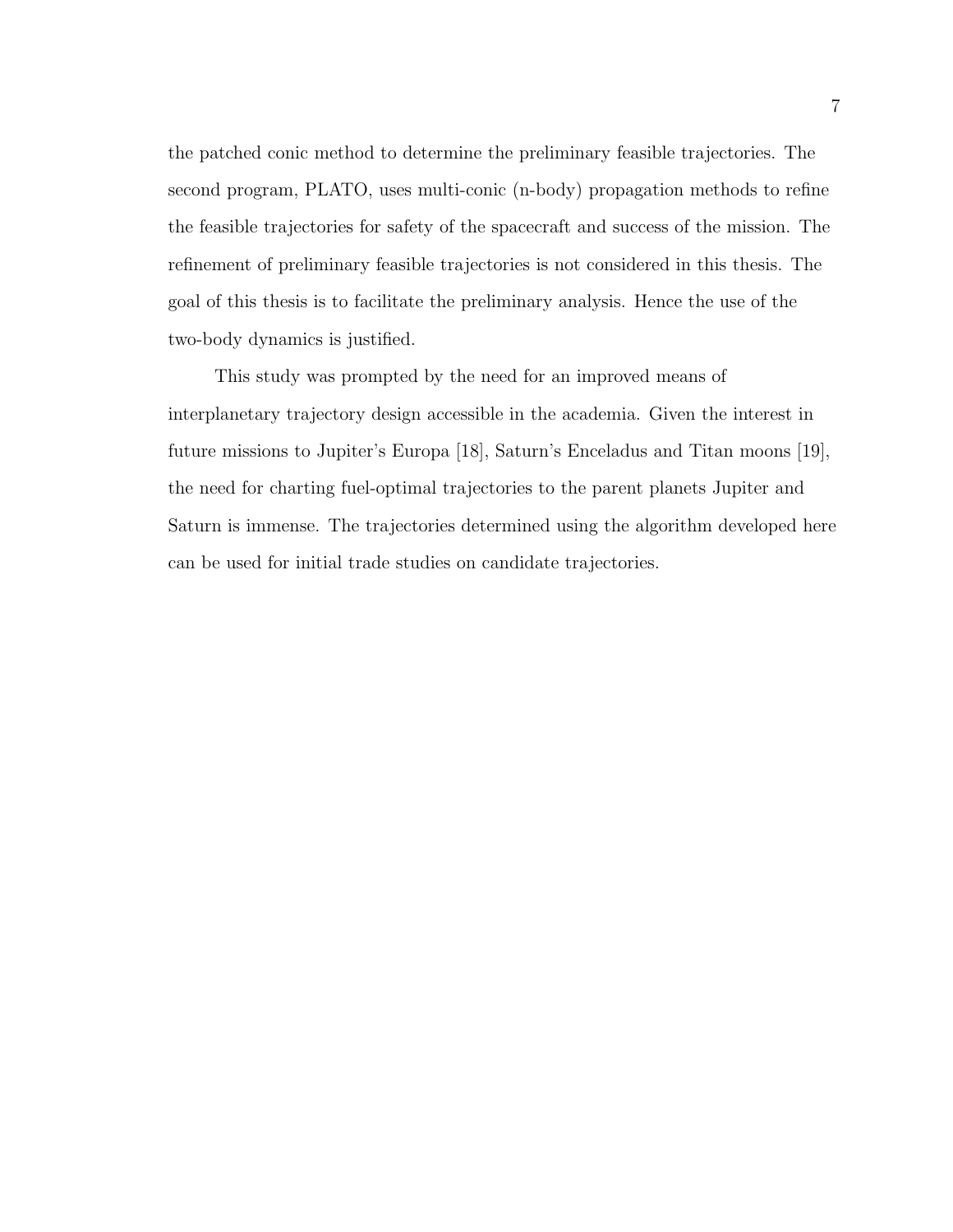#### CHAPTER 2

#### PROBLEM STATEMENT AND THESIS OUTLINE

#### 2.1 Problem Statement

This thesis focuses on the problem of developing a computationally efficient general algorithm framework for fuel-optimal interplanetary trajectory and mission design within the Solar System. The requirements for this algorithm are as follows:

- (1) Because of the vastness of the search space involved in this problem, the algorithm must be capable of generating and evaluating diversified candidates from the problem search space.
- (2) The algorithm should be reasonably fast, i.e., finishing in days, as opposed to several weeks, and in hours rather than several days, depending on the size of the search space.
- (3) The algorithm should be generic enough to accommodate variable number of problem parameters among competing candidates for an optimal solution.

#### 2.2 Thesis Outline

The algorithm developed in this thesis is presented in the following manner:

- (1) The various appropriate orbital mechanics problems utilized are discussed in Chapter 3.
- (2) The Genetic Algorithm, along with the chromosome structure and the Twin-space Crowding technique, is presented in Chapter 4.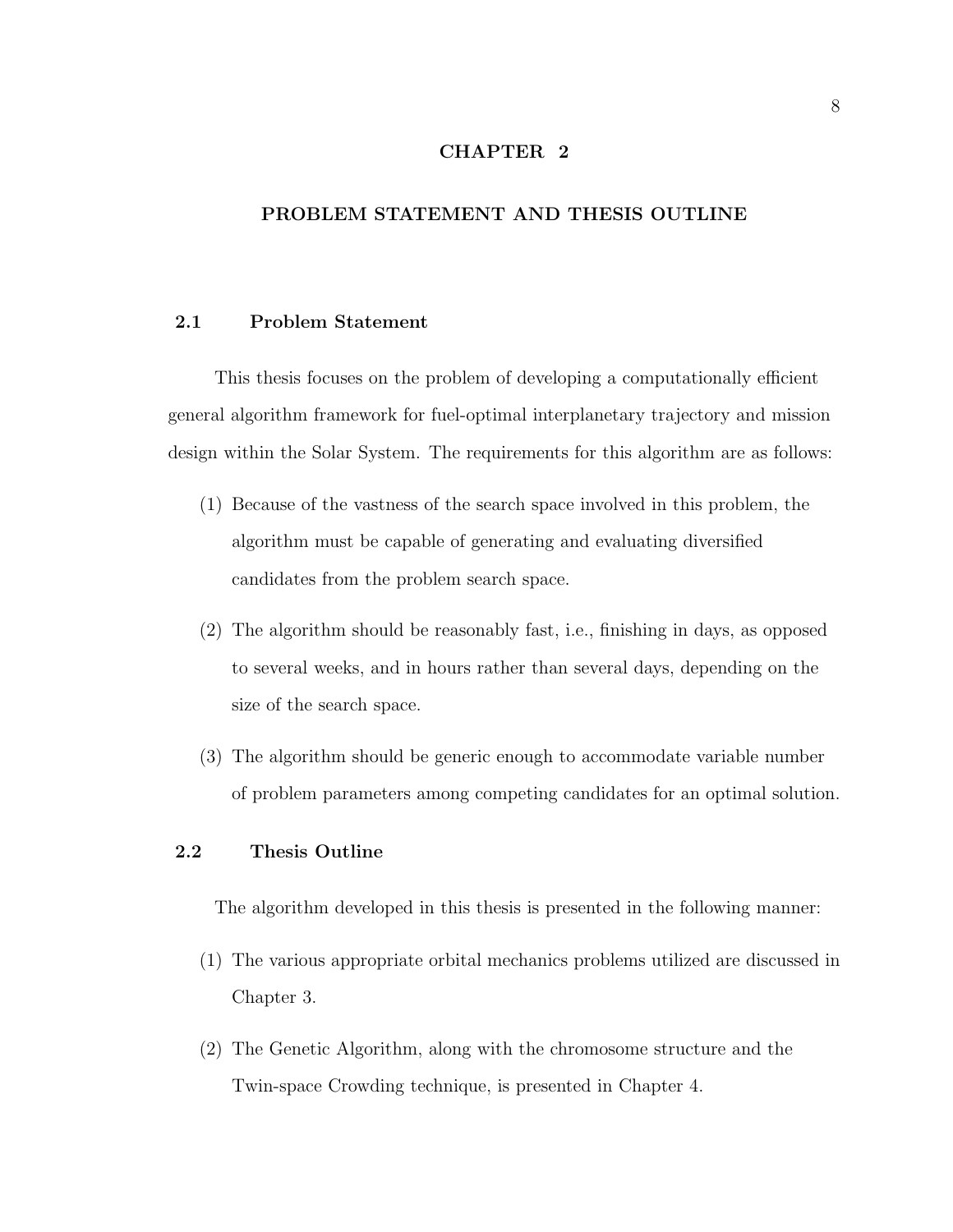- (3) Implementation and the parallelization mechanism are explained in Chapter 5.
- (4) The results obtained by applying the algorithm to the problem of finding a fuel-optimal trajectory to Saturn are presented in Chapter 6.
- (5) Conclusions and recommendations are given in Chapter 7.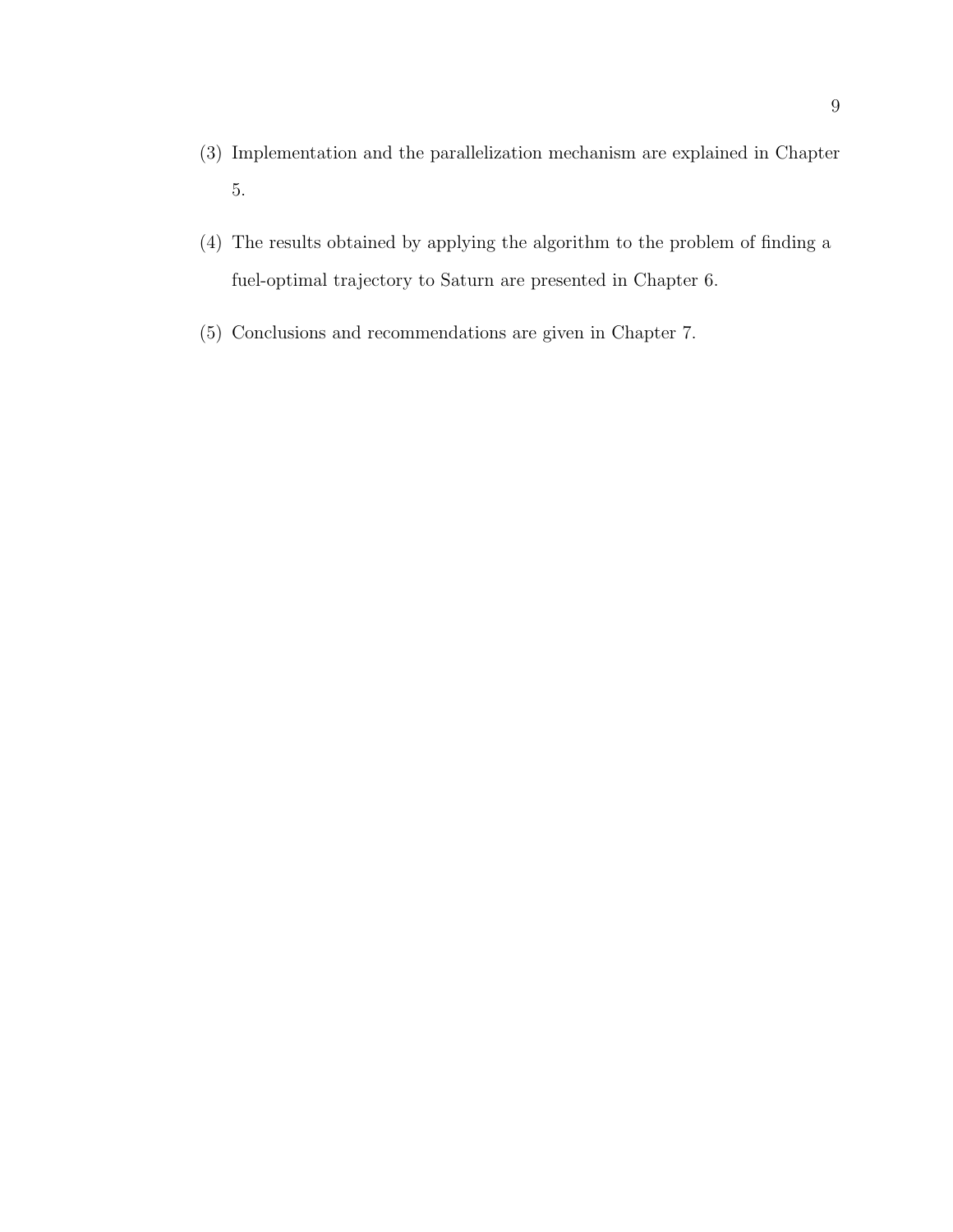#### CHAPTER 3

#### ORBITAL MECHANICS FUNDAMENTALS

This thesis employs various solutions to two-body problems in astrodynamics. The basic approach used is patched-conic [20]. In the actual missions, the n-body effects on the spacecraft must be considered for a gravity-assist maneuver, due to the presence of moons of the gravity-assist planet within the sphere-of-influence of the gravity-assist planet. In practice, for an interplanetary mission design, preliminary analysis on the possible candidate trajectories is conducted using two-body dynamics and patched-conic method. The candidate solutions obtained from the preliminary analysis are refined for feasibility in the presence of n-body effects in the gravity-assist maneuvers involved in a trajectory. Since the objective of this thesis is the development of an efficient algorithm for the preliminary analysis, the refinement process considering the n-body effects is not considered. Thus, the gravity-assist feasibility procedure developed by Fritz and Turkoglu [21], which does *not* take n-body effects into account is employed in this thesis. This chapter outlines and describes the various maneuvers used in the solution to the fuel-optimal trajectory design problem. This work is restricted to trajectories with either multiple gravity-assists (MGA) only, or gravity-assists with one single deep-space maneuver (DSM) in between each of the possible gravity-assist maneuvers (MGA-1DSM). When the trajectory calls for consecutive gravity-assists from the same planet, the  $V_{\infty}$ -leveraging maneuver (VILM) is used.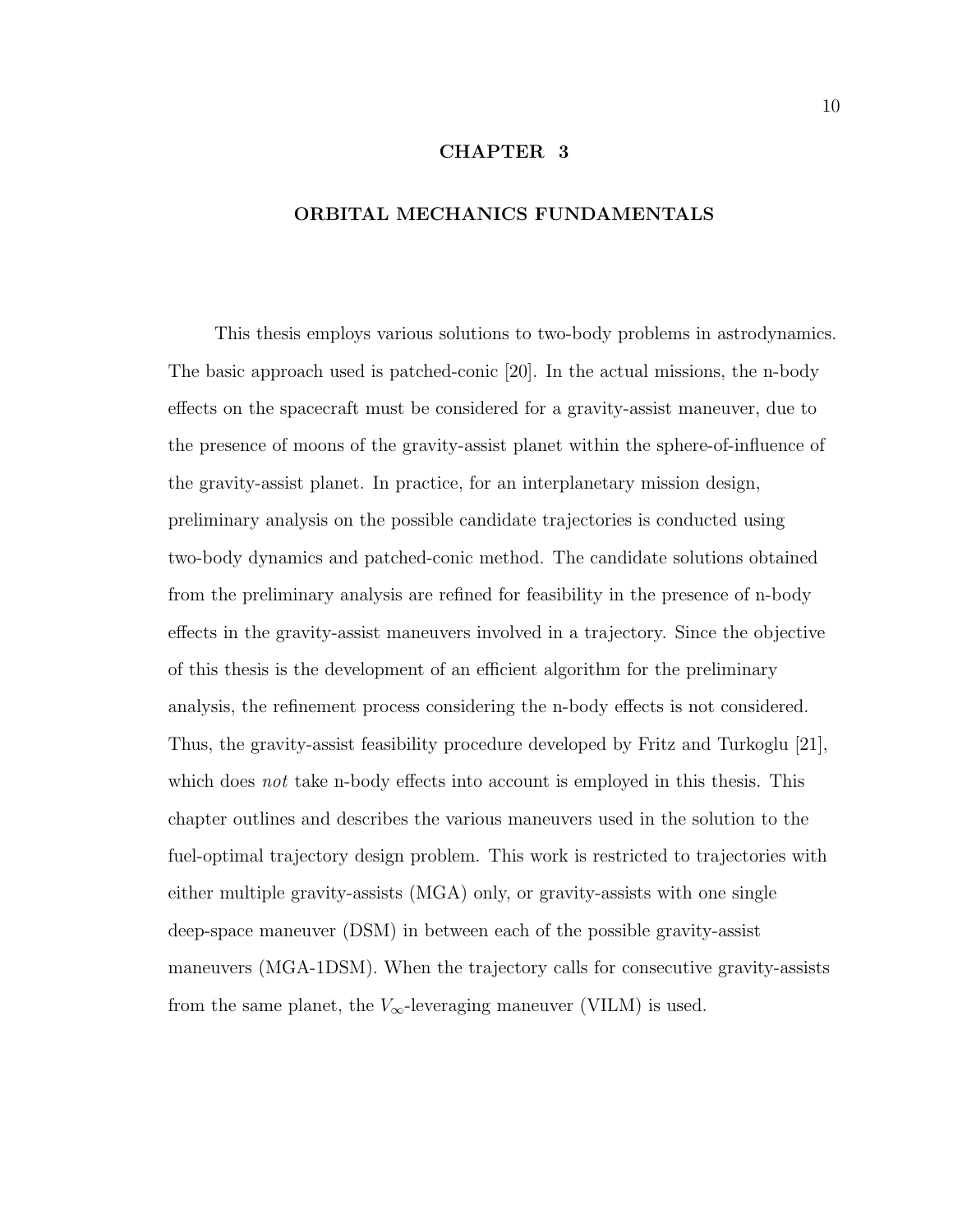#### 3.1 Kepler's Problem

In the realm of classical orbital mechanics, the problem of tracking a celestial object's position and velocity as a function of time is known as Kepler's problem. The problem addressed by this thesis requires that the position and velocity vectors of all planets and the spacecraft be known at all times under consideration. In this thesis, ephemerides of the planets are known apriori using the Horizons tool, provided by the Jet Propulsion Laboratory [22]. For tracking the position and velocity of the spacecraft, a universal variable-based solution provided by Curtis [20] in Matlab has been converted into C++.

#### 3.2 Lambert's Problem

The problem of finding required velocities, when two positions and time-of-flight in between are given, is known as Lambert's problem [20]. In this problem, a single revolution of the celestial body around the central body of gravitational influence is assumed. In this thesis, the universal variable-based solution to this problem provided by Curtis [20] in Matlab has been converted into  $C_{++}$ .

#### 3.3 Multiple-Revolution Lambert's Problem

This problem is a variation of the regular Lambert's problem, involving multiple revolutions of the celestial body around the central body. In this thesis, a novel method developed by Izzo [23] is employed for solving multiple-revolution Lambert's problem.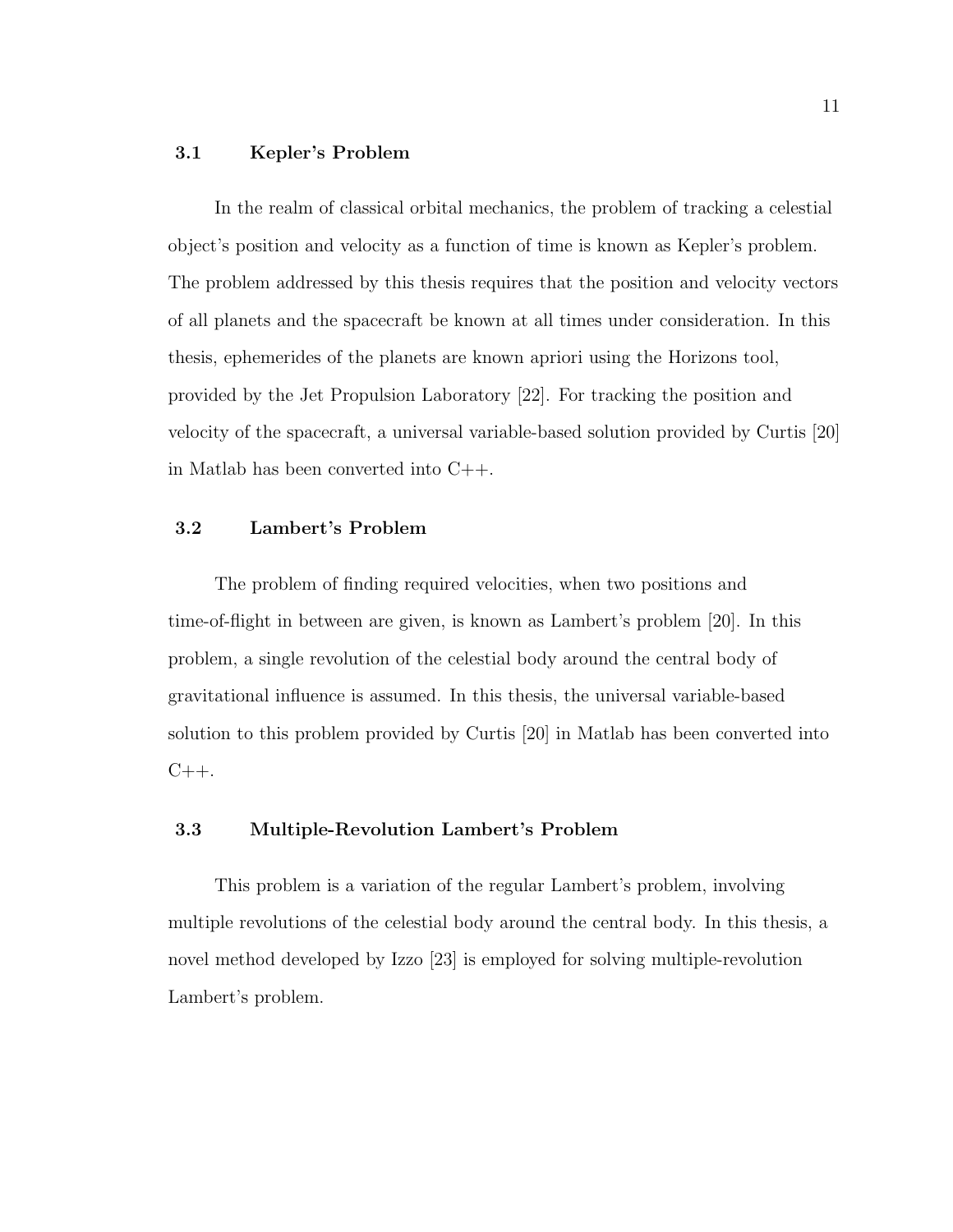#### 3.4 Gravity-Assist Dynamics

The gravity-assist maneuver helps to gain or shed the mechanical energy of the spacecraft, depending on the mission requirement. There are two kinds of gravity-assist maneuvers: non-powered and powered. This thesis employs both the types of the gravity-assist maneuver. When the leg of the flight is a Lambert's leg, the powered gravity-assist maneuver is employed. When the leg of the flight includes a deep-space maneuver, the non-powered gravity-assist maneuver is used. In non-powered gravity-assist maneuvers, the incoming and outgoing  $V_\infty$  of the spacecraft with respect to the planet is the same in magnitude. In powered gravity-assist maneuvers, they are not equal, because a  $\Delta v$  maneuver is conducted at the periapse of the hyperbolic trajectory with respect to the planet. The mechanical energy gained or shed is significant, helping to reduce the cost of the mission in terms of fuel required.

For non-powered gravity-assist maneuvers,

$$
|v_{\infty}^-| = |v_{\infty}^+| = v_{\infty} \tag{3.1}
$$

$$
sin(\frac{\delta}{2}) = \frac{\mu_p}{\mu_p + r_{per} v_{\infty}^2}
$$
\n(3.2)

and,

$$
\left|\Delta v_{nps}\right| = \left|v_{\infty}^{+} - v_{\infty}^{-}\right| = 2v_{\infty}sin(\frac{\delta}{2})\tag{3.3}
$$

For powered gravity-assist maneuvers,

$$
\Delta v_{ps} = (v_{s/c}^{+})_{req} - (v_{s/c}^{+})_{nps}
$$
\n(3.4)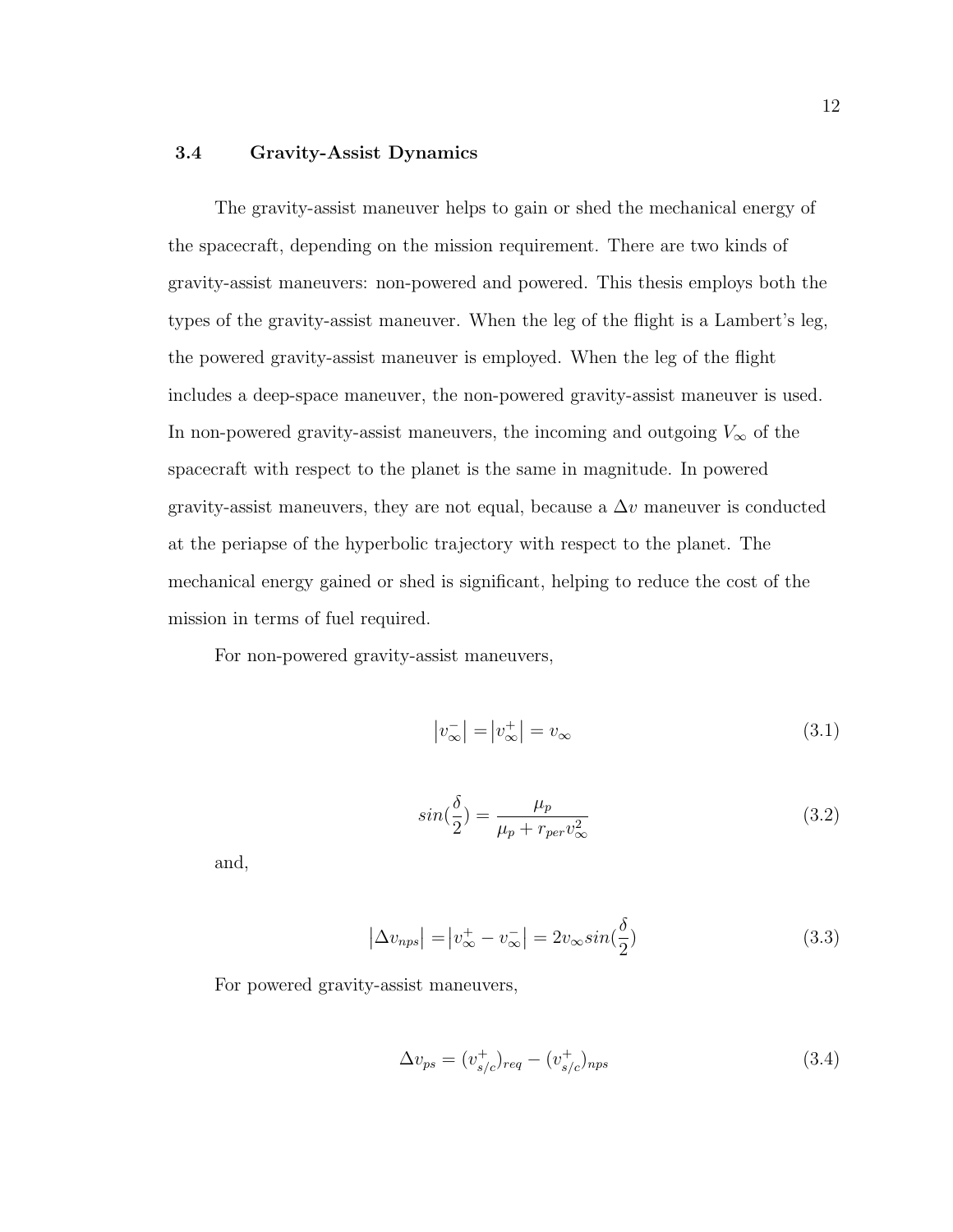where,  $(v_{s/c}^+)_{req}$  is the spacecraft's required outgoing heliocentric velocity and,

$$
(v_{s/c}^{+})_{nps} = v_p - v_{\infty}^{+}
$$
\n(3.5)

Here  $v_p$  represents the heliocentric velocity of the gravity-assist planet.

Knowing the radius of the periapse,  $r_p$ , of the hyperbolic trajectory of the spacecraft and the incoming  $v_{\infty}$  of the spacecraft, enables us to solve the gravity-assist maneuver.

#### 3.4.1 Gravity-Assist Feasibility

A special case in this study requires determination of feasibility of gravity-assist from a planet, given the required parameters for the gravity-assist. The required parameters are: the inbound and outbound heliocentric velocity vectors of the spacecraft, the heliocentric velocity vector of the gravity-assist planet, the radius of the gravity-assist planet, the gravitational parameter of the gravity-assist planet, and the tolerance for the bending angle of the hyperbolic trajectory of the spacecraft from the gravity-assist. A method developed by Fritz and Turkoglu [21] is used to determine the feasibility of the gravity-assist from the given planet. This method applies the Newton-Raphson iteration scheme, for determining feasibility.

#### 3.5 Deep-Space Maneuver Modeling

A deep-space maneuver aids with conducting a non-powered gravity-assist maneuver. When employing a deep-space maneuver, the standard practice is to conduct a  $\Delta V$  maneuver at a location in the transfer orbit, in such a way that the spacecraft can get a free (non-powered) gravity-assist from another planet. During a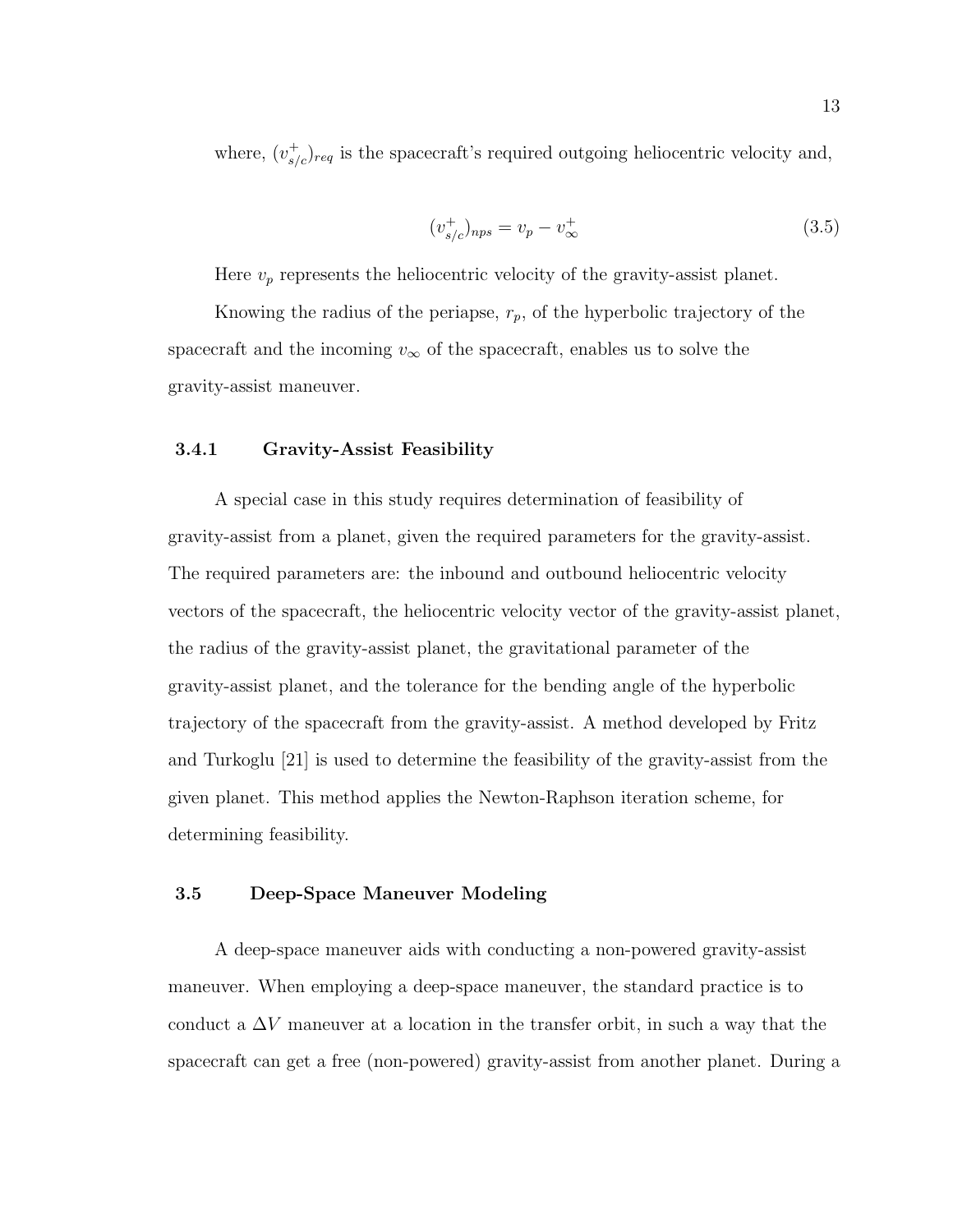leg of the flight, the position of velocity of the spacecraft at the starting planet are known. The time of flight from the starting planet to the position in transfer orbit where the deep-space maneuver is to be conducted is also known. Using the solution to Kepler's problem, the exact position and velocity vectors of the spacecraft (in the transfer orbit) are calculated for the deep-space maneuver. An instantaneous tangential  $\Delta V$  burn is assumed at this location. The position vector obtained from the solution to Kepler's problem is used in the subsequent procedure, to determine the required velocity vector at this location.

To determine the velocity vector of the deep-space maneuver, we first consider the following known parameters: (1) the position and velocity vectors of the ending planet in the current leg of flight and (2) the time of flight from the deep-space maneuver location to the ending planet. Using these data, Lambert's problem is solved, to determine the required velocity vectors at the deep-space maneuver location and that of the ending planet.

#### 3.6  $V_{\infty}$ -Leveraging Maneuver

The  $V_{\infty}$ -leveraging maneuver is defined as a relatively small deep-space maneuver to modify  $V_{\infty}$  at a body such as Earth [9]. The maneuver, when timed properly, in conjunction with a gravity-assist from the same body, can significantly reduce the launch energy requirement [7]. It should be noted here that this technique can be applied to any planetary body or moon from which multiple gravity-assists are sought. It should also be noted that the method for determining the maneuver details (such as location, magnitude, and direction) is numeric in nature. Because of this, the problem domain and the design or solution space can be extended to include trajectories that involve multiple revolutions of a planet and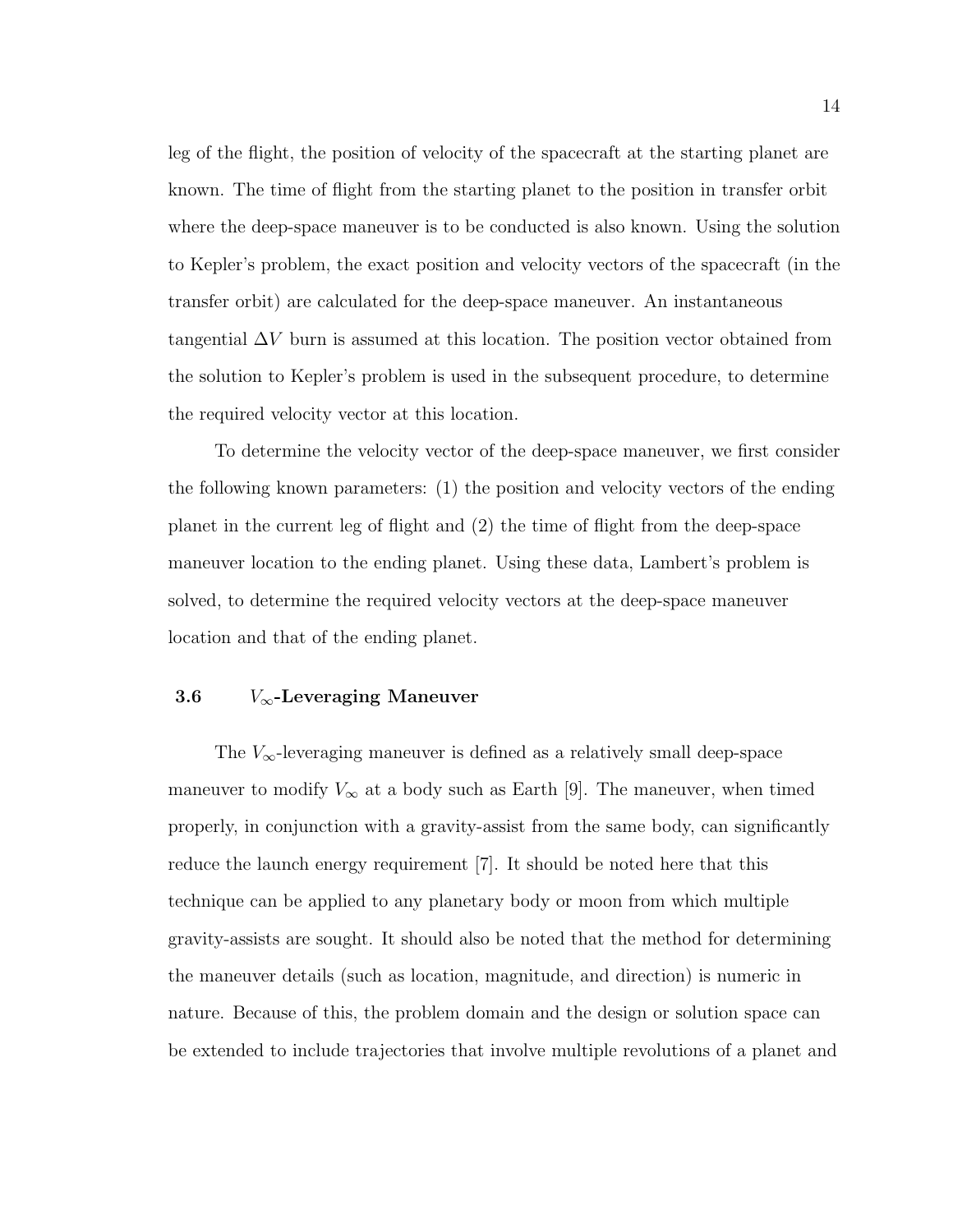the spacecraft. In this thesis, the time-of-flight parameter for a leg of the flight is chosen arbitrarily, within certain boundaries. It is therefore beneficial to consider trajectories that involve multiple revolutions of the planet or the spacecraft.

#### 3.6.1 A Procedure for  $V_{\infty}$ -Leveraging Maneuver

The following procedure is employed in solving for the parameters of the  $V_{\infty}$ -Leveraging Maneuver.

- (1) First, the position and velocity vectors of the spacecraft are determined at the location of the DSM using the solution to Kepler's problem.
- (2) Second, Kepler's problem is used again to verify that the maneuver is possible without a DSM. If such a trajectory is feasible, the procedure concludes there.
- (3) Third, if such a trajectory is not feasible, the solution to Lambert's problem(s) is employed to verify if the trajectory is feasible with a DSM.

There are two different conditions under which  $V_{\infty}$ -leveraging maneuver is employed in the current study.

## 3.6.2 The  $V_\infty$ -Leveraging Maneuver from the Launch Planet

In this special case, a gravity-assist is sought from Earth after launching from Earth. In this case, the required hyperbolic excess velocity  $V_{\infty}$  at launch is not known, since the goal is to determine a DSM that would minimize this quantity. For this reason, a procedure is employed that iterates over a range of values for  $V_{\infty}$  to determine the value that results in minimum total  $\Delta V$  with a DSM. The procedure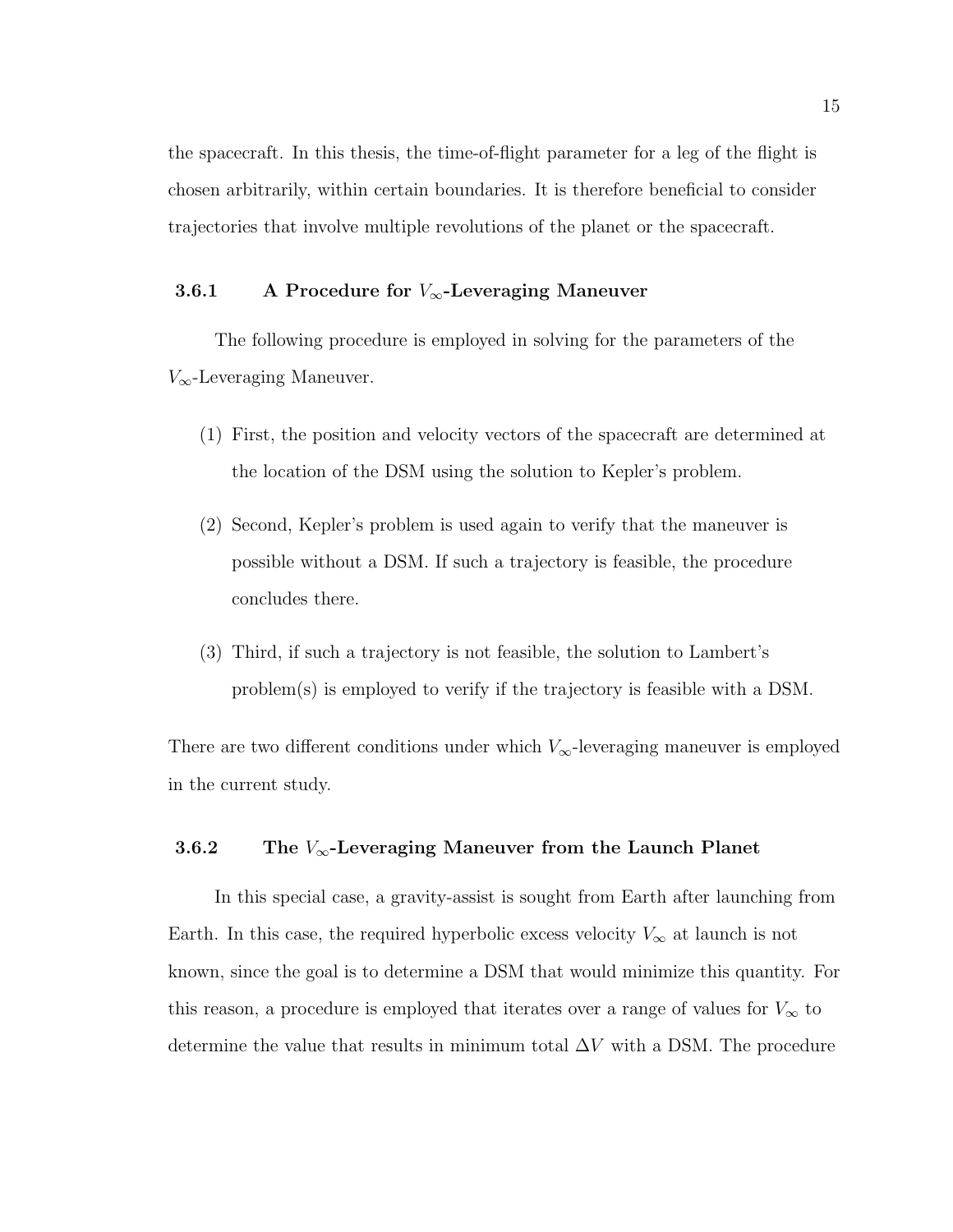from section 3.6.1 is used repeatedly with different inputs bases on the  $V_{\infty}$  value of the current iteration.

## 3.6.3 The  $V_\infty$ -Leveraging Maneuver from a Non-Launch Planet

In this special case, gravity-assists are sought from a non-launch planet sequentially, e.g., seeking gravity-assist from Mars after already flying by Mars immediately prior to the desired gravity-assist. In this scenario, the outbound heliocentric velocity vector of the spacecraft after the first gravity-assist from the planet is not known, because of the presence of the VILM DSM between the two gravity-assists. This velocity vector is required to know the position vector of the spacecraft at the VILM DSM location (given as a fraction of the time-of-flight of the entire leg of the flight between two planetary gravity-assists) and its corresponding velocity vector. To address this problem, the gravity-assist periapse radius and orientation (angle  $\zeta$ ) of the plane of gravity-assist are used as the problem parameters. In other words, the non-launch VILM procedure requires these two parameters for inputs. Using these two parameters, the heliocentric outbound velocity vector of the spacecraft from the first gravity-assist from the planet is determined using the equations listed as follows:

Figure 3.1 depicts the orientation of the outbound  $V_{\infty}$  of the spacecraft with respect to the planet. Here the vectors  $\bar{b}_1$ ,  $\bar{b}_2$ , and  $\bar{b}_3$  are defined as follows by Molenaar [2]:

$$
\overline{b}_1 = \frac{\overrightarrow{V}_{\infty_{in}}}{\left\| \overrightarrow{V}_{\infty_{in}} \right\|_2}
$$

$$
\overline{b}_2 = \frac{\overline{b}_1 \times \overrightarrow{r_{pl}}}{\left\| \overline{b}_1 \times \overrightarrow{r_{pl}} \right\|_2}
$$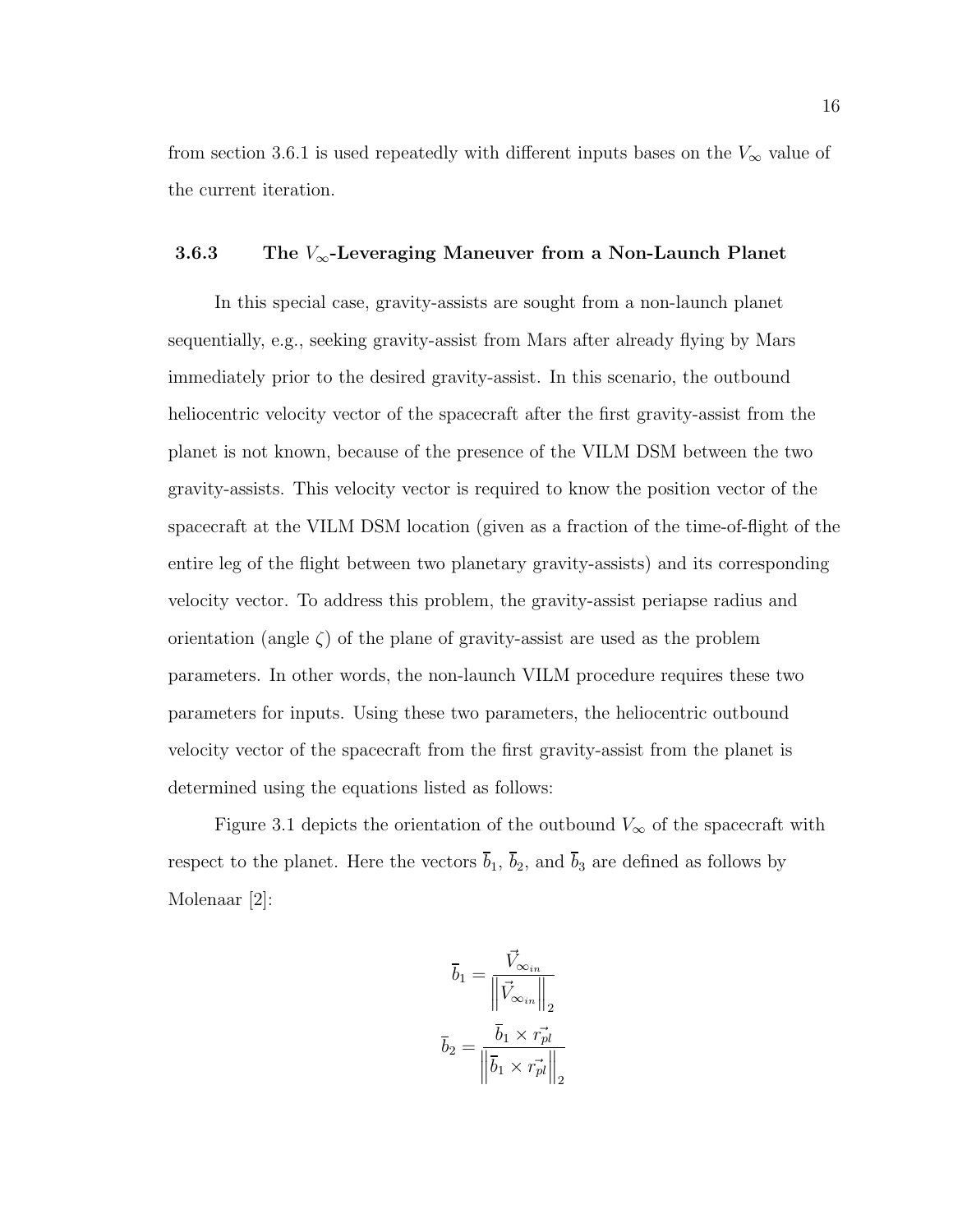

Figure 3.1: Gravity-Assist Orientation [2].

$$
\overline{b}_3 = \overline{b}_1 \times \overline{b}_2
$$

The angle  $\delta$  represents the gravity-assist rotation/bending angle, while  $\zeta$ represents the gravity-assist plane orientation angle, with  $\delta$  is obtained as follows:

$$
\delta = 2\arcsin\left(\frac{1}{e}\right) \tag{3.6}
$$

where the eccentricity  $e$  is calculated as

$$
e = 1 + \frac{r_p \left\| \vec{V}_{\infty_{in}} \right\|_2^2}{\mu_{pl}}
$$
\n(3.7)

The vector rotation with angles  $\delta$  and  $\zeta$  yields the following expression for  $\vec{V}_{\infty_{out}}$  :

$$
\vec{V}_{\infty_{out}} = \vec{V}_{\infty_{in}}[cos(\delta)\bar{b}_1 + sin(\delta)sin(\zeta)\bar{b}_2 + sin(\delta)cos(\zeta)\bar{b}_3]
$$
(3.8)

The outbound heliocentric velocity vector is obtained as follows: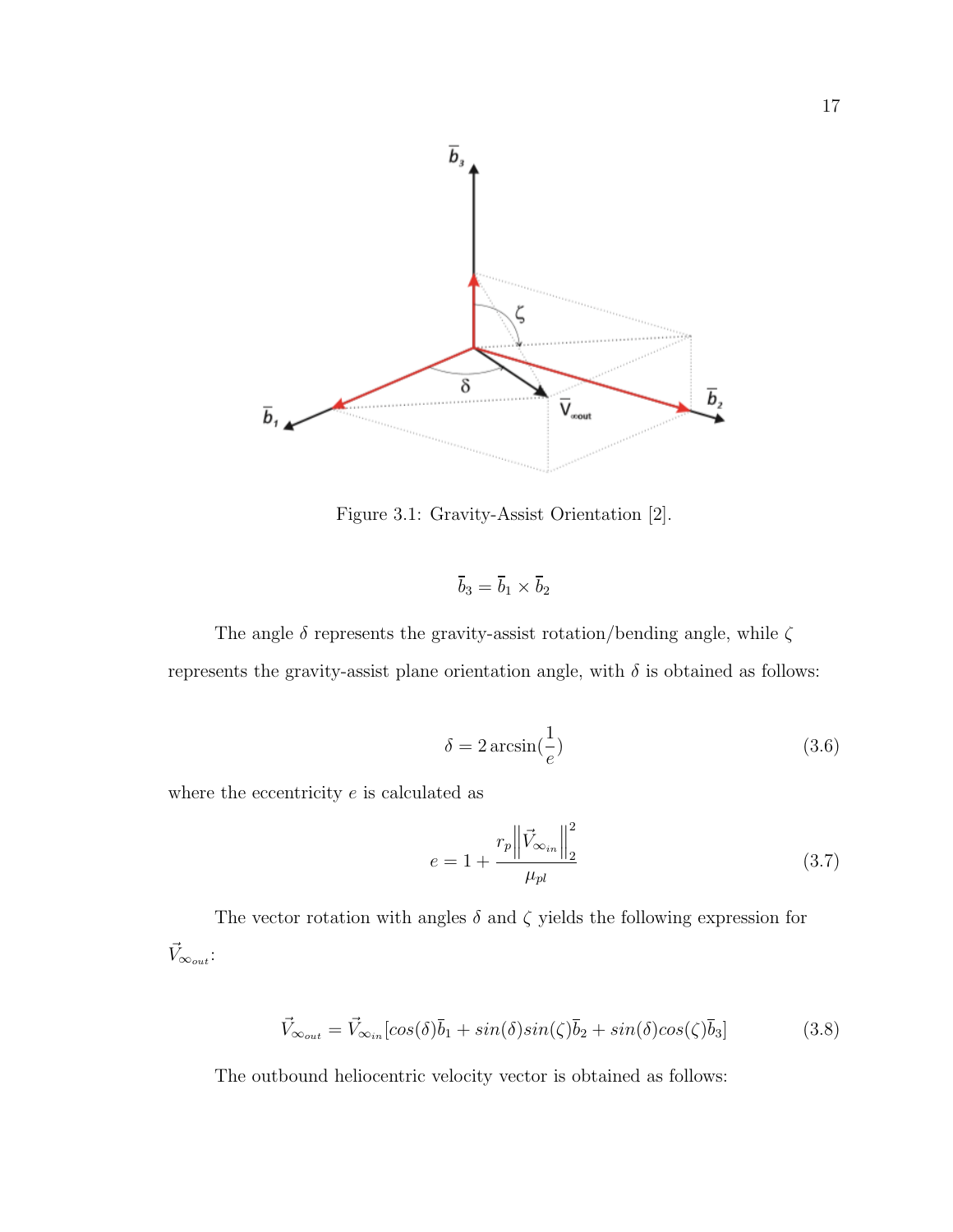$$
\vec{V}_{out} = \vec{V}_{pl} + \vec{V}_{\infty_{out}} \tag{3.9}
$$

Once  $\vec{V}_{out}$  is computed, using the position vector  $\vec{r}$  of the planet, the method described in sub-section 3.6.1 is used to compute the optimal DSM, to re-encounter the planet for a second gravity-assist.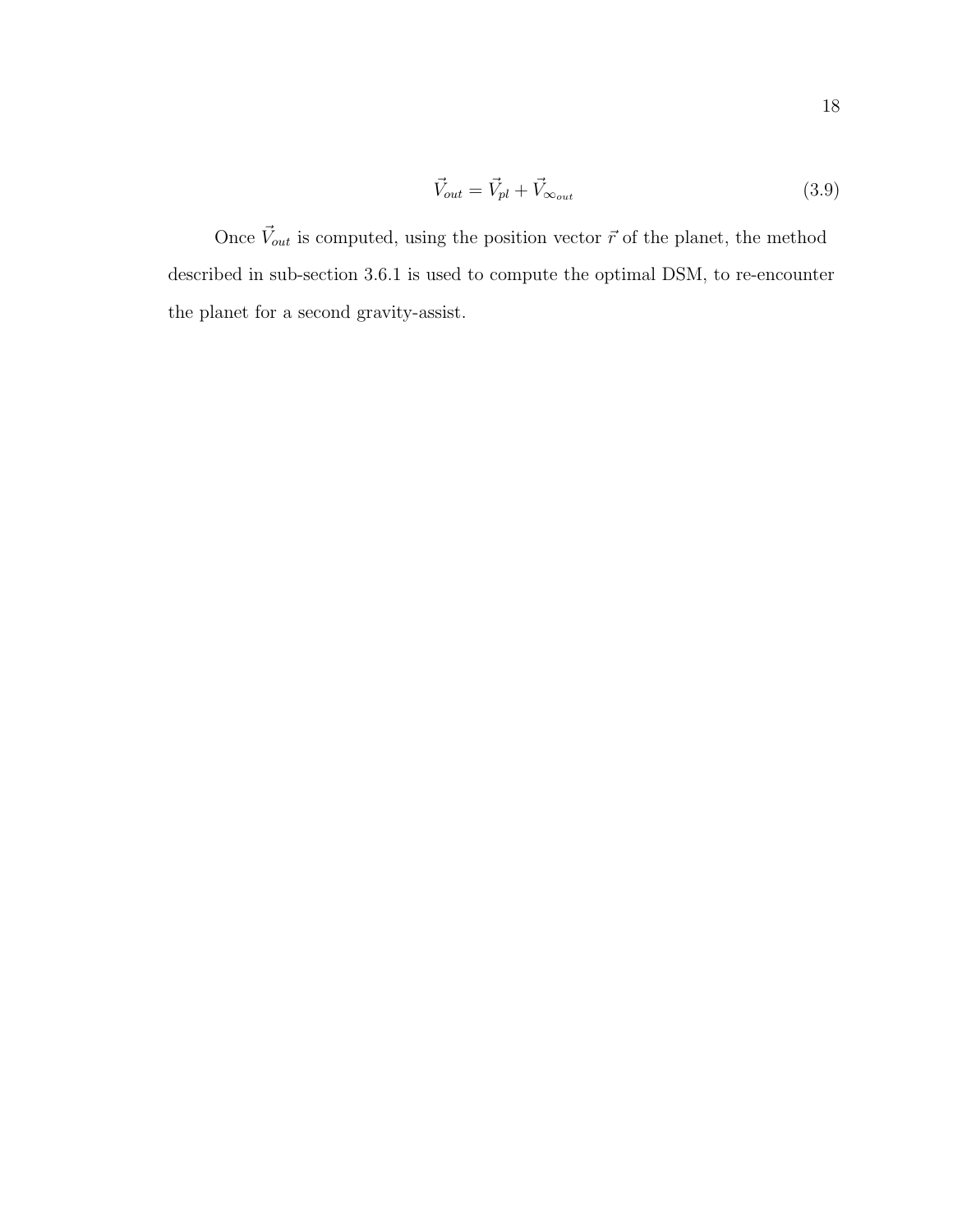#### CHAPTER 4

#### THE PROPOSED GENETIC ALGORITHM

#### 4.1 The Basic Genetic Algorithms

Genetic Algorithms are a class of Evolutionary Algorithms that take an initial population or pool of candidate solutions from the problem search space, usually generated randomly within the bounds of the problem parameters, using an iterative process and evolutionary biological operators such as selection, crossover and mutation to repeatedly and progressively improve the initial population or pool toward the optimal solution(s) based on the fitness criteria for candidate solutions. The general structure of a Genetic Algorithm is shown in Figure 4.1.

Two important tasks required in the Genetic Algorithm are problem-specific. The first is the definition of the structure of the candidate solution, known as the chromosome in the parlance of Genetic Algorithms. The second task is the definition of the "fitness or cost" of the candidate solution, usually defined by the objective function for the optimization problem. It is possible for a candidate solution or chromosome to be either fixed in length or variable, depending on the problem at hand. Most or all of the individual parameters of the chromosome, also known as genes, are used in the computation of fitness.

#### 4.1.1 Selection

The Genetic Algorithms employ various schemes to select the candidate solutions for the next generation from the current generation of candidate solutions. All the selection schemes use the fitness or the cost of the candidate solutions in the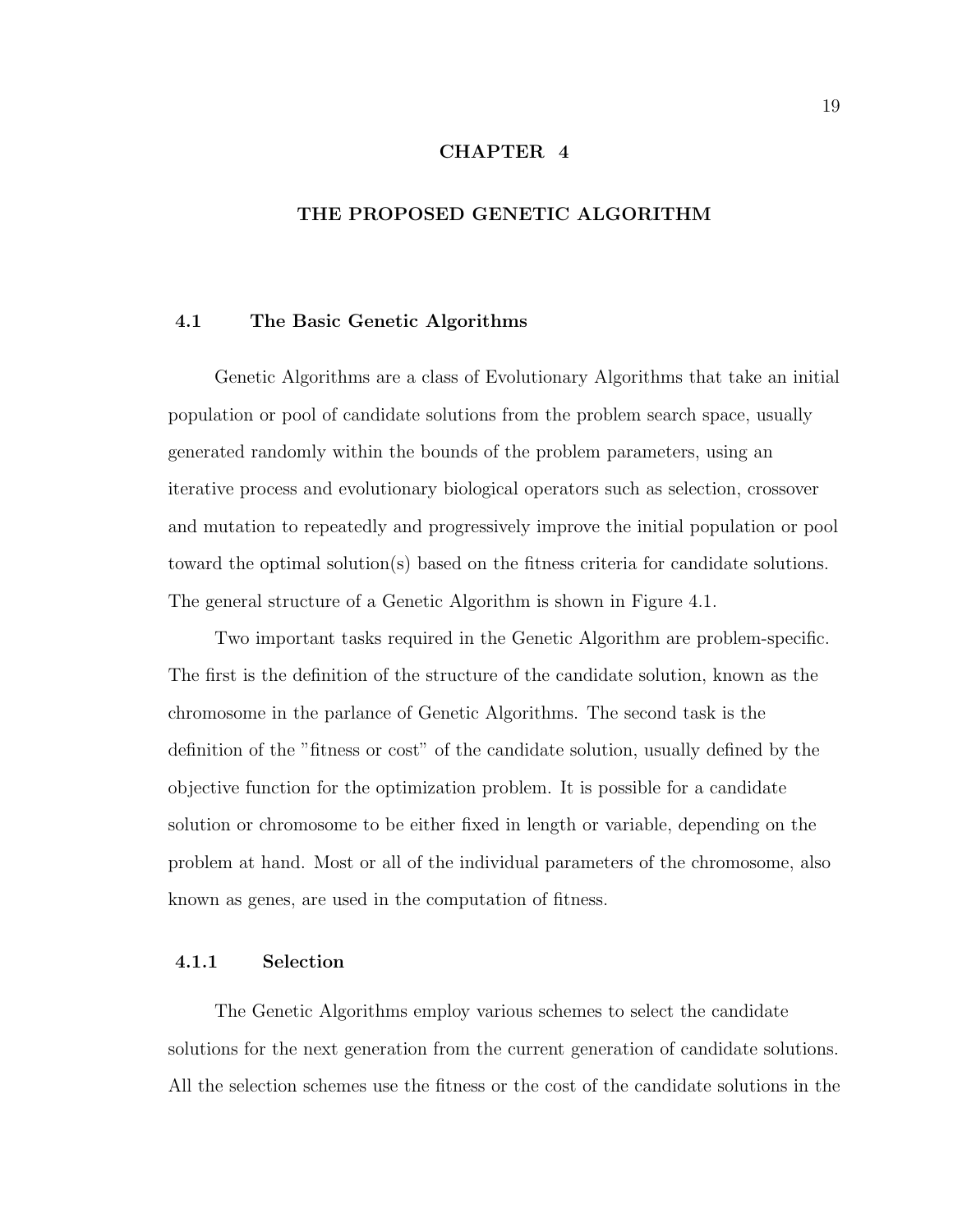

Figure 4.1: Genetic Algorithm Flow Chart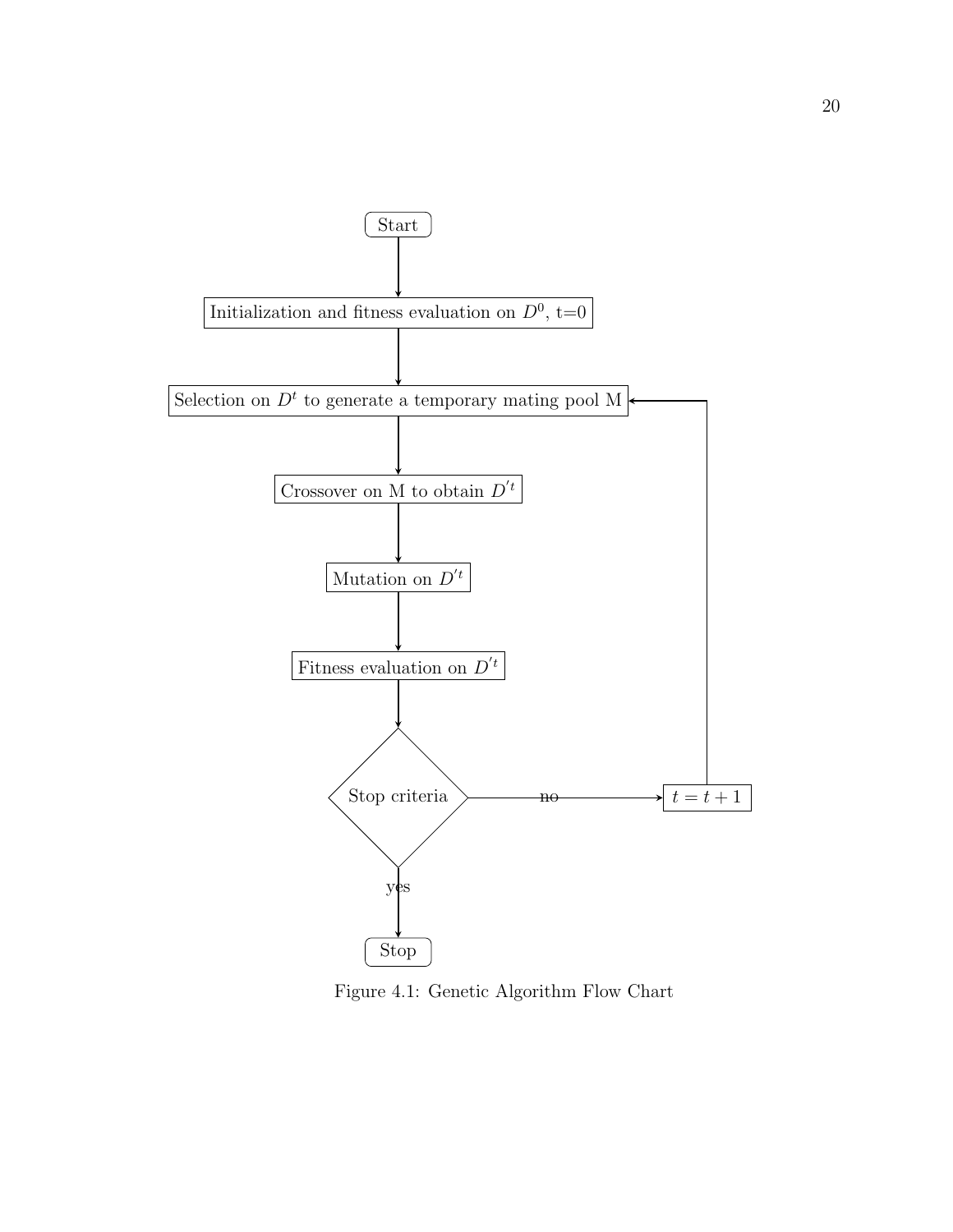population as the criteria for selection. The purpose of selection is to carry forth the most fit candidate solutions to the next generation so that algorithm gets closer to the optimal solution. In all selection schemes, two candidate solutions often called parents, are selected to be passed along to the subsequent operators Crossover and Mutation. The most predominant selection schemes are the Roulette Wheel or the Fitness Proportionate selection and the Tournament selection.

#### The Roulette Wheel or The Fitness Proportionate Selection Scheme

The Roulette Wheel or the Fitness Proportionate selection works as follows:

- (1) Compute the sum of the fitness of all candidate solutions in the population.
- (2) Normalize the fitness of each of the candidate solution with the sum of fitness so that the fitness values fall between 0 and 1 for each candidate solution.
- (3) Sort the candidate solutions based on the fitness value in descending order.
- (4) Draw a random number between 0 and 1.
- (5) The first candidate solution with the fitness value above the random number drawn is selected for next generation.
- (6) Repeat random number draw and candidate solution selection N number of times, where N is the population size.

# Tournament Selection Scheme The tournament selection, where tournament size is k, works as follows:

(1) Select k number of candidate solutions from the current population at random.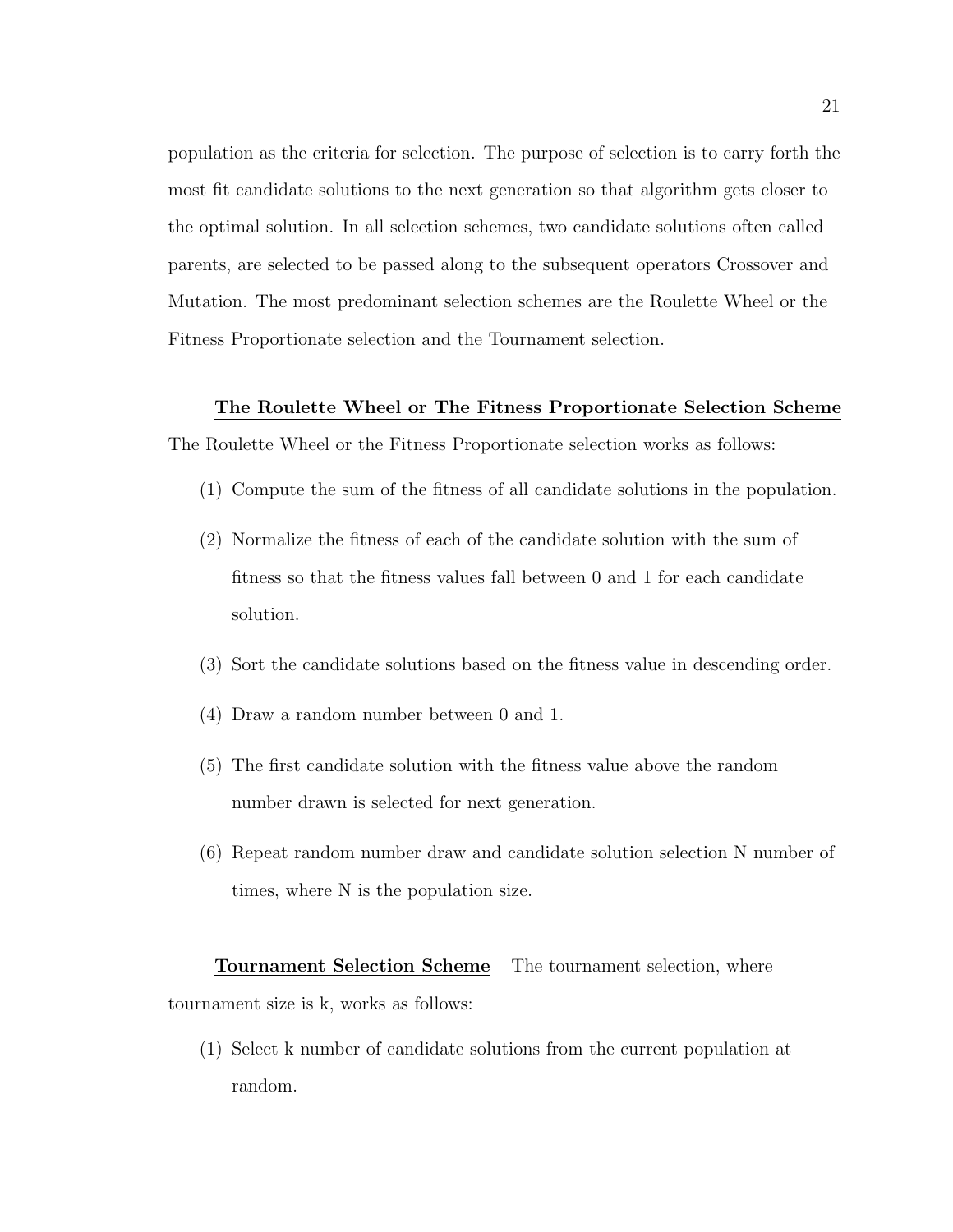- (2) Sort the k candidate solutions based on their fitness value in descending order.
- (3) Pick the first candidate solution in the list, i.e. the candidate with the best fitness is selected.

#### 4.1.2 Crossover

The crossover operator is equivalent to mating and reproduction of children in nature. The purpose of crossover is to diversify the next generation of population to get closer to the optimal solution for the problem. There are two most predominantly used crossover techniques, known as the Single-point crossover and the Two-point crossover. In both the techniques a threshold called crossover threshold is used to swap the genes of the parents to produce the children. In Single-point crossover, a single cutoff point is chosen randomly. Genes from parent 1 before the cutoff point and from parent 2 after cutoff point are used to generate child 1. Genes from parent 1 after the cutoff point and from parent 2 before the cutoff point are used to generate child 2. In Two-point crossover, two cutoff points are selected randomly. The two parts of the chromosome from parent 1 before the first cutoff point and after the second cutoff point and one part from parent 2 between the two cutoff points is merged to produce child 1. Similarly, the two parts of the chromosome from parent 2 before the first cutoff point and after the second cutoff point and one part from parent 1 between the two cutoff points are chosen to produce child 2.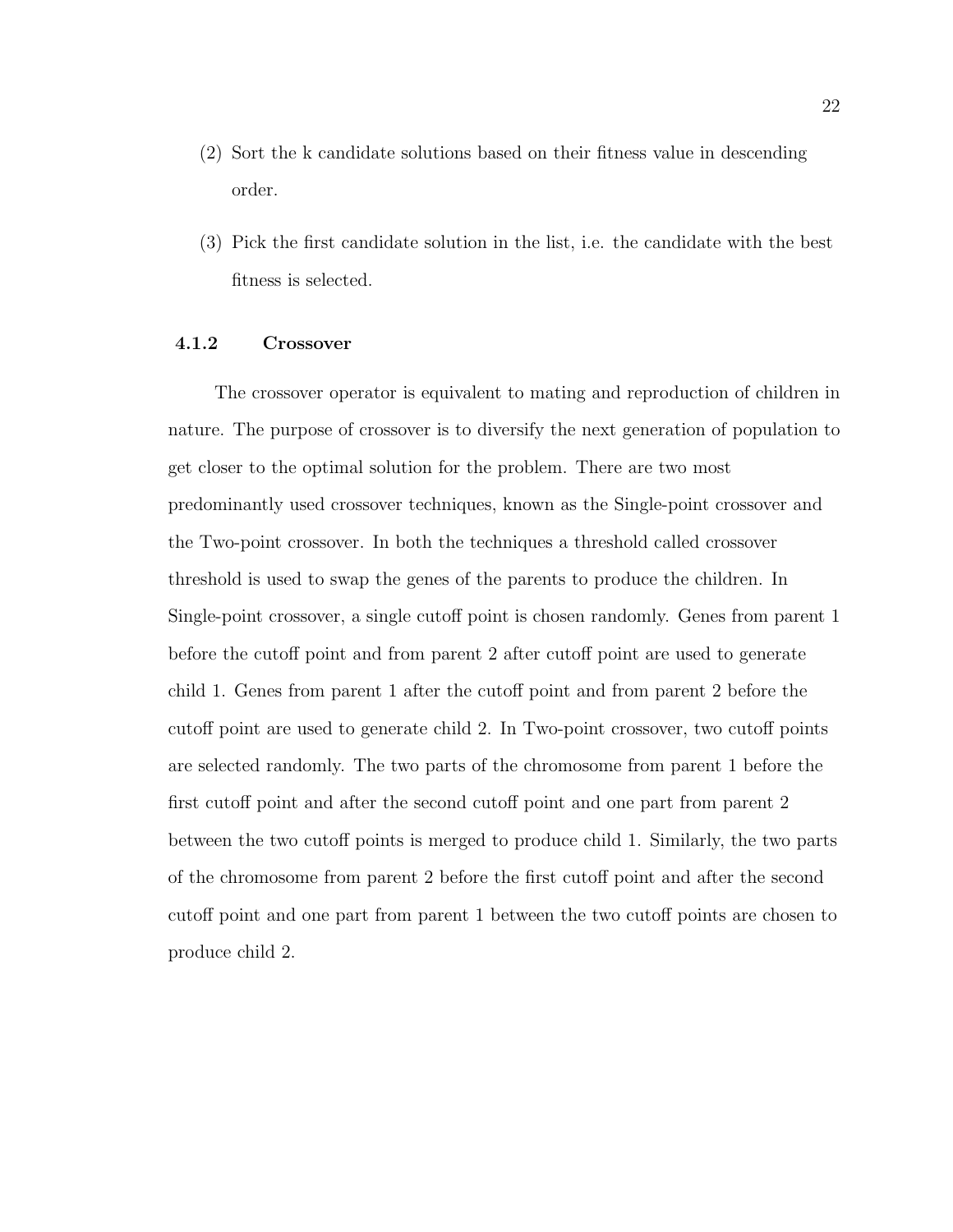#### 4.1.3 Mutation

The mutation operator mimics the biological mutation process and works on individual genes of the chromosome. In practice, most predominantly used mutation scheme is the Gaussian mutation scheme. In this scheme, each gene has a predefined mutation threshold. During mutation, a random number is generated for each gene in the chromosome. If the random number is below the mutation threshold for the gene under consideration, another random number is generated from the Gaussian distribution. This Gaussian random number is multiplied with the standard deviation for the gene and the result is added to the current value for the gene. If the final value of the gene falls outside the boundaries for the gene, the value of the gene is adjusted to fit either minimum or maximum boundary for the gene as appropriate. The purpose of mutation is to diversify the next generation of the population to increase the possibility of finding the optimal solution.

#### 4.2 Elements of the Proposed Genetic Algorithm

#### 4.2.1 The Chromosome Structure

In the problem solved for this thesis, not all candidate solutions are the same in number of parameters or genes. It is possible for various candidate solutions to have different number of gravity-assists on the way to the target planet. It is also possible for various candidate solutions to have or not have a deep-space maneuver between two gravity-assist planets. In other words, the chromosome can have variable number of parameters or genes. In literature, so far there have been two main approaches to the problem of capturing variable number of genes in a chromosome. One is the hidden-gene concept proposed by Gad and Abdelkhalik [1]. Gad and Abdelkhalik [13] also propose the variable-size chromosome. In the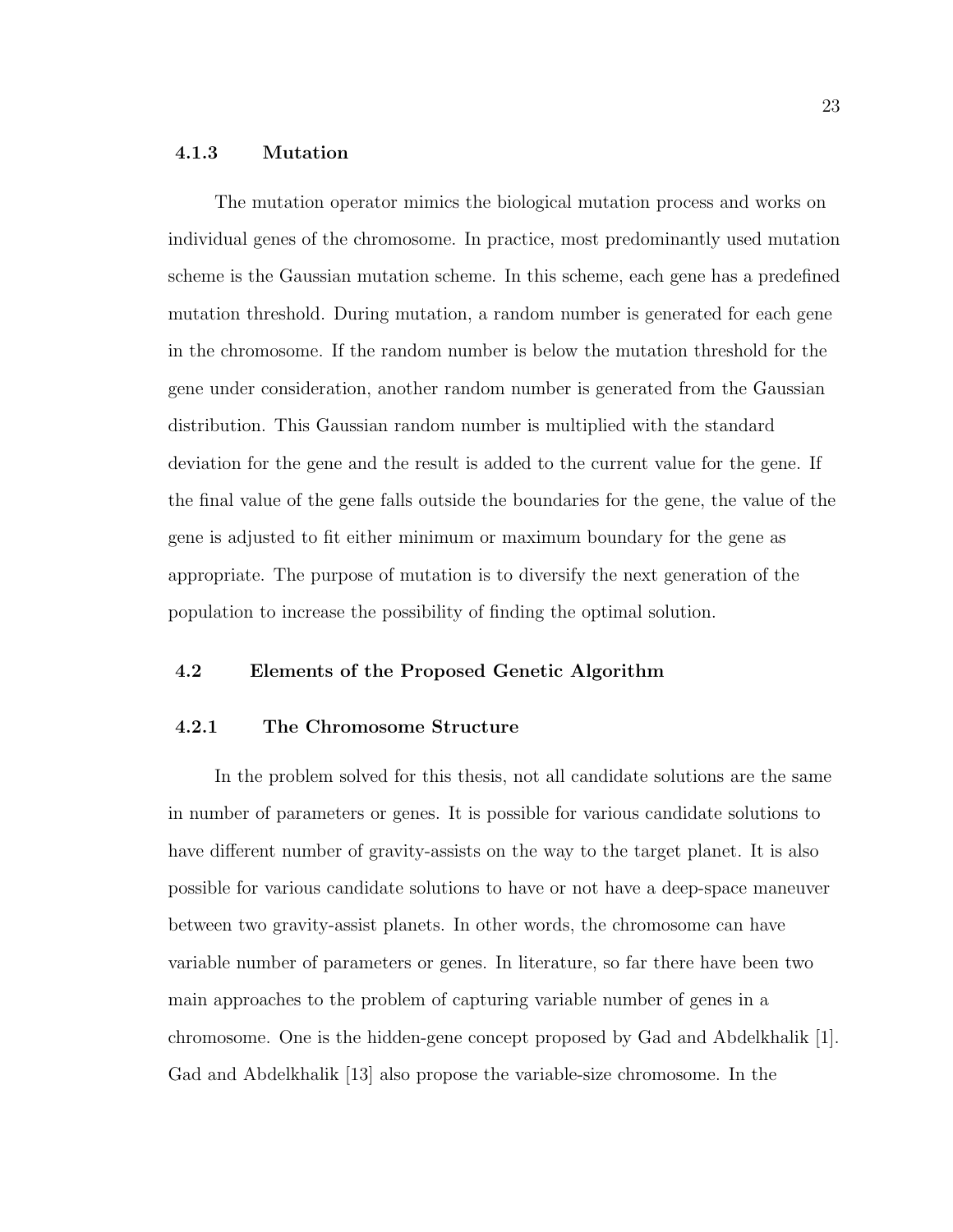variable-size chromosome approach, the population of candidate solutions varies in size and in each iteration of the Genetic Algorithm the size of each candidate solution in the population keeps varying based on the fitness. In the hidden genes approach, a fixed size chromosome is proposed that can capture all possible candidate solutions. However, not all genes may be active or effective for the candidate solution. Some candidate solutions can have less than the maximum number of allowed gravity-assists, in which case the planets for gravity-assists is limited to only those up to the active number of planets for gravity-assists. This concept is illustrated with the proposed hidden-gene chromosomes in Figure 4.2.



Figure 4.2: Hidden Gene Chromosomes by Gad and Abdelkhalik [1].

Figure 4.2 is showing the fixed size of the chromosome limited by a maximum of possible gravity-assists en-route to the target planet. The variable  $m$  denotes the actual number gravity-assists applicable in each candidate solution and is always less than or equal to the maximum number of gravity-assists allowed in the problem.  $t_d$  and  $t_a$  denote time of departure from Earth and time of arrival at the target planet respectively. i can vary from 1 to m.  $T_i$  denotes the time of flight in each leg flight to each of the gravity-assist planets.  $P_i$  denotes the identifier for the planet of the gravity-assist.  $f$  denotes either prograde or retrograde motion.  $h_i$  and  $\eta_i$  denote height of gravity-assist maneuver and a rotation angle in gravity-assist mechanism used by Gad and Abdelkhalik [1] respectively.  $\epsilon_i$ , representing a fraction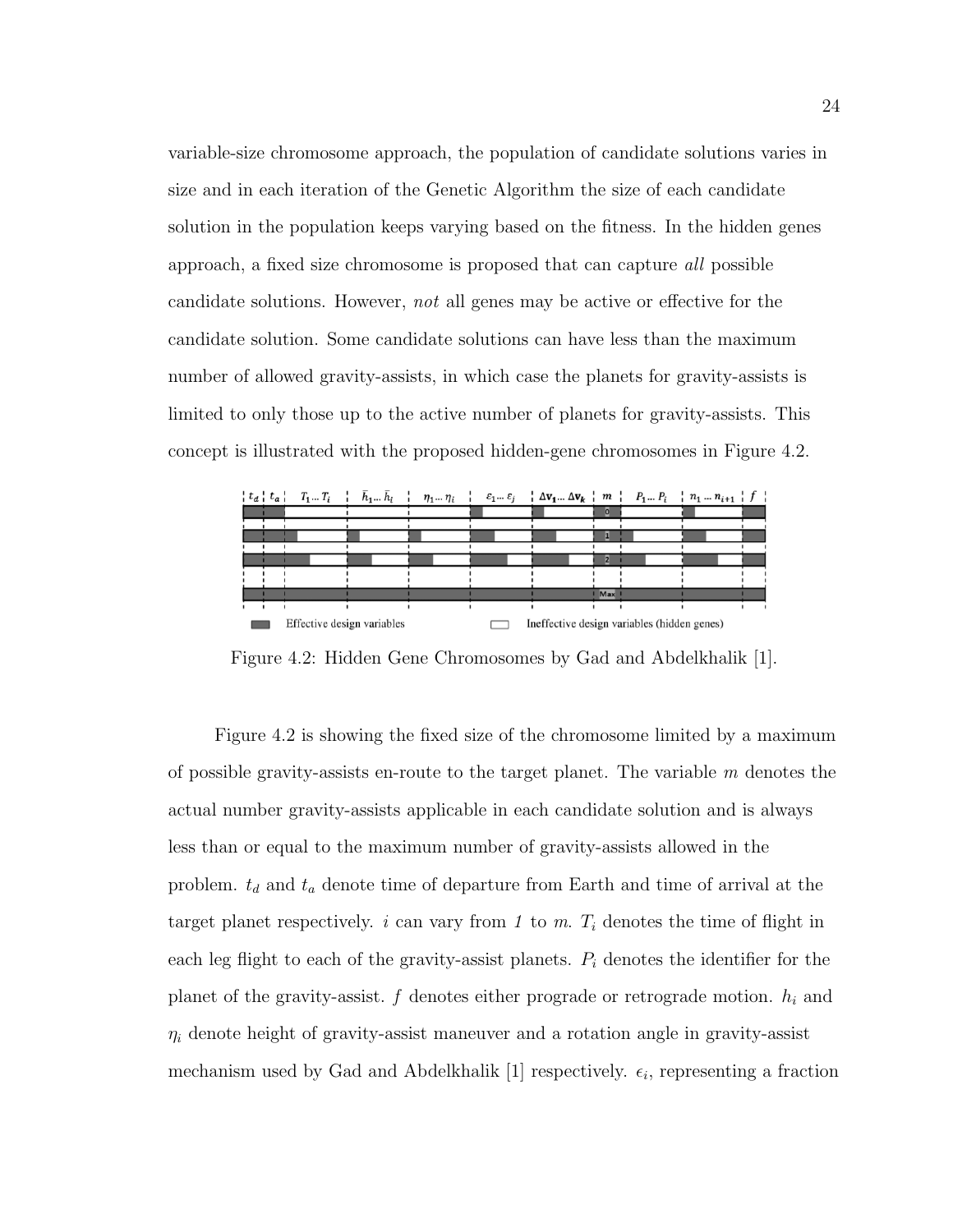of the  $T_i$  (a value between 0.1 and 0.9), is an epoch at which a deep-space maneuver is conducted in  $i^{\text{th}}$  leg of the flight.  $n_i$  indicates the number of deep-space maneuvers in a given leg of flight. Finally,  $\Delta V_i$  represents the magnitude of a deep-space maneuver.

Gad and Abdelkhalik [1] use a two-phase approach. The first phase determines a solution containing an optimum number of gravity-assists. The second phase refines the optimal solution from first phase by introducing deep-space maneuvers in various legs of the optimal solution. According to them, this reduces the total time complexity of their algorithm significantly, despite not specifying the performance metrics of their algorithm in their published work on hidden-gene Genetic Algorithm. One possible drawback of their algorithm, that contributes to the increased time complexity if it were to be executed in one single phase, is the inclusion of the magnitudes  $\Delta V_i$  of deep-space maneuvers in the chromosome. Given the vast range of values for this parameter, it is not possible to capture feasible values of this parameter with a population of 100 of less for example. This increases the problem search space immensely and thus increases the time complexity of the algorithm.

| Td | m                                             |  | P1Pi T1Ti+1 hihi |  | g1gi | n1ni+1 e1ei+1 f |  |  |
|----|-----------------------------------------------|--|------------------|--|------|-----------------|--|--|
|    |                                               |  |                  |  |      |                 |  |  |
|    |                                               |  |                  |  |      |                 |  |  |
|    | 3                                             |  |                  |  |      |                 |  |  |
|    |                                               |  |                  |  |      |                 |  |  |
|    | Max                                           |  |                  |  |      |                 |  |  |
|    |                                               |  |                  |  |      |                 |  |  |
|    |                                               |  |                  |  |      |                 |  |  |
|    | <b>Effective Genes</b><br><b>Hidden Genes</b> |  |                  |  |      |                 |  |  |

Figure 4.3: Proposed Hidden Gene Chromosomes

In this thesis, the general concept of hidden-gene chromosome is adapted, but with different number of parameters for the fixed chromosome, yet capturing the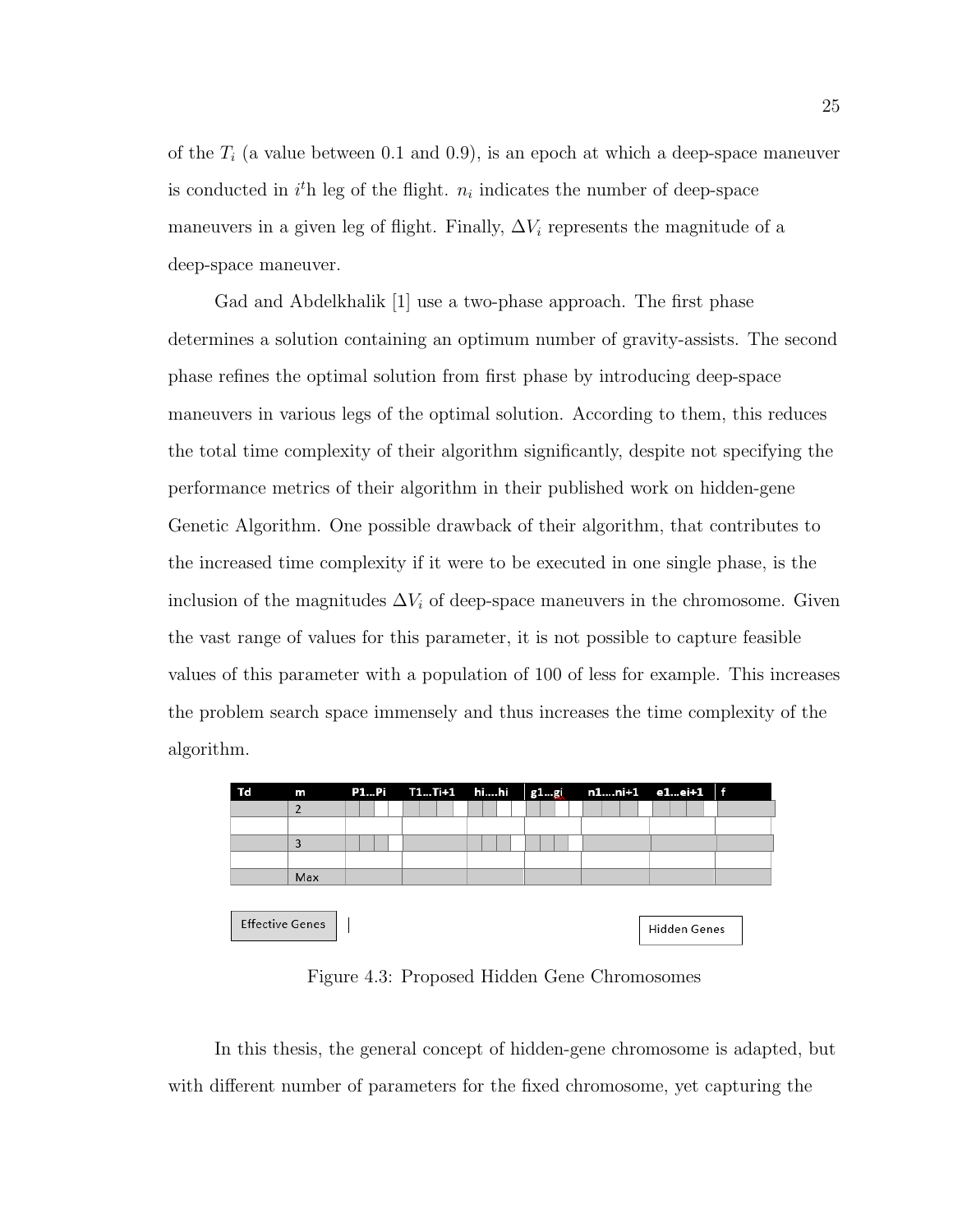Gene Name Description  $T_d$  Time of departure captured as a Julian date value  $m$  Number of gravity-assists en-route to target planet  $P_i$  Integer identifier for the gravity-assist planet for leg i  $T_i$  Time of flight in seconds in a given leg of flight i  $h_i$  Height of periapse of gravity-assist trajectory around a given planet in leg i  $g_i$  Gravity-assist plane orientation angle in the gravity-assist planet centered frame of reference in leg i  $n_i$  0 or 1, indicating whether there is a deep-space maneuver in leg i, this must be set to 1 if a VILM is involved  $e_i$  A fraction between 0.1 and 0.9 of the time of flight for leg i, indicating the epoch at which the deepspace maneuver is conducted f Direction of flight, 0 for prograde, 1 for retrograde

Table 4.1: Genes of the Proposed Hidden Gene-based Chromosomes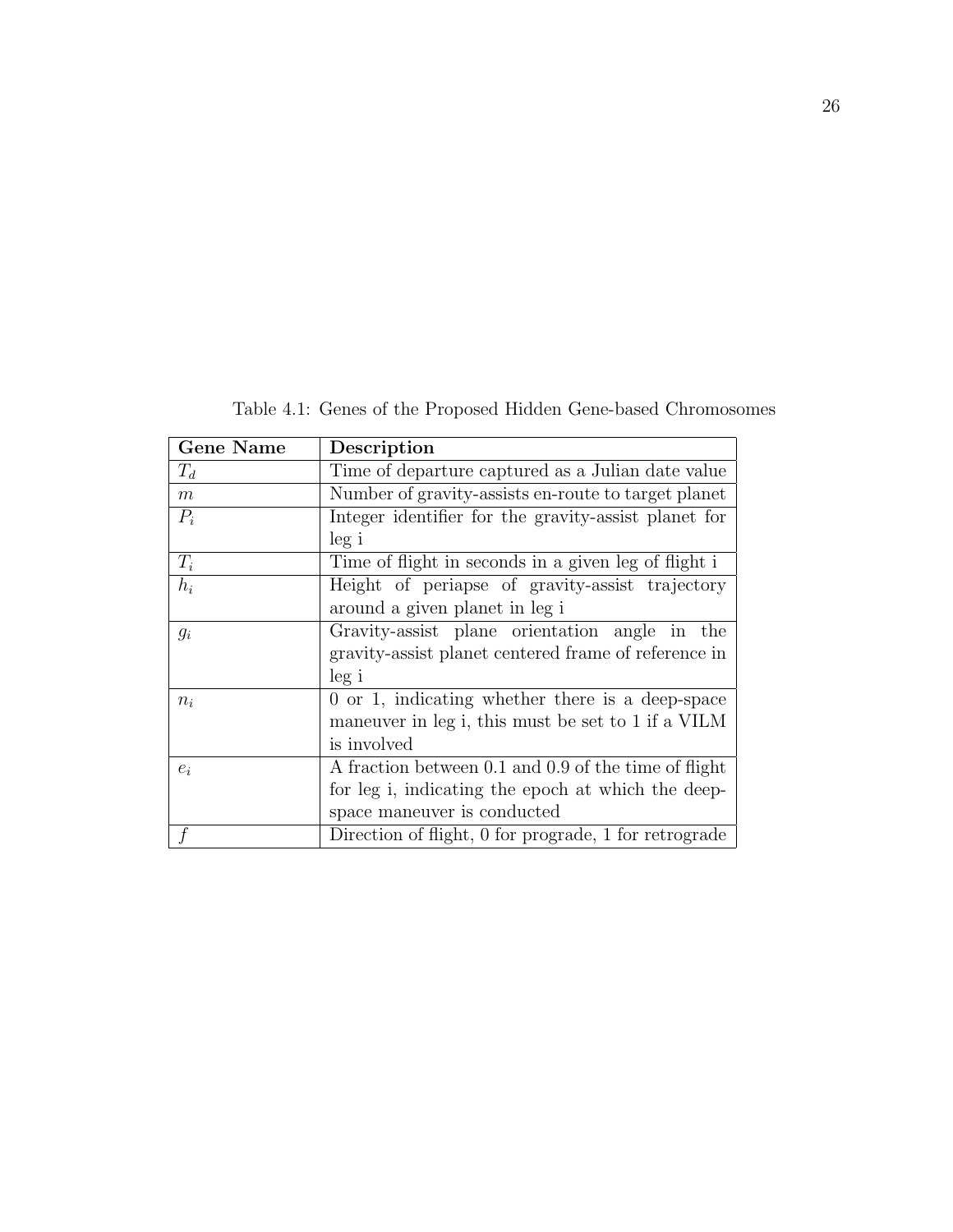problem search space at hand completely. The new chromosome structure proposed is shown in figure 4.3. Table 4.1 describes the genes of the proposed chromosome from this figure. As can be seen by comparing the figures 4.2 and 4.3, there are a number differences in the approach taken in the proposed chromosome structure. First is that time of arrival is not fixed, and is left out to be determined as the sum of the randomly chosen times-of-flight in each chromosome. This is done so to find the most optimal solution in terms of fuel consumption, albeit at the expense of mission time. Second, the gravity-assist mechanism used in this thesis is different from that used by Gad and Abdelkhalik [1]. Because of this difference the gravity-assist plane altitude and orientation angle are considered as genes in the proposed chromosome structure. Third,  $\Delta V$  for the deep-space maneuver is not considered to be a part of the chromosome structure. The magnitude and direction of the deep-space maneuver is computed from other genes of the chromosome. This is done so to reduce the computation time of the algorithm. When deep-space maneuver  $\Delta V$  is included in the chromosome structure, the number of chromosomes in the population to be evaluated to determine an optimal solution increases by multiple fold and results in increased time complexity for the algorithm. Because of the proposed new structure, the algorithm can be executed in one single phase as opposed to the two phases in which Gad and Abdelkhalik [1] execute their algorithm. Fourth, although a chromosome can have a deep-space maneuver in any leg of flight, the proposed algorithm does not always include the deep-space maneuvers in a leg of flight, it does so only when a better solution cannot be found using the regular Lambert's trajectory.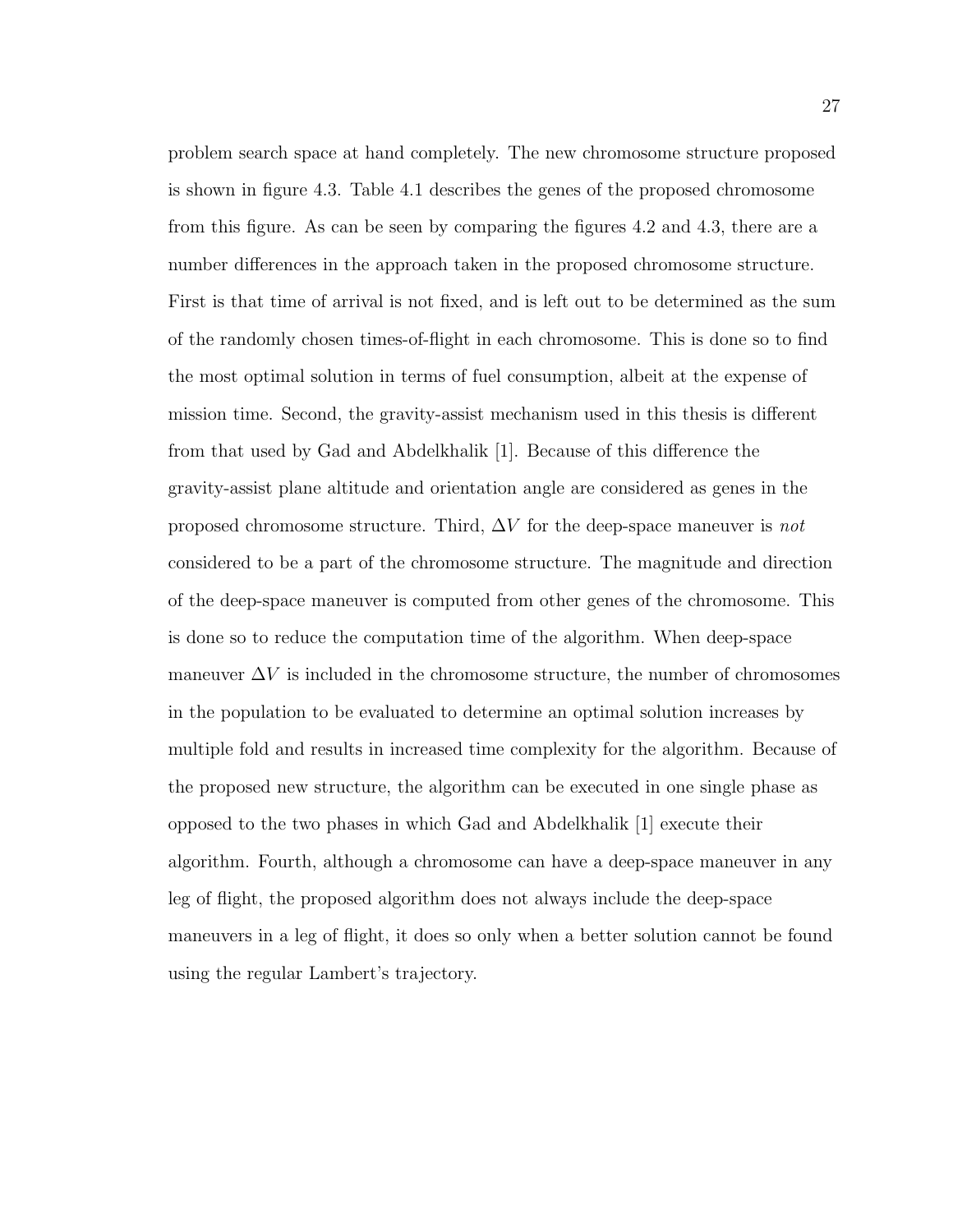## 4.2.2 The Fitness of the Chromosome

The fitness function of the proposed chromosome structure from figure 4.3 needs to account for only the effective genes of the given chromosome. Procedure 4.1 captures the computation of fitness for the proposed chromosome structure.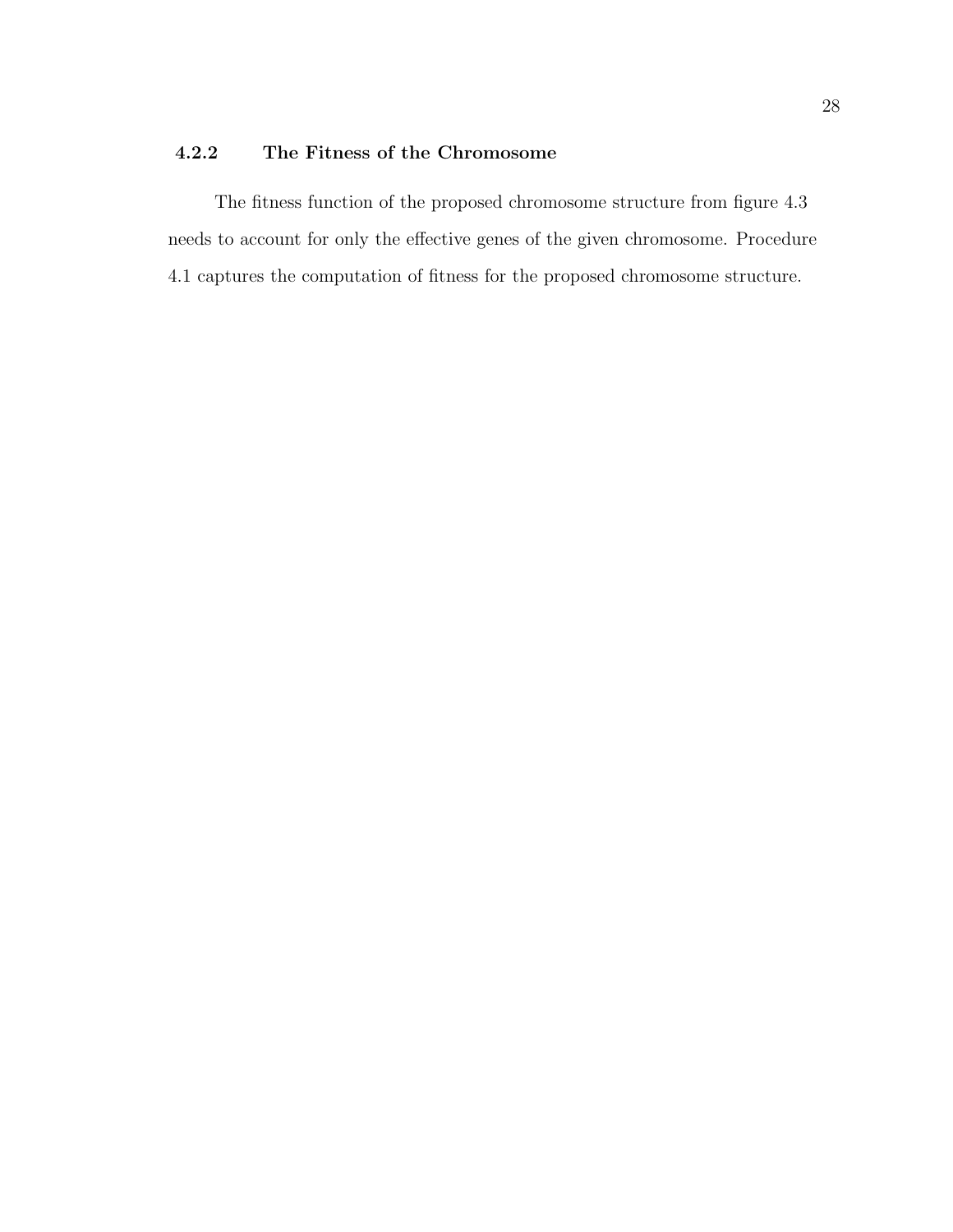1:  $procedure$  FITNESS(chromosome, flyby-limit, source, target,  $mu, r_p, ephemerides, config)$ Input:

 $chromosome \rightarrow Chromosome$  for which the fitness is to be computed

 $flyby-limit \rightarrow Maximum$  number of gravity-assists allowed in the GA

source  $\rightarrow$  Identifier for the source planet for the trajectory

 $target \rightarrow$  Identifier for the target planet for the trajectory

 $mu \rightarrow A$  list of gravitational parameters of the Solar planets

 $r_p \rightarrow A$  list of radii of the Solar Planets

 $ephemerides \rightarrow Ephemerides$  of the Solar Planets in the time span chosen for

the GA

 $config \rightarrow A$  list of configuration parameters for the GA

#### Output:

Fitness (Total  $\Delta V$  of the trajectory) of the chromosome

- 2: soilimits  $\leftarrow$  a composite list of minimum and maximum distances for the Sphere-of-Influence of Solar planets
- 3:  $dV_{total} \leftarrow \infty$
- 4:  $leo-height \leftarrow config. leo-height$
- 5:  $T_d \leftarrow chromosome.T_d$
- 6:  $m \leftarrow chromosome.m$
- 7:  $P_i \leftarrow chromosome.P_i$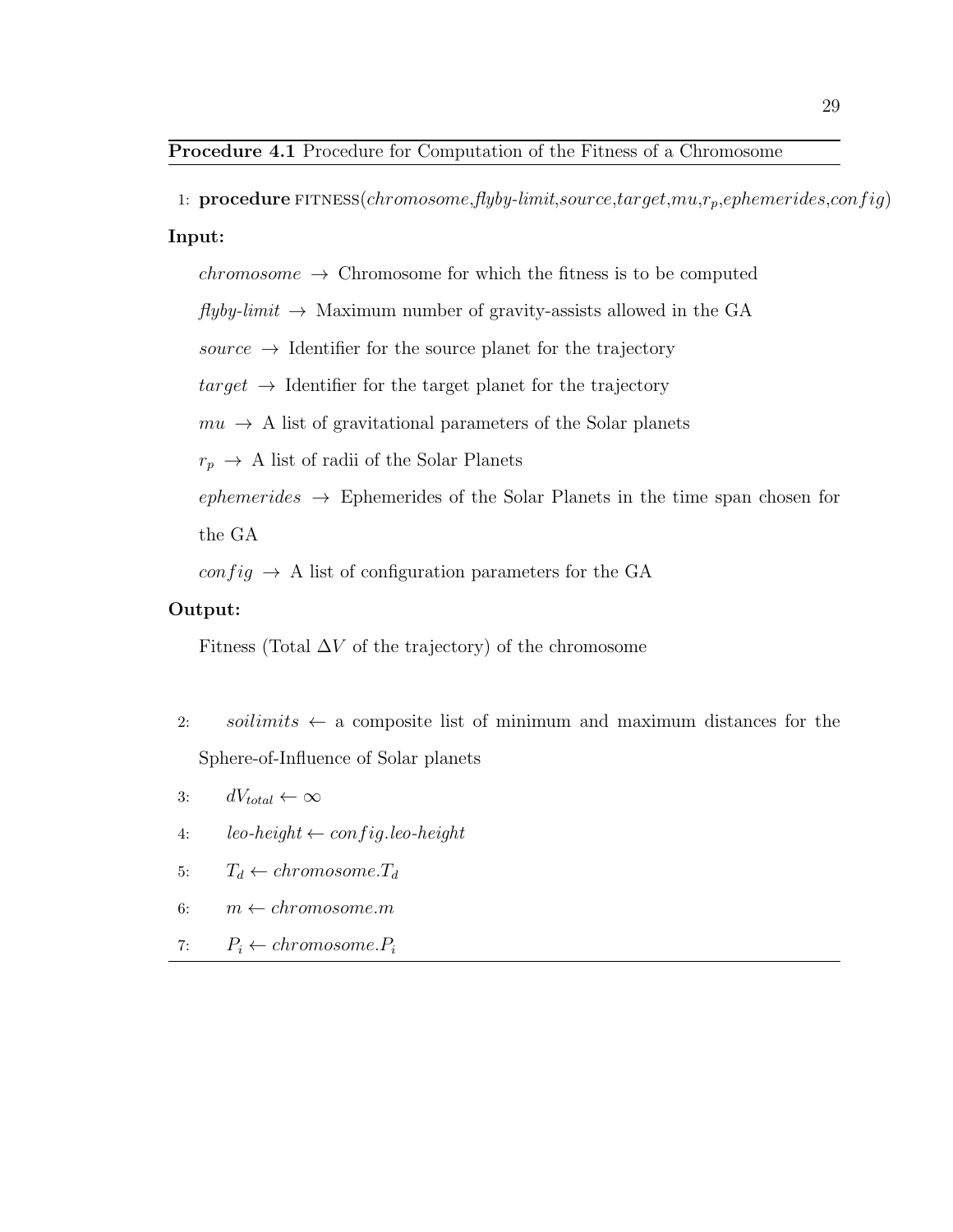8:  $T_i \leftarrow chromosome.T_i$ 9:  $h_i \leftarrow chromosome.h_i$ 10:  $q_i \leftarrow chromosome.q_i$ 11:  $n_i \leftarrow chromosome.n_i$ 12:  $e_i \leftarrow chromosome.e_i$ 13: directionn  $\leftarrow$  chromosome. f 14:  $\operatorname{dir} \leftarrow (\operatorname{direction} == 0) ? \operatorname{true} : \operatorname{false}$ 15: **for**  $i \leftarrow$  source to target **do**  $\triangleright$  Initialize the position and velocity vectors of the planets in  $P_i$  at  $T_i$ 16:  $rv \leftarrow \text{VEC-INTERP}(T_d + \frac{\Sigma T_i(1:i)}{24*60*60}), ephemerides slice(P_i(i)))$ 17:  $r(i) \leftarrow rv.\vec{r}$ 18:  $v(i) \leftarrow rv \cdot \vec{v}$ 19: end for 20: if source ==  $P_i(0)$  then  $\triangleright$  Compute the feasibility and  $\Delta V$  for the first leg flight 21:  $result \leftarrow \text{VILT-LAUNCH}$   $\vec{r}(\text{source}), \quad \vec{v}(\text{source}), \quad vecr(P_i(0)), \quad T_i(0),$  $e_i(0)$ , mu(Sun), soilimits(source)) 22:  $V_{\infty} \leftarrow \text{result.} V_{\infty}$ 23: else if  $n_i(0) == 1$  then 24:  $result \leftarrow \text{LAUNCH-DSM}(r(source), v(source), T_i(0), e_i(0), r(P_i(0)), direction, mu(Sun))$ 25:  $V_{\infty} \leftarrow \text{result.} V_{\infty}$ 26: else 27:  $lOutput \leftarrow \text{LAMBERT}(r(source), r(P_i(0)), T_i(0), mu(Sun), dir)$ 28: if The Single-revolution Lambert is Not Feasible then 29:  $lOutput \leftarrow \text{MULTI-REV-LAMBERT}(r(source), r(P_i(0)), T_i(0), m u(Sun), dir)$ 30: end if 31: if Either of Lambert solutions converged then 32:  $v_{\text{sc}_{\text{leo}}} \leftarrow \sqrt{\frac{mu(\text{source})}{r_n(\text{source}) + \text{leo} + \text{let}} }$  $r_p(source)+leo\text{-}height$ 33:  $v_{sc} \leftarrow \sqrt{\left\|lOutput \cdot \vec{V1} - \vec{v}(source)\right\|}$  $+\frac{2mu(source)}{r(source)+lech}$  $r_p(source)+leo\text{-}height$ 34:  $dV(1) \leftarrow |v_{sc} - v_{s_{cleo}}|$ 35:  $result \leftarrow Result(0, dV(1), lOutput. V2, 0)$ 36: else 37:  $result \leftarrow Result(\infty, \infty, emity, \infty)$ 38: end if 39: end if 40: if  $result.V_{\infty} == \infty$  or  $result.\Delta V == \infty$  then 41: return  $\infty$ 42: end if 43:  $safety \leftarrow true$ 44:  $angle-tol \leftarrow 1e-3$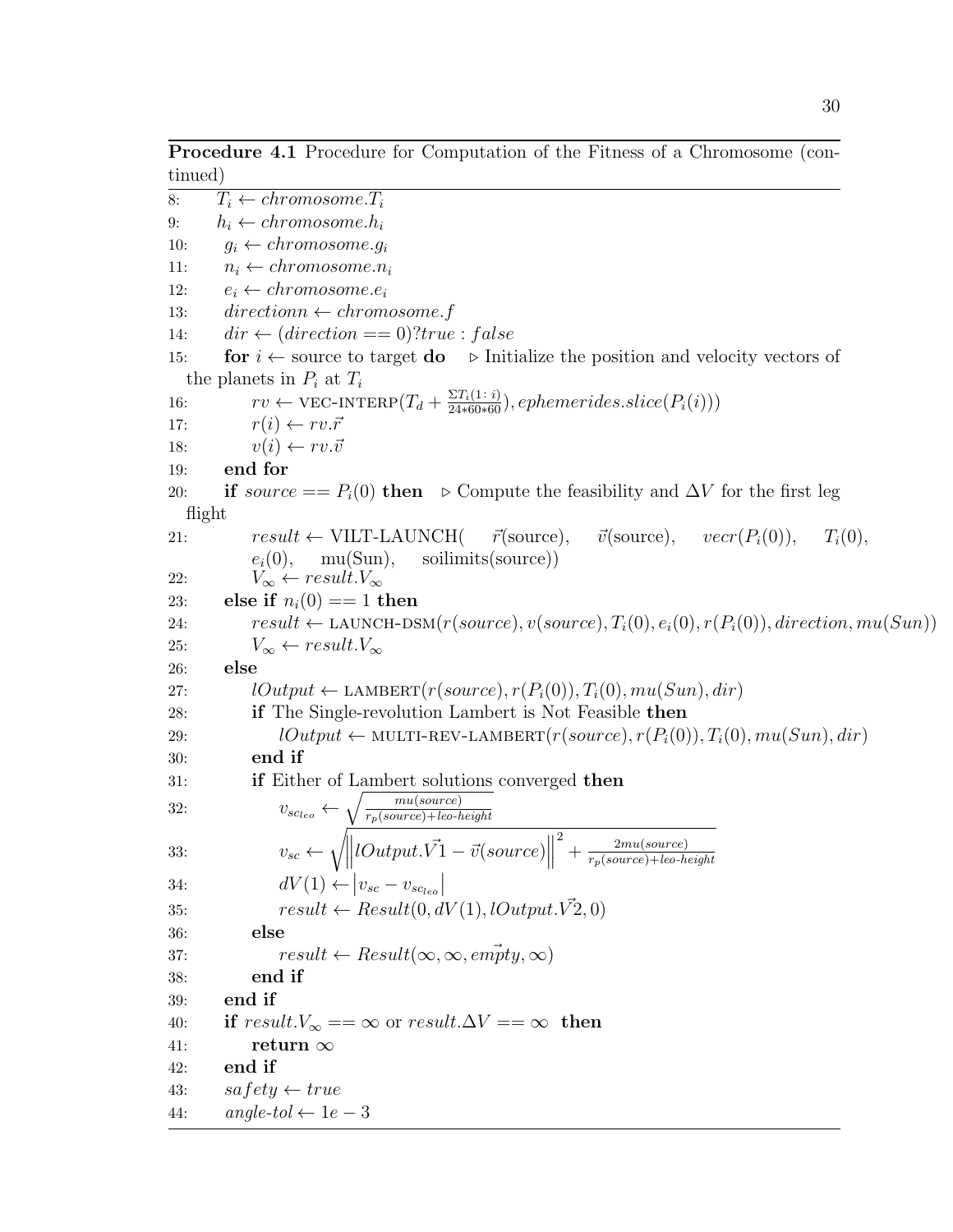Procedure 4.1 Procedure for Computation of the Fitness of a Chromosome (continued)

45: for  $i \leftarrow 2$  to m-1 do  $\Rightarrow$  Determine the feasibility and compute the  $\Delta V$  for each of the intermediate legs of flight 46:  $p_1 \leftarrow P_i(i)$ 47:  $p_2 \leftarrow P_i(i+1)$ 48: if  $p_1 == p_2$  then  $\triangleright$  This is a  $V_{\infty}$ -Leveraging leg 49:  $result \leftarrow \text{FLYBY-VILT-NON-LAUNCH}(\vec{r}(i), \vec{v}(i), result. \vec{V}, h_i(i) \star r_p(p_1) +$  $r_p(p_1), g_i(i), \vec{r}(i+1), T_i(i+1), e_i(i+1), m u(p_1),$  safety, soilimits(p<sub>1</sub>)) 50: else if  $n_i(i+1) > 0$  then 51:  $result \leftarrow \text{FLYBY-WITH-DSM}(\vec{r}(i), \vec{v}(i), result. \vec{V}, h_i(i) \star r_p(p_1) +$  $r_p(p_1), g_i(i), \vec{r}(i + 1), T_i(i + 1), e_i(i + 1),$  direction,  $mu(p_1), mu(Sun),$  safety) 52: else 53:  $lOutput \leftarrow \text{LAMBERT}(\vec{r}(i), \vec{r}(i+1), T_i(i+1), m u(Sun), dir)$ 54: if The Single-revolution Lambert is Not Feasible then 55:  $lOutput \leftarrow \text{MULTI-REV-LAMBERT}(\vec{r}(i), \vec{r}(i + 1), T_i(i +$  $1), \, mu(Sun), dir)$ 56: end if 57: if Neither of Lambert solutions converged then  $58:$  return  $\infty$ 59: end if 60:  $dVt \leftarrow \text{FLYBY}(result.\vec{V}, lOutput.\vec{V1}, \vec{v}(i), r_p(p_1), mu(p_1), angle-tol)$ 61: if  $dVt = \infty$  then 62: return  $\infty$ 63: end if 64:  $result \leftarrow Result(0, dVt, lOutput. V^2, 0)$ 65: end if 66: if  $result.\Delta V = \infty$  then 67: return  $\infty$ 68: end if 69:  $dV(i+1) \leftarrow result.dV$ 70: end for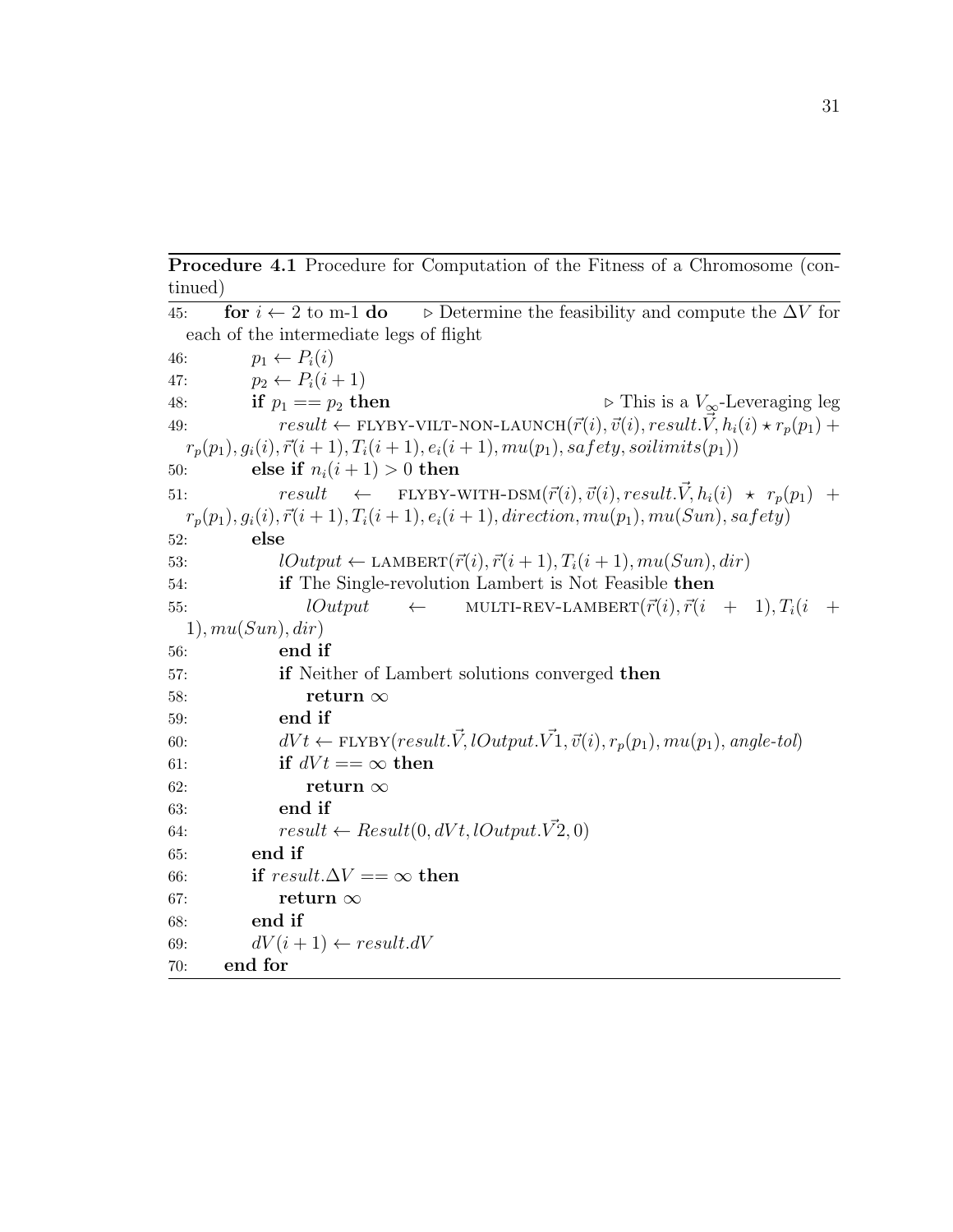Procedure 4.1 Procedure for Computation of the Fitness of a Chromosome (continued)

| 71: | if $target == P_i(m)$ then                                                                                                                 |
|-----|--------------------------------------------------------------------------------------------------------------------------------------------|
| 72: | $result \leftarrow \text{FLYBY-VILT-NON-LAUNCH}(\vec{r}(m), \vec{v}(m), result.\vec{V}, h_i(m) \star$                                      |
|     | $r_p(P_i(m)) + r_p(P_i(m)), g_i(m), \vec{r}(target), T_i(m), e_i(m), \text{nu}(P_i(m)), \text{safe}$<br>$ty, \text{so}$ limits $(P_i(m)))$ |
| 73: | else if                                                                                                                                    |
| 74: | <b>then</b> result $\leftarrow$ FLYBY-WITH-DSM $(\vec{r}(m), \vec{v}(m), \text{result.}\vec{V}, h_i(m)\star r_p(P_i(m)) +$                 |
|     | $r_p(P_i(m)), g_i(m), \vec{r}(target), T_i(m), e_i(m), direction, mu(P_i(m)), mu(Sun), safety)$                                            |
| 75: | else                                                                                                                                       |
| 76: | $lOutput \leftarrow \text{LAMBERT}(\vec{r}(m), \vec{r}(target), T_i(m), mu(Sun), dir)$                                                     |
| 77: | if The Single-revolution Lambert is Not Feasible then                                                                                      |
| 78: | $lOutput \leftarrow \text{MULTI-REV-LAMBERT}(\vec{r}(m), \vec{r}(target), T_i(m), \textit{mu}(Sun), \textit{dir})$                         |
| 79: | end if                                                                                                                                     |
| 80: | <b>if</b> Neither of Lambert solutions converged then                                                                                      |
| 81: | return $\infty$                                                                                                                            |
| 82: | end if                                                                                                                                     |
| 83: | $dVt \leftarrow \text{FLYBY}(result.\vec{V}, lOutput.\vec{V1}, \vec{v}(m), r_p(P_i(m)), mu(P_i(m)), angle-tol)$                            |
| 84: | if $dVt == \infty$ then                                                                                                                    |
| 85: | return $\infty$                                                                                                                            |
| 86: | end if                                                                                                                                     |
| 87: | $result \leftarrow Result(0, dVt, lOutput. V2, 0)$                                                                                         |
| 88: | end if                                                                                                                                     |
| 89: | if result.dV == $\infty$ then                                                                                                              |
| 90: | return $\infty$                                                                                                                            |
| 91: | end if                                                                                                                                     |
| 92: | $dVlast \rightarrow result.dV$                                                                                                             |
| 93: | $dV_{total} \leftarrow V_{\infty} + \Sigma dV$                                                                                             |
| 94: | return $dV_{total}$                                                                                                                        |
|     | 95: end procedure                                                                                                                          |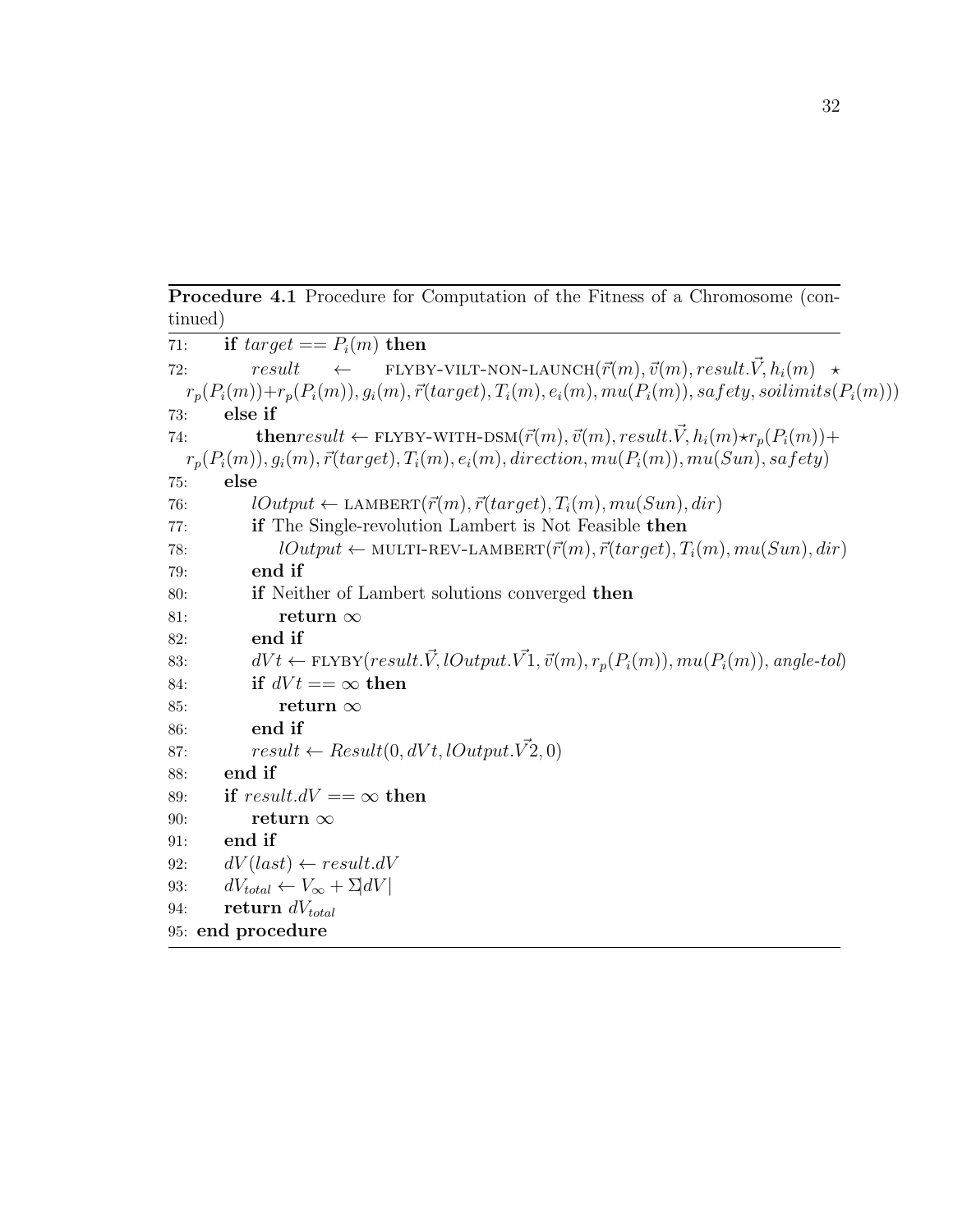## 4.2.3 The Genetic Operators

Selection In the proposed algorithm, a variation of the Roulette Wheel or Fitness Proportionate selection scheme is used. In a deviation from the standard form of this selection scheme, the cost or fitness of the chromosome is not normalized. In the current algorithm, there is a possibility of the cost or fitness being  $\infty$ , and this does not lend itself well to normalization.

Crossover The proposed algorithm uses the Single-point crossover scheme. In a deviation from the standard Genetic Algorithms, the crossover threshold or probability changes for each pair of parent chromosomes, based on the fitness value of the best parent, and the average and minimum fitness values of the population.

**Mutation** The proposed algorithm uses the Gaussian mutation scheme. In a deviation from the standard practice of each of the individual genes of the chromosome having a specific mutation threshold or probability, the proposed algorithm uses a single mutation threshold for all genes. However, the algorithm uses adaptive mutation probabilities that are defined in each generation based on the fitness value of the chromosome, the average and minimum fitness values of the population. Due to this approach, the mutation probability is fixed for all the genes for the chromosome.

## 4.2.4 The Diversification of Population using a Crowding Technique

Basic Genetic Algorithms have a tendency of exploring a small search space of the problem domain and repeated consideration of the same sub-optimal chromosomes generation after generation. Generally, the more diverse the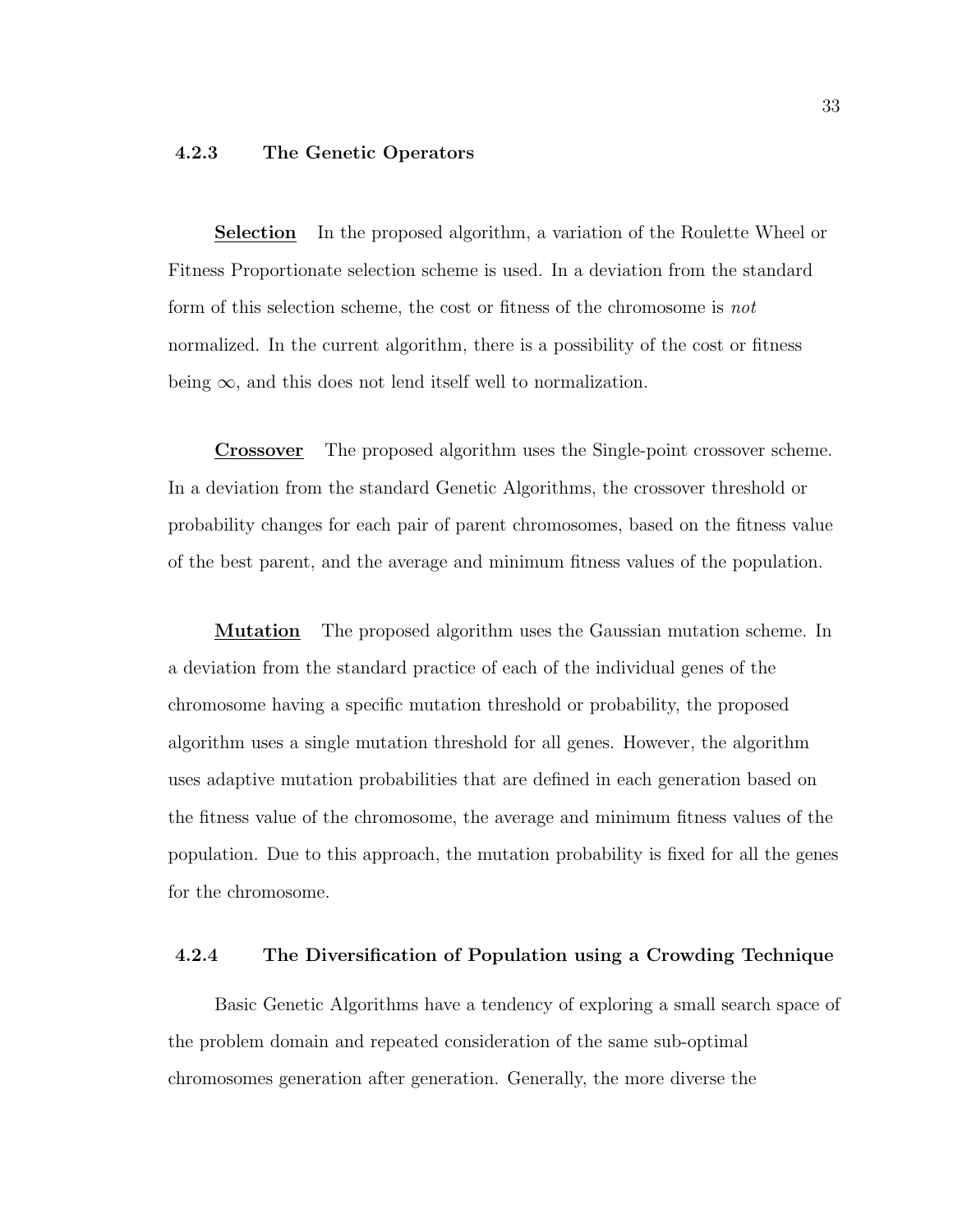population becomes in each generation of computation, the more of the problem search space explored. Diverse population is key to finding global optimum. Otherwise the GA might get stuck at the local minima. In the current study, a special crowding technique called "Twin-Space Crowding" [3] is used to maintain population diversity, which aids on the optimal convergence characteristics. Figure 4.4, reproduced from Chen, Chou, and Liu [3] shows the application of this special technique to the basic GA. Here two additional steps are added to basic GA to introduce the capability to diversify the population generation over generation. After creating the offspring from parent population, the offspring fitness is computed and is used in application of Twin-Space crowding technique to determine a diverse population for next generation of computation.

# 4.2.5 The Diversification of Population using an Adaptive GA Technique

The crowding technique does a great job of carrying over most fit solutions to the next generation, while also diversifying the population with solutions from currently unexplored search space. However, the speed at which the population diversifies is a function of the crossover and mutation probabilities  $(p_c \text{ and } p_m)$ . If these probabilities are constant for the entire execution of the algorithm, the solution convergence is not fast and may get stuck at local optima. If the offspring population constructed is homogeneous, the diversification process and hence the algorithm slows down. It is more efficient to use variable crossover and mutation probabilities determined from the fitness characteristics of the population, to prevent premature convergence and explore more of the search space. Srinivas and Patnaik [16] introduced the relationship between the average and best fitness values  $(\bar{f}$  and  $f_{max})$  of the population as the decisive factors in tuning the crossover and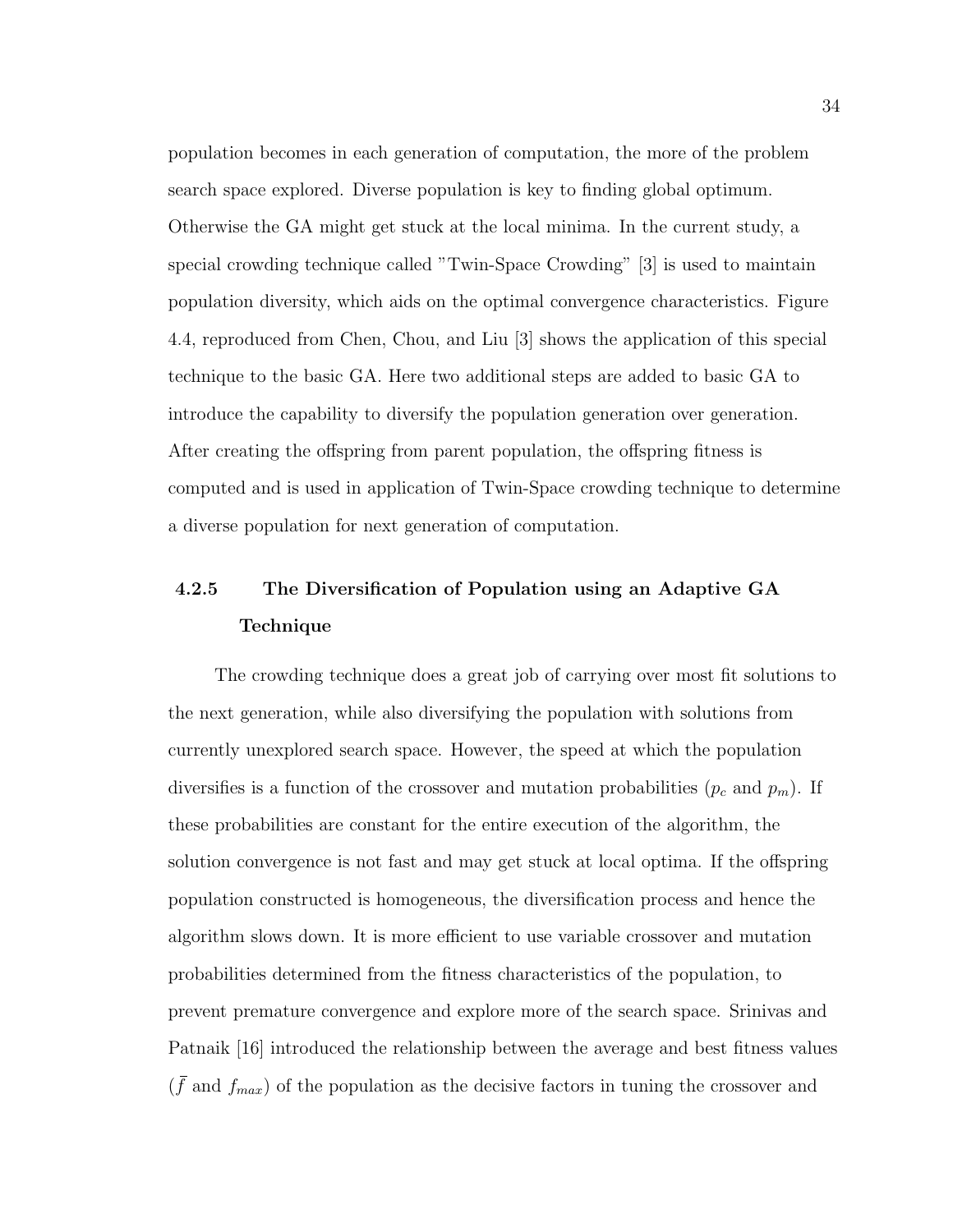

Figure 4.4: TCGA Flow Chart [3]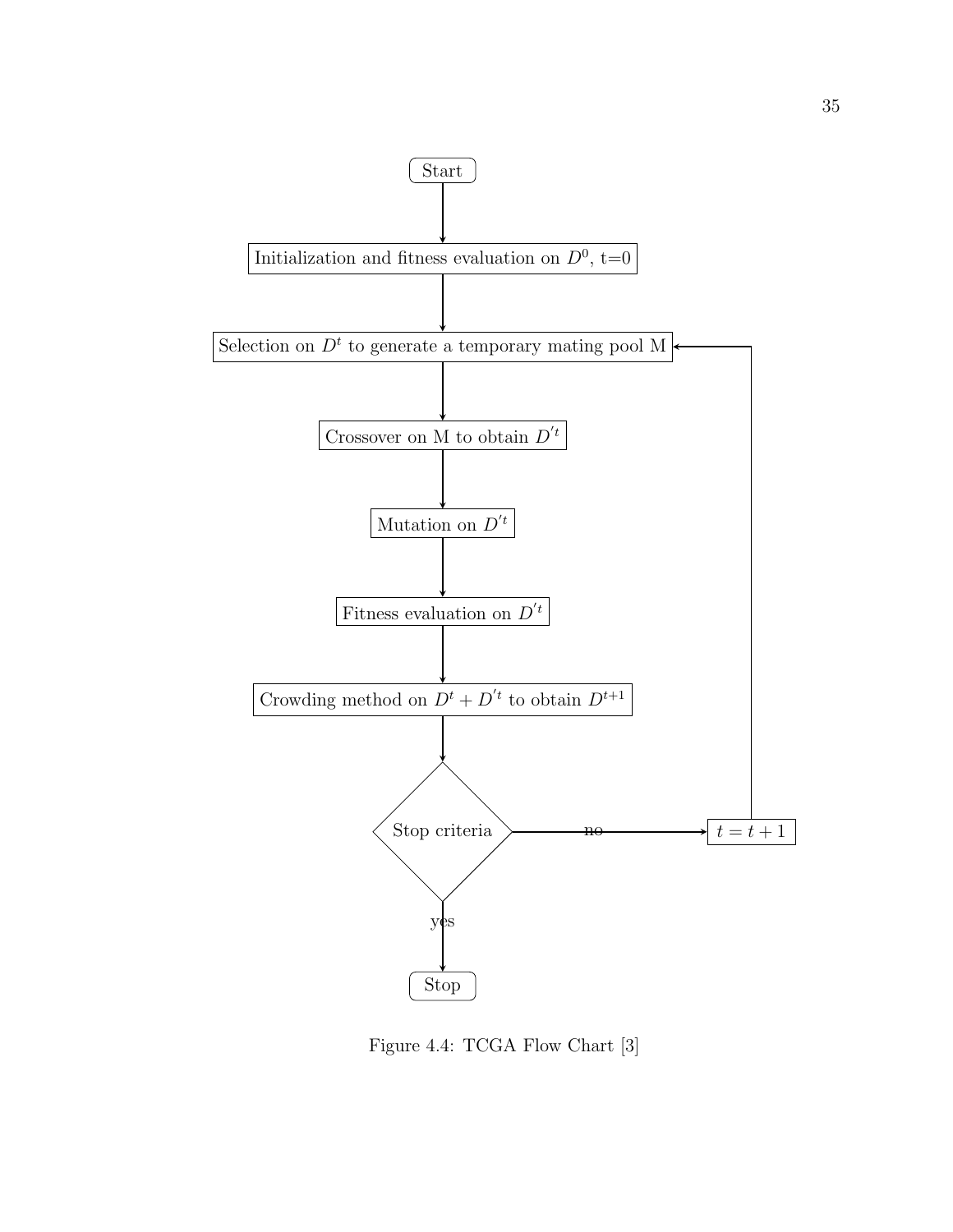mutation probabilities over the execution span of the algorithm for a maximization problem. If the difference between average and best fitness values of the population is small, the population is deemed homogeneous, and hence higher values of crossover and mutation probabilities must be used to diversify the offspring constructed from the population. Similarly, if the difference is higher, the population is diverse and lower values of crossover and mutation probabilities must be used to preserve diversity. In other words,  $p_c$  and  $p_m$  must vary inversely with  $f_{max} - \bar{f}$ . Srinivas and Patnaik [16] also reasoned that  $p_c$  and  $p_m$  must vary per chromosome depending on the difference between the best fitness value of the population and fitness of chromosome,  $f_{max} - ft$ . If  $p_c$  and  $p_m$  solely depended on  $f_{max} - \bar{f}$ , both the near-optimal and sub-optimal chromosomes will be equally disrupted, potentially causing divergence in the algorithm. Hence,  $p_c$  and  $p_m$  must also vary per chromosome directly with  $f_{max} - ft$ . Srinivas and Patnaik [16] use tuning constants  $k_1$ ,  $k_2$ ,  $k_3$ , and  $k_4$  to maintain the probabilities to a range of [0,1]. Srinivas and Patnaik [16] use the following equations to formalize the inverse and direct relationships with various fitness values for determining  $p_c$  and  $p_m$  for each chromosome:

$$
p_c = k_1 \frac{f_{max} - f}{f_{max} - \bar{f}}, \, f \ge \bar{f} \tag{4.1}
$$

$$
p_c = k_3, ft < \bar{f} \tag{4.2}
$$

and

$$
p_m = k_2 \frac{f_{max} - f}{f_{max} - \bar{f}}, \, f \ge \bar{f} \tag{4.3}
$$

$$
p_m = k_4, f' < \bar{f} \tag{4.4}
$$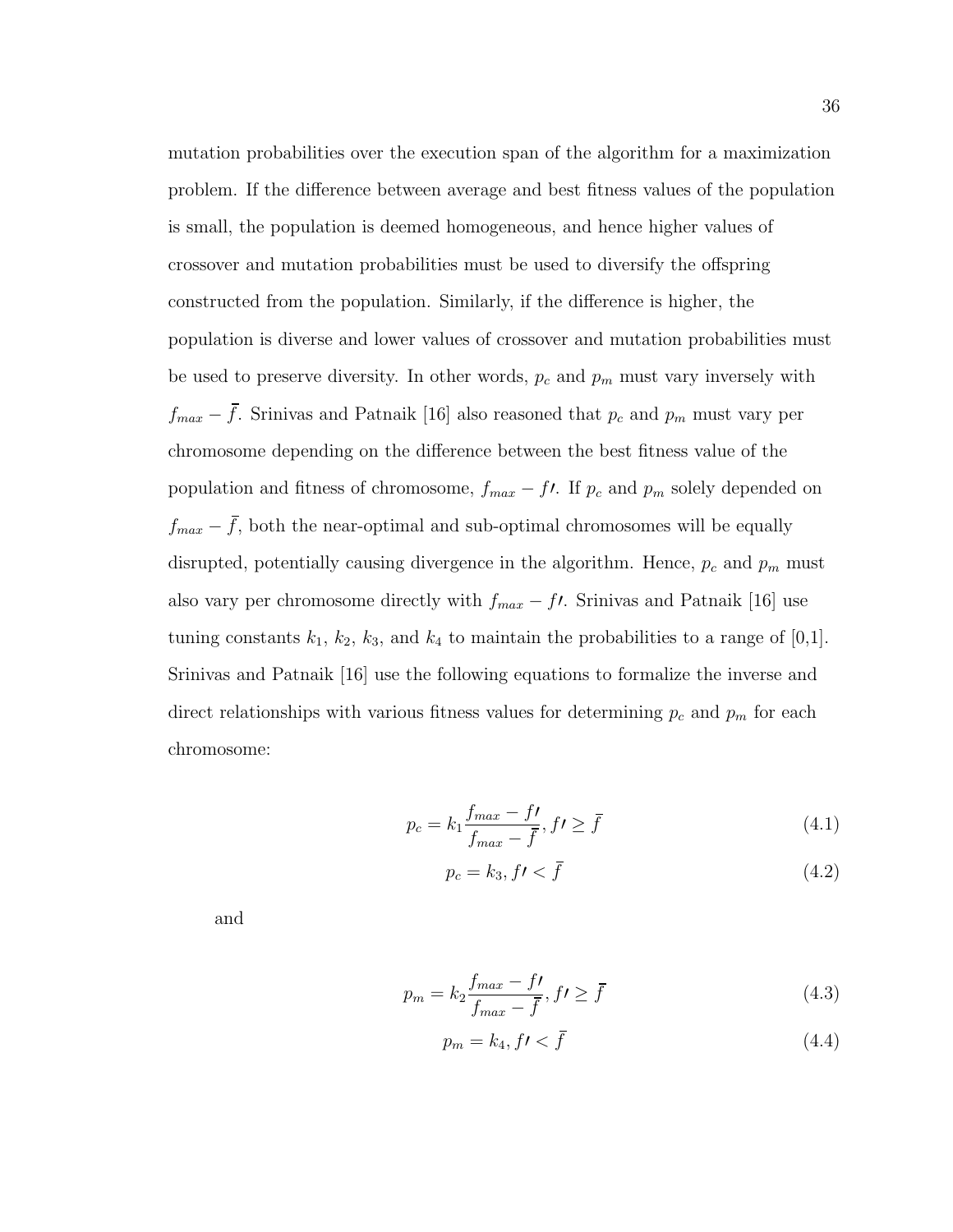The problem of this thesis is a minimization problem. So, the equations 4.1 - 4.4 are adjusted for a minimization problem as follows:

$$
p_c = k_1 \frac{f\prime - f_{min}}{\bar{f} - f_{min}}, f\prime \le \bar{f}
$$
\n
$$
(4.5)
$$

$$
p_c = k_3, f \cdot \overline{f} \tag{4.6}
$$

and

$$
p_m = k_2 \frac{f\prime - f_{min}}{\bar{f} - f_{min}}, \quad f \le \bar{f} \tag{4.7}
$$

$$
p_m = k_4, f \cdot \overline{f} \tag{4.8}
$$

## 4.2.6 The Termination Criteria

In the proposed algorithm, a minimum number of generations are evaluated. After that, algorithm is terminated if it cannot improve the fitness of the winning chromosome for more than another minimum number of generations.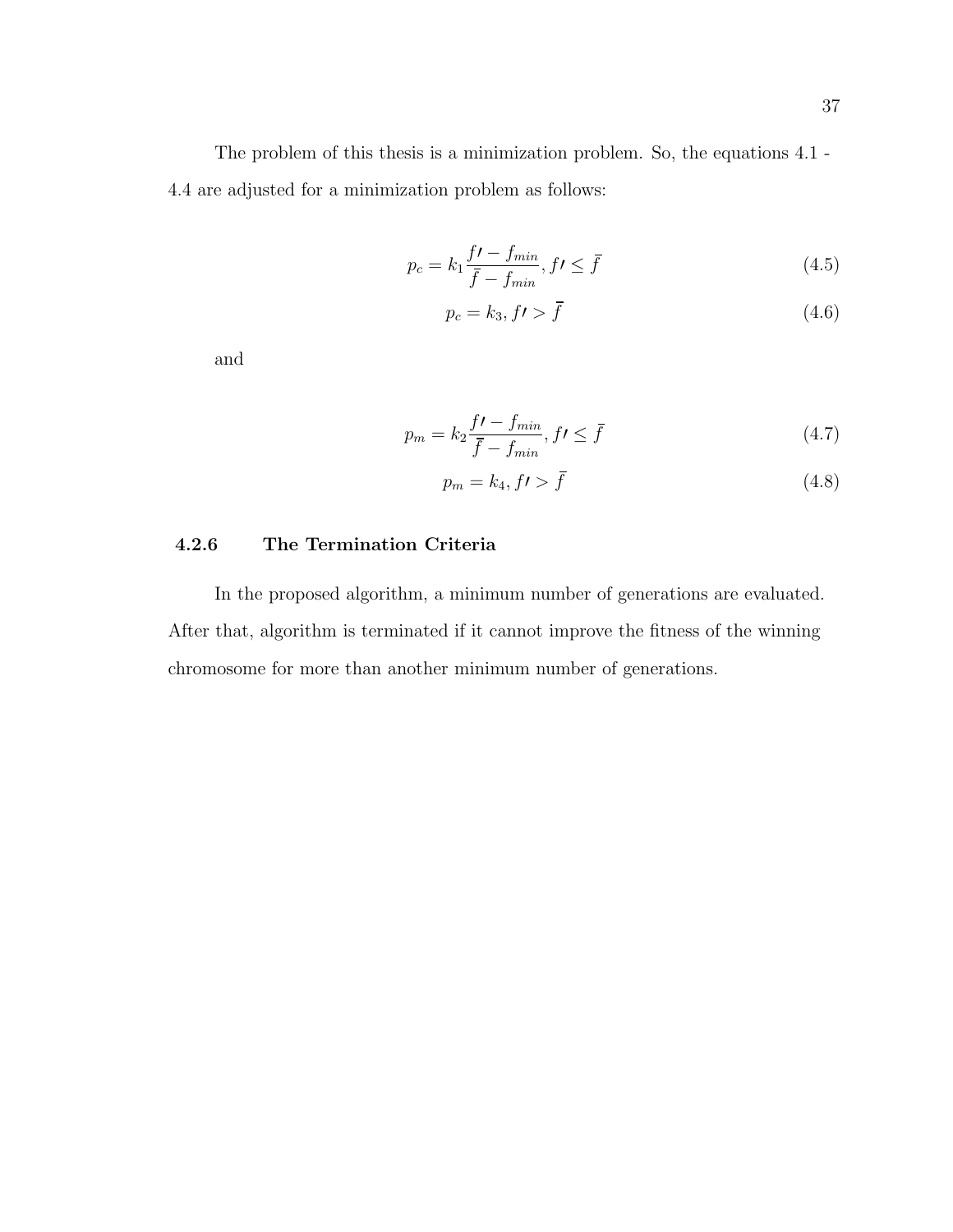## CHAPTER 5

## THE IMPLEMENTATION AND PARALLELIZATION WITH MPI

The proposed algorithm is implemented in  $C++$  using a parallel computing framework, the Message Passing Interface (MPI). Thus, the algorithm can be executed on any High-Performance Computing (HPC) environment.

#### 5.1 The Implementation

The chromosome pool is represented in  $C++$  using matrices. The Armadillo C++ linear algebra library developed by Sanderson and Curtin [24] is used to do so. The min, max and sort functions from this library are used extensively. This library also has a reliable uniform and Gaussian random number generation functionality necessary in the Genetic Algorithms.

## 5.1.1 Interpolation of Ephemerides

The ephemerides collected from the Horizons tool [22] are in a day granularity. However, the time-of-flight gene of the chromosome is expressed in seconds. Due to this discrepancy, an interpolation scheme developed by Fritz and Turkoglu [21] is used to derive the ephemerides of the planets for the exact times-of-flight specified in the gene.

#### 5.1.2 Orbital Mechanics Procedures

A leg of the flight is a flight sequence between any two planets in a trajectory. There are several flavors of a leg of the flight depending on the combination of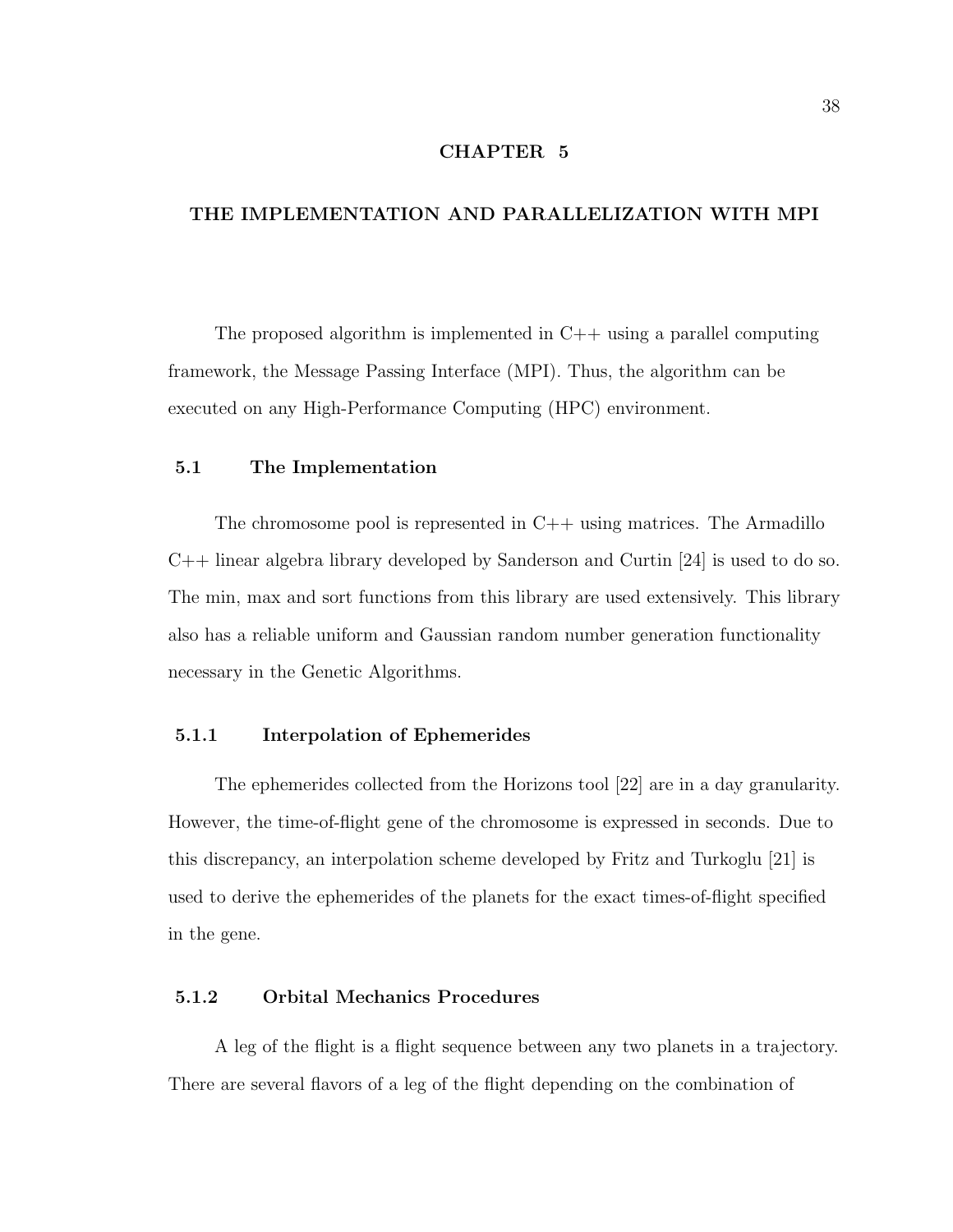various genes for that leg of the flight in the chromosome, listed as follows:

- (1) Single-revolution Lambert's leg
- (2) Multiple-revolution Lambert's leg
- (3)  $V_{\infty}$ -Leveraging launch leg
- (4) Launch leg including a deep-space maneuver
- (5)  $V_{\infty}$ -Leveraging leg from a non-launch planet
- (6) Non-launch leg including a deep-space maneuver

The single-revolution Lambert's leg is solved using the universal variable based solution from Curtis [20]. The multiple-revolution Lambert's leg is solved using the fast solution developed by Izzo [23]. Rest of the 4 types of leg of flight are solved as follows.

A Procedure for  $V_{\infty}$ -Leveraging Launch Leg This procedure is required when a leg of the flight has the launch planet as the source and target planets. The purpose of this procedure is to leverage a deep-space maneuver to reduce the launch energy of the spacecraft. The procedure limits the launch  $v_{\infty}$  to a range of [0.1, 5.0]  $km/s$ . The procedure attempts to solve the  $V_{\infty}$ -leveraging maneuver repeatedly using the launch  $v_{\infty}$  values in the given range with increments of 0.1  $km/s$ . The solution parameters that solve the  $V_{\infty}$ -leveraging maneuver with minimum  $v_{\infty}$  are picked as the solution for the leg of flight. If the range of  $v_{\infty}$ values does not yield a solution to the  $V_{\infty}$ -leveraging maneuver,  $\infty$  is returned as the solution to that leg of flight, resulting in the termination of fitness computation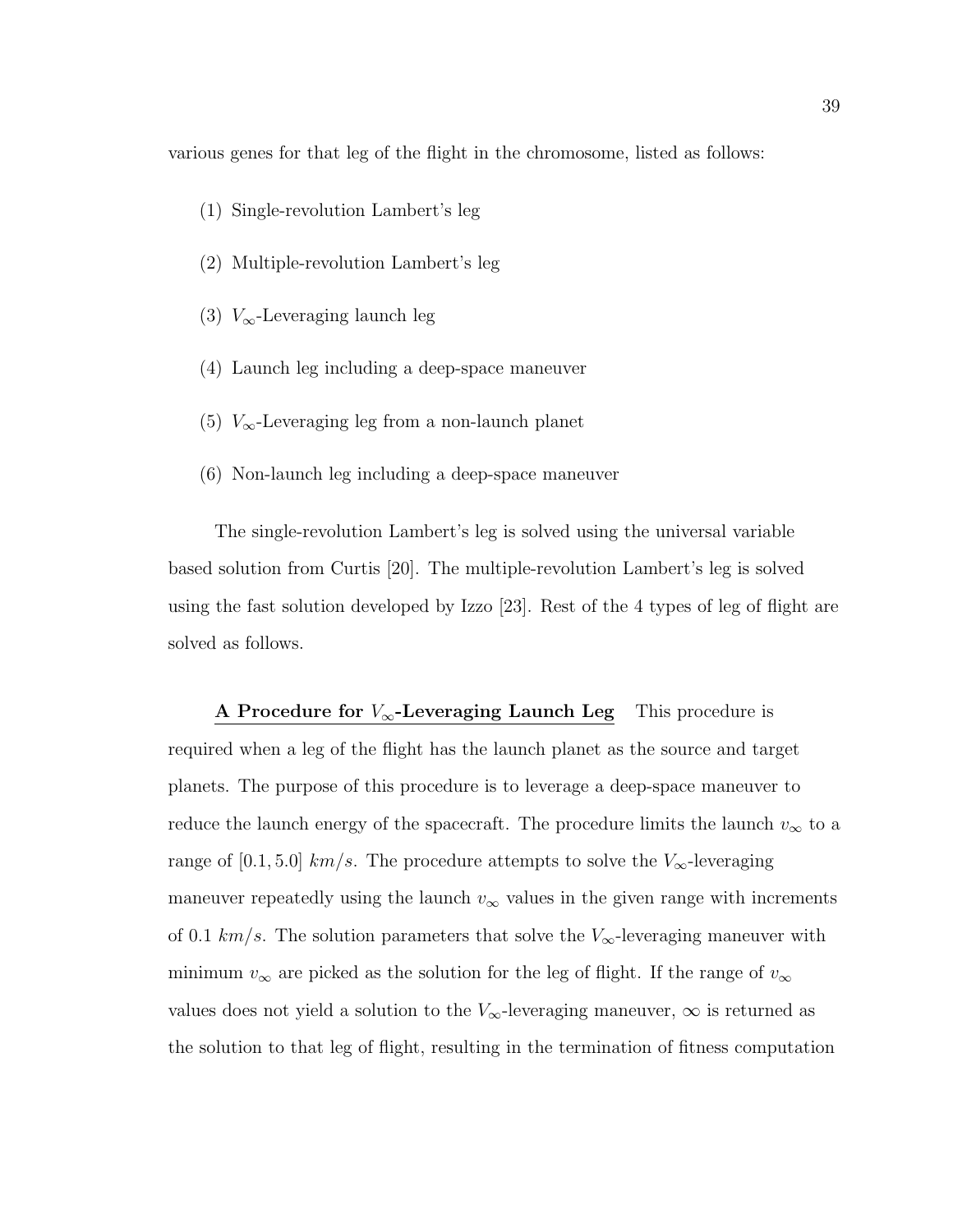for the chromosome in the current leg of flight. Procedure 5.2 documents the pseudo-code for this procedure.

## **Procedure 5.2** Procedure for  $V_{\infty}$ -Leveraging Launch Leg

1: procedure VILT-LAUNCH $(\vec{r}_{pl}, \vec{v}_{pl}, \vec{r}_{pl_t}, t, \epsilon, \mu, soilimits)$ 

#### Input:

 $\vec{r}_{pl}$   $\;\rightarrow$  Position vector of the launch planet at launch

 $\vec{v}_{pl} \rightarrow$  Velocity vector of the launch planet at launch

 $\vec{r}_{pl_t} \rightarrow$  Position vector of the launch planet at the end of the current leg

 $t \rightarrow$  Time of flight for the current leg

 $\epsilon \rightarrow$  Fraction of time of flight where deep-space maneuver is to be conducted

 $\mu \rightarrow$  The gravitational parameter of the Sun

soilimits  $\rightarrow$  The limits of the Sphere-of-Influence (SOI) for the launch planet

## Output:

Result  $\rightarrow$  A composite object containing solution parameters

- 2:  $min-dVp \leftarrow \infty$
- 3:  $min-dVap \leftarrow \infty$
- 4:  $min-err \leftarrow \infty$

5: 
$$
T_d \leftarrow t \star \epsilon
$$

$$
6: \qquad vnorm \leftarrow ||\vec{v}_{pl}||_2
$$

7: 
$$
\vec{dir} \leftarrow \frac{\vec{v}_{pl}}{vnorm}
$$

- 8:  $lambert-dir \leftarrow 0$
- 9: for  $dV p \leftarrow 0.1$  to 5.0 do

10: 
$$
\vec{V} \leftarrow d\vec{ir} \star (vnorm + dVp)
$$

11: 
$$
result \leftarrow \text{VILT-KEPLER-LAMBERT}(\vec{r}_{pl}, \vec{V}, \vec{r}_{pl_t}, t, \epsilon, soilimits, \mu, lambert-dir)
$$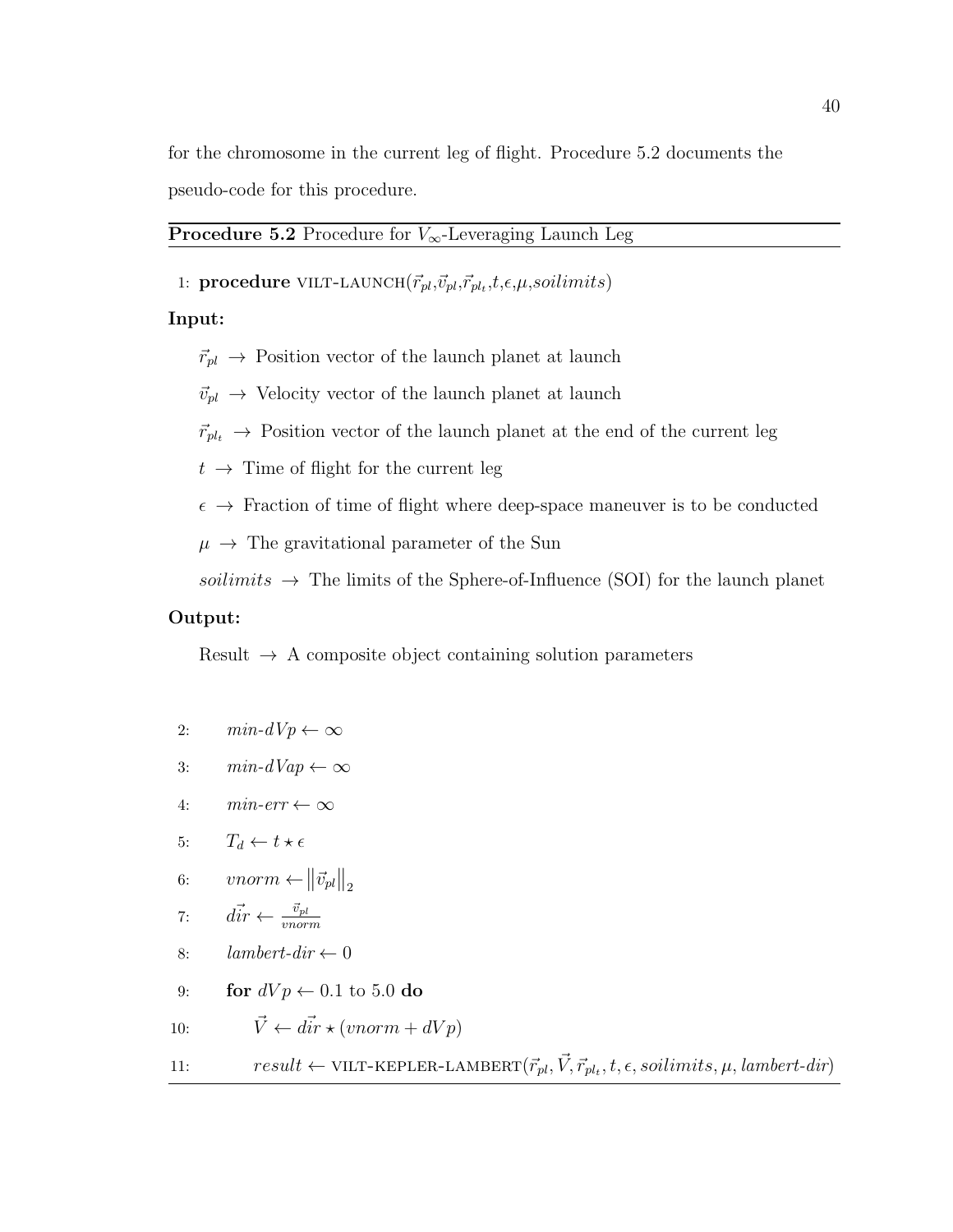| <b>Procedure 5.2</b> Procedure for $V_{\infty}$ -Leveraging Launch Leg (continued) |  |  |  |  |
|------------------------------------------------------------------------------------|--|--|--|--|
|------------------------------------------------------------------------------------|--|--|--|--|

| 12:        | if result.error $\langle$ min-err and $dVp + result dV \langle$ min- $dVp + min-dVap$    |  |  |  |
|------------|------------------------------------------------------------------------------------------|--|--|--|
|            | then                                                                                     |  |  |  |
| <b>13:</b> | $min-err \leftarrow result_error$                                                        |  |  |  |
| 14:        | $min-dVap \leftarrow  result.dv $                                                        |  |  |  |
| <b>15:</b> | $min-dVp \leftarrow dVp$                                                                 |  |  |  |
| <b>16:</b> | $\vec{V_r} \leftarrow result.\vec{V}$                                                    |  |  |  |
| 17:        | $\vec{R}_d \leftarrow result. \vec{R}_d$                                                 |  |  |  |
| 18:        | $\vec{V}_d \leftarrow result.\vec{V}_d$                                                  |  |  |  |
| 19:        | end if                                                                                   |  |  |  |
| 20:        | end for                                                                                  |  |  |  |
| 21:        | <b>return</b> $Result(min-dVp, min-dVap, \vec{R_d}, \vec{V_d}, T_d, \vec{V_r}, min-err)$ |  |  |  |
|            | 22: end procedure                                                                        |  |  |  |

A Procedure for Launch Leg with Deep-Space Maneuver This procedure is required when the chromosome has a deep-space maneuver specified between the launch planet and the target planet in the current leg of flight, and the target planet is different from the launch planet. The purpose of this procedure is to minimize the launch energy of the spacecraft. Although the chromosome has a gene value indicating the use of a deep-space maneuver in this type of leg of flight, the use of a deep-space maneuver is optional. The deep-space maneuver is only used if a direct Lambert's transfer between the planets is not more economical in terms of launch energy. The procedure first attempts to compute the  $\Delta V$  for a Lambert's transfer, if such a trajectory is feasible at all. The procedure then attempts to determine the trajectory with deep-space maneuver to target planet by repeatedly using the launch  $v_{\infty}$  values in the range of [0.1, 5.0]  $km/s$  with increments of 0.1  $km/s$ . The solution parameters that determine the trajectory with minimum  $v_{\infty}$  are picked. This minimum  $v_{\infty}$  is compared to the  $\Delta V$  that would be required for a Lambert's transfer, if Lambert's transfer were feasible. The solution parameters corresponding to the minimum of these two values are returned. Procedure 5.3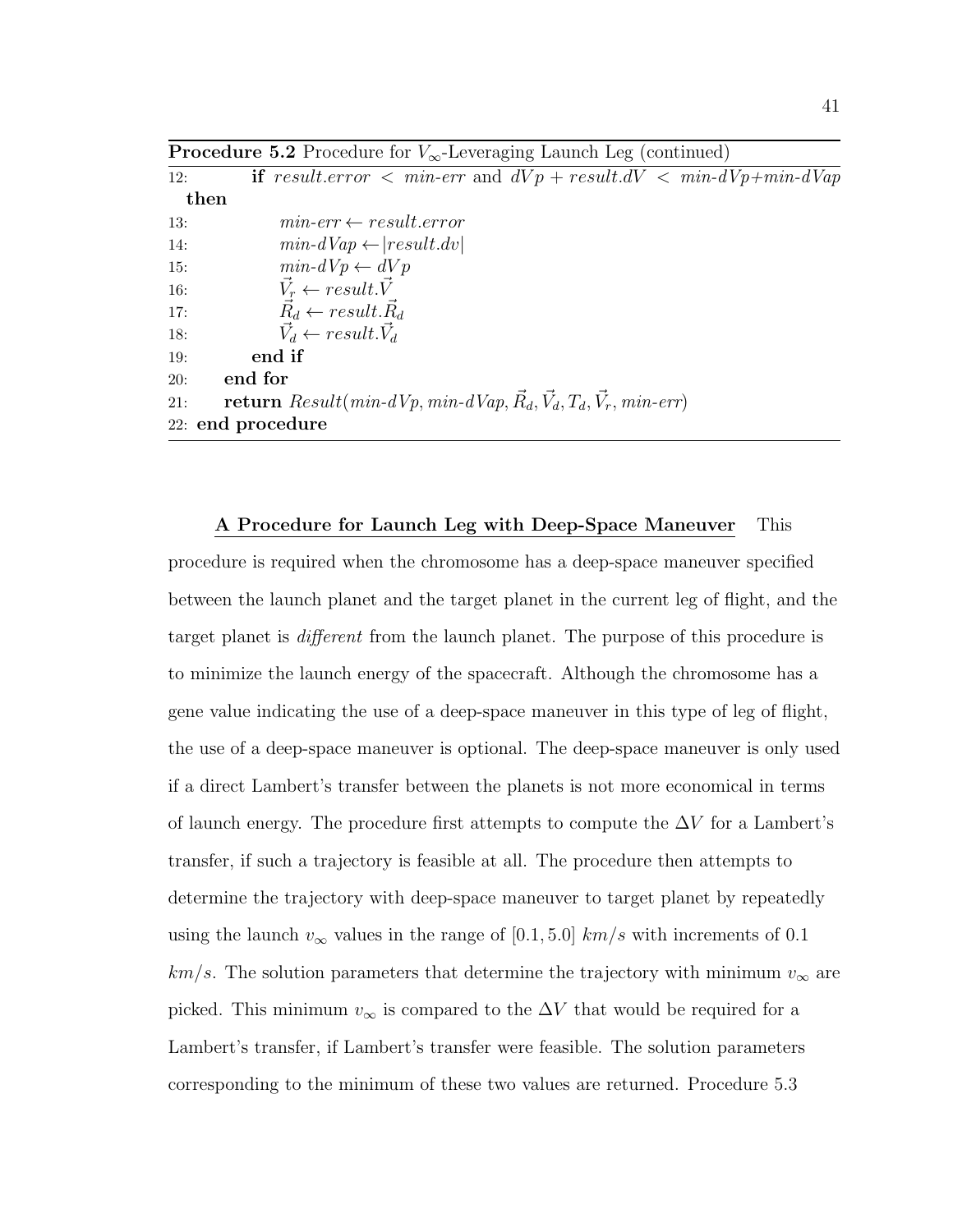documents the pseudo-code for this procedure.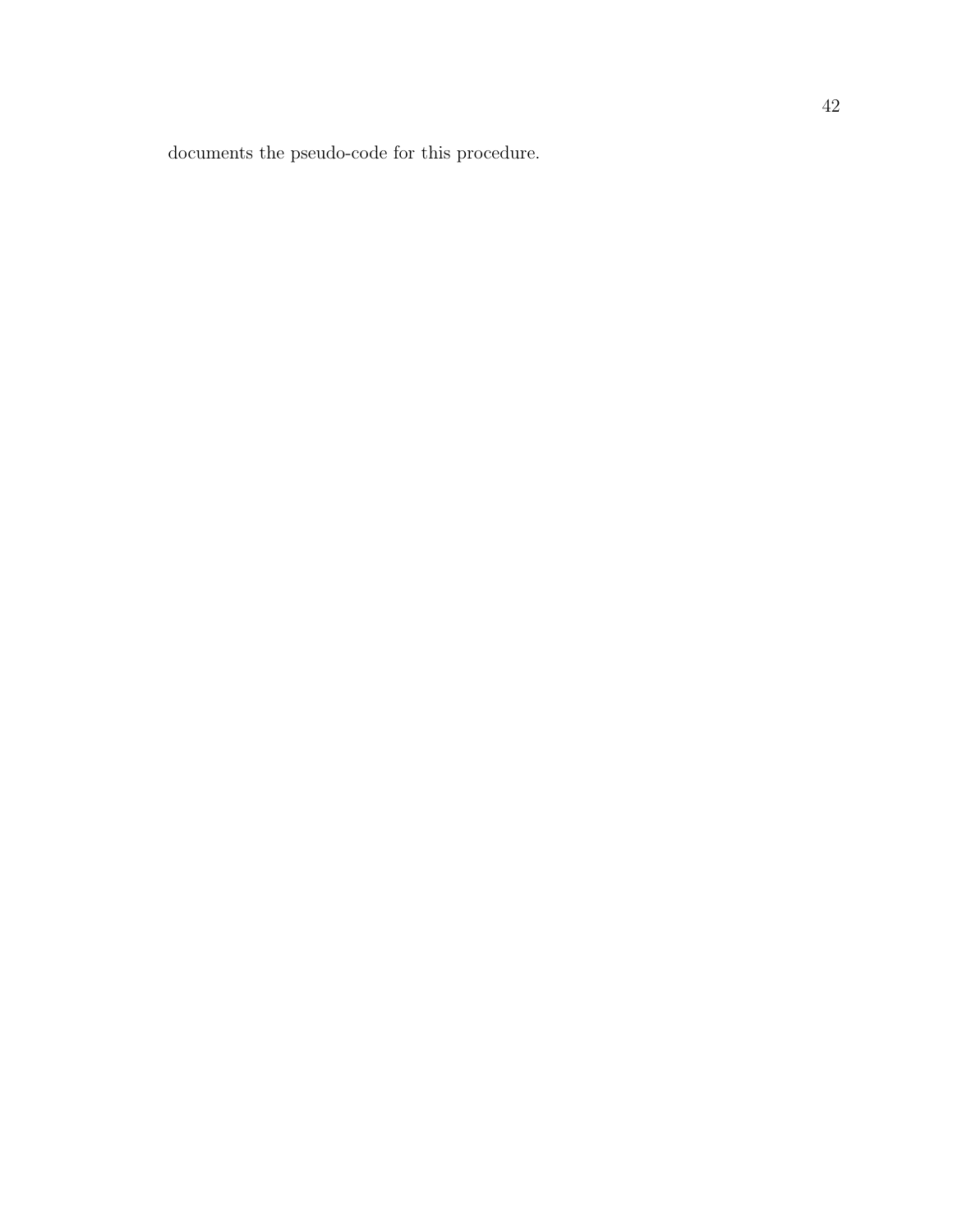1: procedure LAUNCH-DSM $(\vec{r}_{pl}, \vec{v}_{pl}, t, \epsilon, \vec{r}_{plt}, dir, \mu)$ 

#### Input:

- $\vec{r}_{pl}$   $\;\rightarrow$  Position vector of the launch planet and spacecraft at launch
- $\vec{v}_{pl} \rightarrow$  Velocity vector of the launch planet and spacecraft at launch
- $t \rightarrow$  Time of flight for the current leg
- $\epsilon \rightarrow$  Fraction of time of flight where deep-space maneuver is to be conducted

 $\vec{r}_{pl_t} \rightarrow$  Position vector of the launch planet at the end of the current leg

 $\text{dir} \rightarrow 0$  or 1 indicating prograde or retrograde motion respectively

 $\mu \rightarrow$  The gravitational parameter of the Sun

#### Output:

Result  $\rightarrow$  A composite object containing solution parameters

2: 
$$
min\text{-}vinf \leftarrow \infty
$$

$$
3: \qquad min\text{-}dV \leftarrow \infty
$$

4:  $min-dV-tot \leftarrow \infty$ 

5: 
$$
T_d \leftarrow t \star \epsilon
$$

$$
6: \qquad vnorm \leftarrow ||\vec{v}_{pl}||_2
$$

7: 
$$
v\vec{d}ir \leftarrow \frac{\vec{v}_{pl}}{vnorm}
$$

8: 
$$
lOutput1 \leftarrow \text{LAMBERT}(\vec{r}_{pl}, \vec{r}_{pl_t}, t, \mu, dir)
$$

9: if Single-revolution Lambert's solution does not exist then

10: 
$$
lOutput1 \leftarrow \text{MULTI-REV-LAMBERT}(\vec{r}_{pl}, \vec{r}_{pl_t}, t, \mu, dir)
$$

- 11: end if
- 12: **for**  $vinf \leftarrow 0.1$  to 5.0 do

13: 
$$
\vec{v}_m \leftarrow v \vec{dir} \star (vnorm + dVp)
$$

14: 
$$
rv \leftarrow \text{KEPLER}(\vec{r}_{pl}, \vec{v}_m, t \star \epsilon, \mu)
$$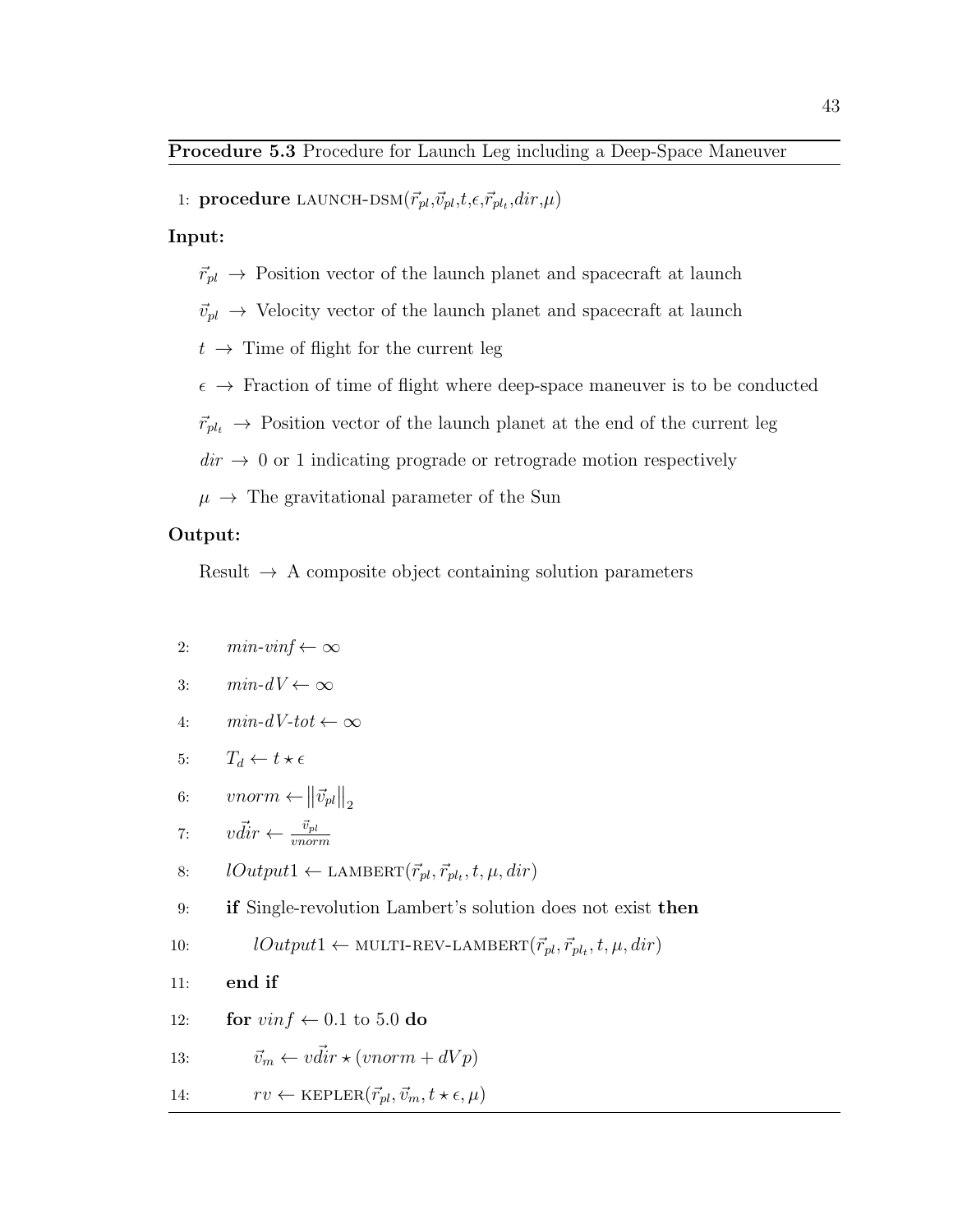## A Procedure for  $V_{\infty}$ -Leveraging Leg from a Non-Launch Planet

This procedure is required for determining the trajectory in a leg of flight when the source and target planets of the leg are the same non-launch planet. A deep-space maneuver may be required in this case. A non-powered gravity-assist maneuver is conducted at the beginning of this leg. The outbound heliocentric velocity vector from the gravity-assist maneuver is used in to determine the resultant trajectory to the target planet in the current leg. A deep-space maneuver is only used if necessary. Procedure 5.4 lists the pseudo-code in detail.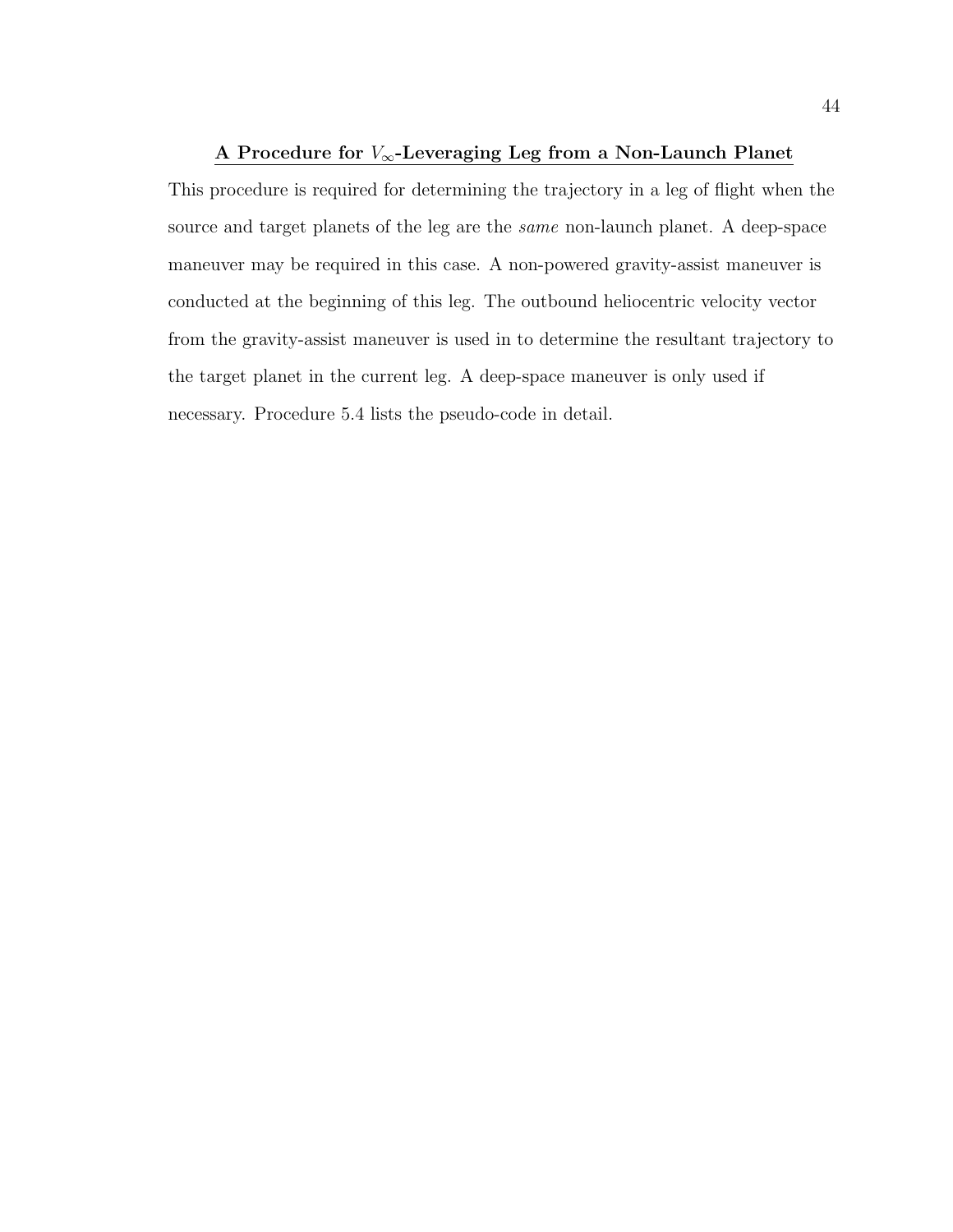| tinued)                                                                                                          |  |  |
|------------------------------------------------------------------------------------------------------------------|--|--|
| if A solution to Kepler's problem is found then<br>15:                                                           |  |  |
| $lOutput \leftarrow \text{LAMBERT}(rv.\vec{r}, \vec{r}_{pl_t}, t \star (1-\epsilon), \mu, dir)$                  |  |  |
| <b>if</b> Single-revolution Lambert's solution did not coverge then<br>17:                                       |  |  |
| $lOutput \leftarrow \text{MULTI-REV-LAMBERT}(rv.\vec{r}, \vec{r}_{pl_t}, t \star (1-\epsilon), \mu, dir)$<br>18: |  |  |
| end if<br>19:                                                                                                    |  |  |
| if Either of Lambert's solutions coverged then<br><b>20:</b>                                                     |  |  |
| $dV \leftarrow   \textit{Output}.\vec{V_1} - rv.\vec{v}  _2$<br>21:                                              |  |  |
| if $min-dV-tot > vinf + dV$ then<br>22:                                                                          |  |  |
| $min-dV-tot \leftarrow vinf + dV$<br>23:                                                                         |  |  |
| $min\text{-}vinf \leftarrow vinf$<br>24:                                                                         |  |  |
| $min-dV \leftarrow dV$<br>25:                                                                                    |  |  |
| $\vec{V} \leftarrow lOutput.\vec{V2}$<br>26:                                                                     |  |  |
| $\vec{R}_d \leftarrow rv.\vec{r}$                                                                                |  |  |
| $\vec{V}_d \leftarrow lOutput.\vec{V}$<br>28:                                                                    |  |  |
| end if<br>29:                                                                                                    |  |  |
| end if<br>30:                                                                                                    |  |  |
| end if<br>31:                                                                                                    |  |  |
| end for<br>32:                                                                                                   |  |  |
| if Either of direct Lambert's solutions converged then<br>33:                                                    |  |  |
| $dVl \leftarrow   lOutput1.V1-\vec{v}_{pl}  _2$<br>34:                                                           |  |  |
| if $dVl < min-dV-tot$ then<br>35:                                                                                |  |  |
| <b>return</b> $Result(dVI, 0, R_d, \vec{V}_d, t, lOutput1. \vec{V2}, 0)$<br>36:                                  |  |  |
| end if<br>37:                                                                                                    |  |  |
| end if<br>38:                                                                                                    |  |  |
| <b>return</b> $Result(min-vinf, min-dV, \vec{R}_d, \vec{V}_d, T_d, \vec{V}, 0)$<br>39:                           |  |  |
| 40: end procedure                                                                                                |  |  |

Procedure 5.3 Procedure for Launch Leg including a Deep-Space Maneuver (con-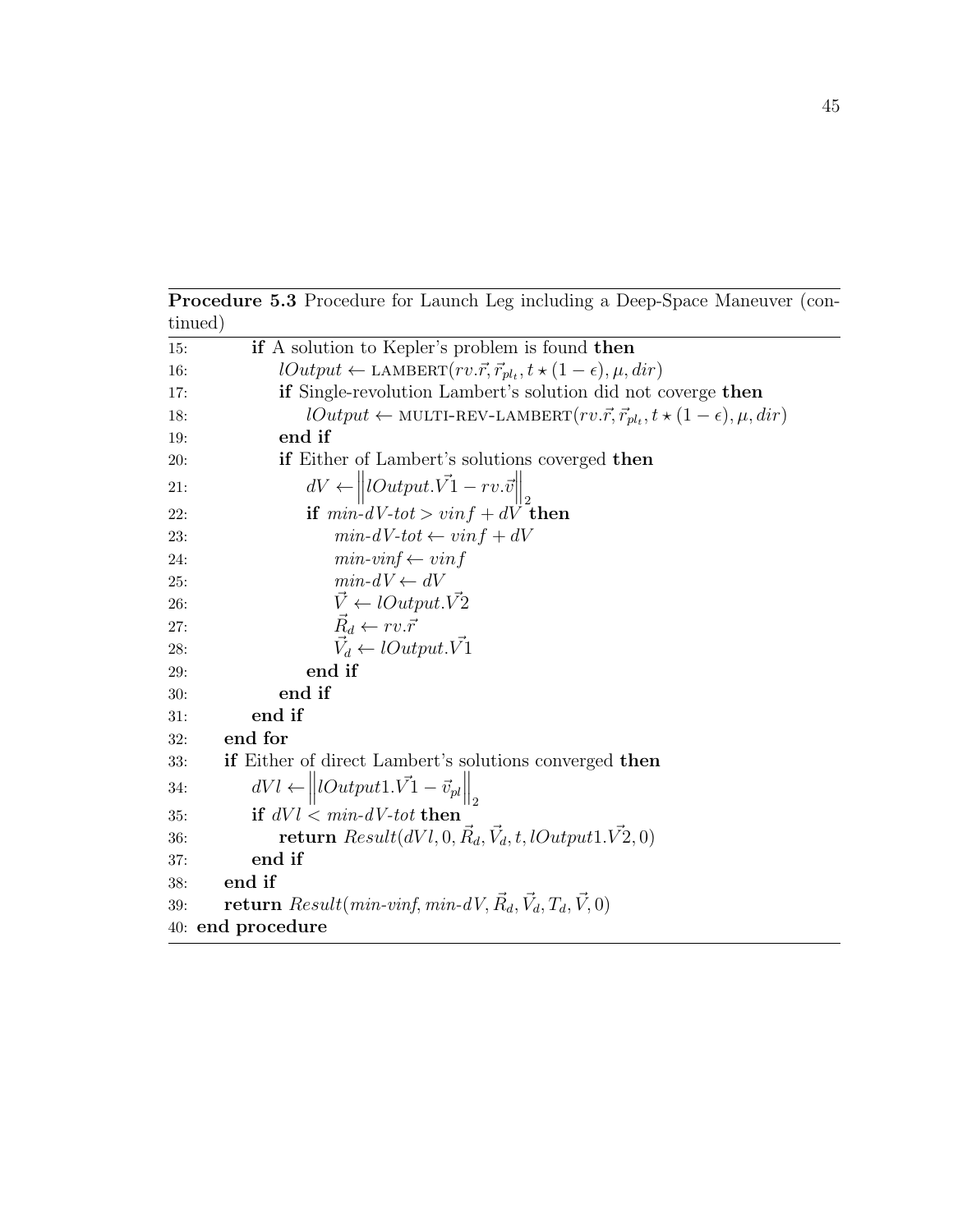1: **procedure** FLYBY-VILT-NON-LAUNCH $(\vec{r}_{pl}, \vec{v}_{pl}, \vec{v}_{sc_{in}}, rp, \zeta, \vec{r}_{pl_t}, t, \epsilon, \mu_{pl}, \mu_S, satfety, soil units)$ Input:

 $\vec{r}_{pl} \rightarrow$  Position vector of the planet at the start of the leg

 $\vec{v}_{pl} \rightarrow$  Velocity vector of the planet at the start of the leg

 $\vec{v}_{sc_{in}} \rightarrow$  Inbound heliocentric velocity vector of the spacecraft at the start of the leg

 $rp \rightarrow$  Periapse radius of the hyperbolic trajectory of the spacecraft around the planet at the start of the leg

 $\zeta \rightarrow$  Orientation of the hyperbolic trajectory of the spacecraft around the planet at the start of the leg

 $\vec{r}_{pl_t} \rightarrow$  Position vector of the planet at the end of the current leg

 $t \rightarrow$  Time of flight for the current leg

 $\epsilon \rightarrow$  Fraction of time of flight where deep-space maneuver is to be conducted

 $\mu_{pl} \rightarrow$  The gravitational parameter of the planet

 $\mu_S \rightarrow$  The gravitational parameter of the Sun

 $safety \rightarrow 1$  or 0 indicating whether or not to consider safety of the spacecraft, to make sure it does not crash into or get dangerously close to the Sun respectively soilimits  $\rightarrow$  The Sphere-of-Influence (SOI) limits for the planet

#### Output:

Result  $\rightarrow$  A composite object containing solution parameters

2: 
$$
\vec{V}_{\infty_{in}} \leftarrow \vec{v}_{sc_{in}} - \vec{v}_{pl}
$$
  
\n3:  $vinf-in \leftarrow ||\vec{V}_{\infty_{in}}||_2$   
\n4:  $\vec{i} \leftarrow \frac{\vec{V}_{\infty_{in}}}{vinf-in}$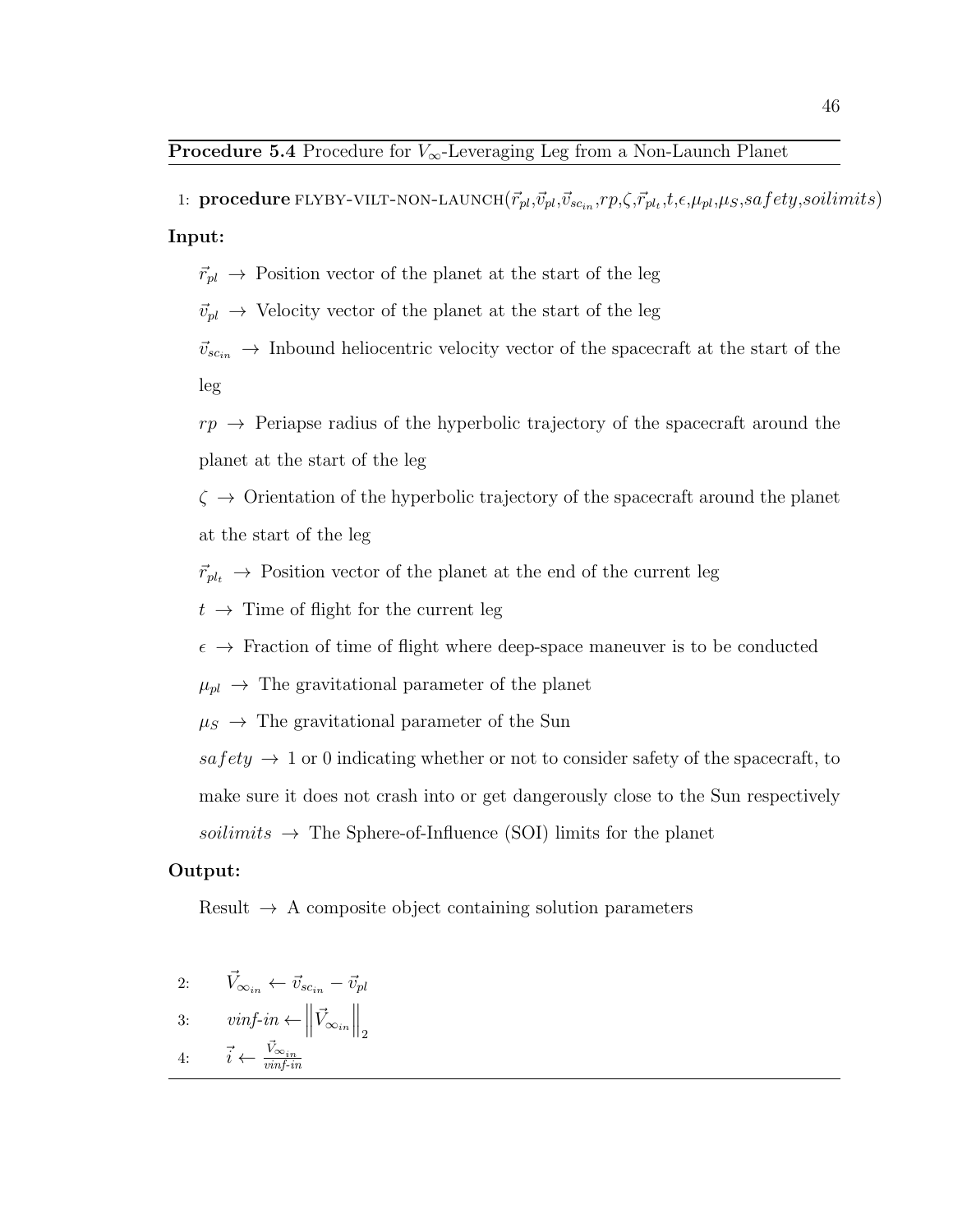## A Procedure for Non-Launch Leg including a Deep-Space Maneuver

This procedure is necessary to determine trajectory for a leg of flight containing different source and target planets. The deep-space maneuver is used only when a Lambert's transfer trajectory is not feasible or is not more economical than the trajectory with the deep-space maneuver in terms of fuel. First a gravity-assist maneuver is conducted about the source planet. The resultant outbound heliocentric velocity vector of the spacecraft is used in subsequent steps to determine the trajectory for the current leg of flight. Procedure 5.5 lists the pseudo-code in detail.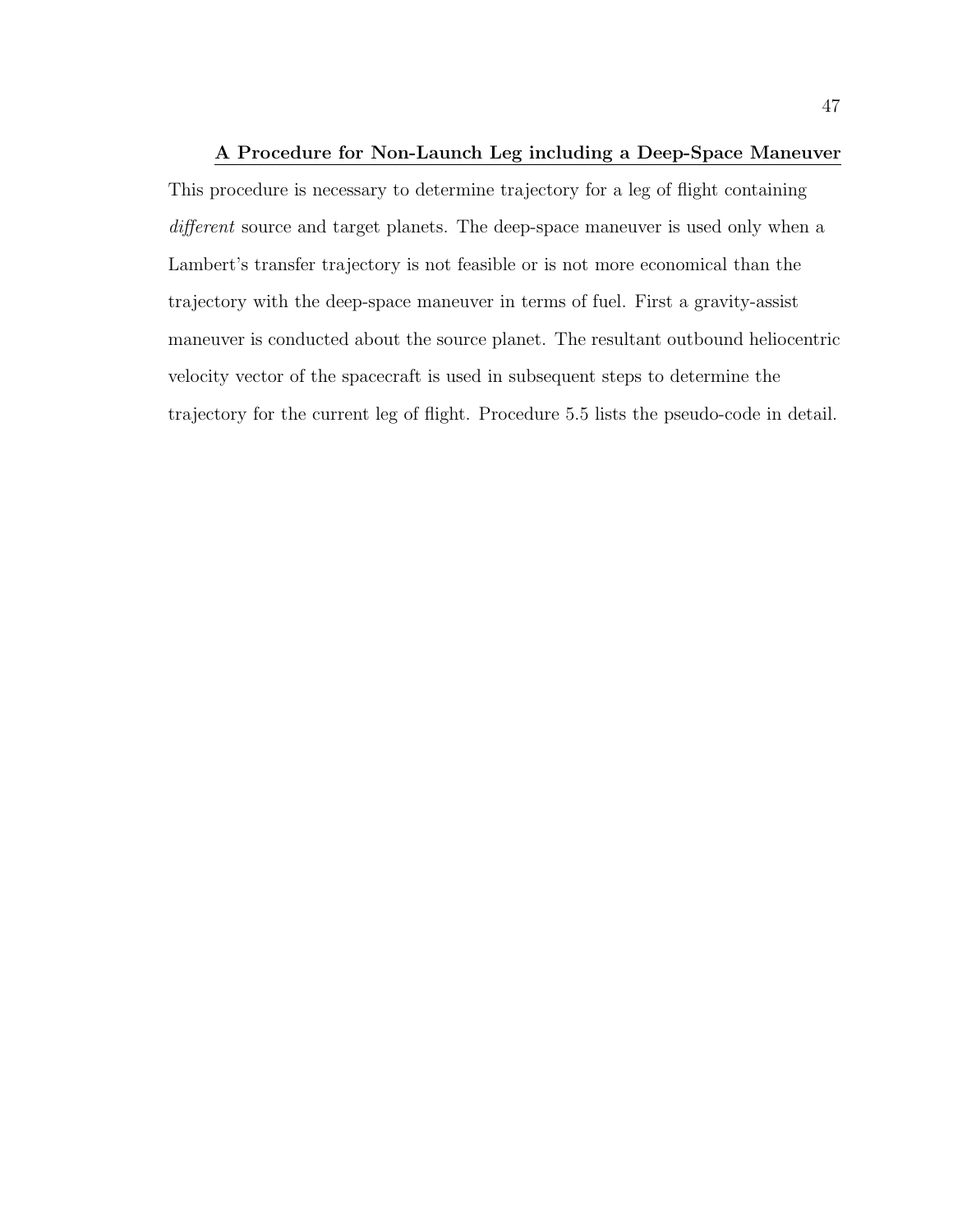**Procedure 5.4** Procedure for  $V_{\infty}$ -Leveraging Leg from a Non-Launch Planet (continued)

5:  $\vec{j} \leftarrow \vec{i} \times \vec{v}_{pl}$ 6:  $\vec{j} \leftarrow \vec{j}$  $||j||_2$ 7:  $\vec{k} \leftarrow \vec{i} \times \vec{j}$ 8:  $e \leftarrow 1 + \frac{rp \star vinf - in^2}{\mu_{pl}}$ 9:  $\delta \leftarrow 2 \sin \frac{1}{e}$ 10:  $\vec{V}_{\infty_{out}} \leftarrow \vec{V}_{\infty_{in}}[cos(\delta)\vec{i} + sin(\delta)sin(\zeta)\vec{j} + sin(\delta)cos(\zeta)\vec{k}]$ 11:  $dir \leftarrow 0$ 12:  $result \leftarrow \text{VILT-KEPLER-LAMBERT}(\vec{r}_{pl}, \vec{V}_{\infty_{out}}, \vec{r}_{pl_t}, t, \epsilon, soilimits, \mu_S, dir)$ 13: if safety is set to 1 and  $result.dV < \infty$  then 14:  $[a, e] \leftarrow$  AE-FROM-RV $(result. \vec{R}_d, result. \vec{V}_d, \mu_S)$ 15:  $rp_{sc} \leftarrow a(1-e^2)$ 16: **if**  $rp_{sc} < 10\%$  of an AU then 17: **return**  $Result(0, \infty, \text{empty}, \text{empty}, t \star \epsilon, \text{empty}, \infty)$ 18: end if 19: end if 20: return result 21: end procedure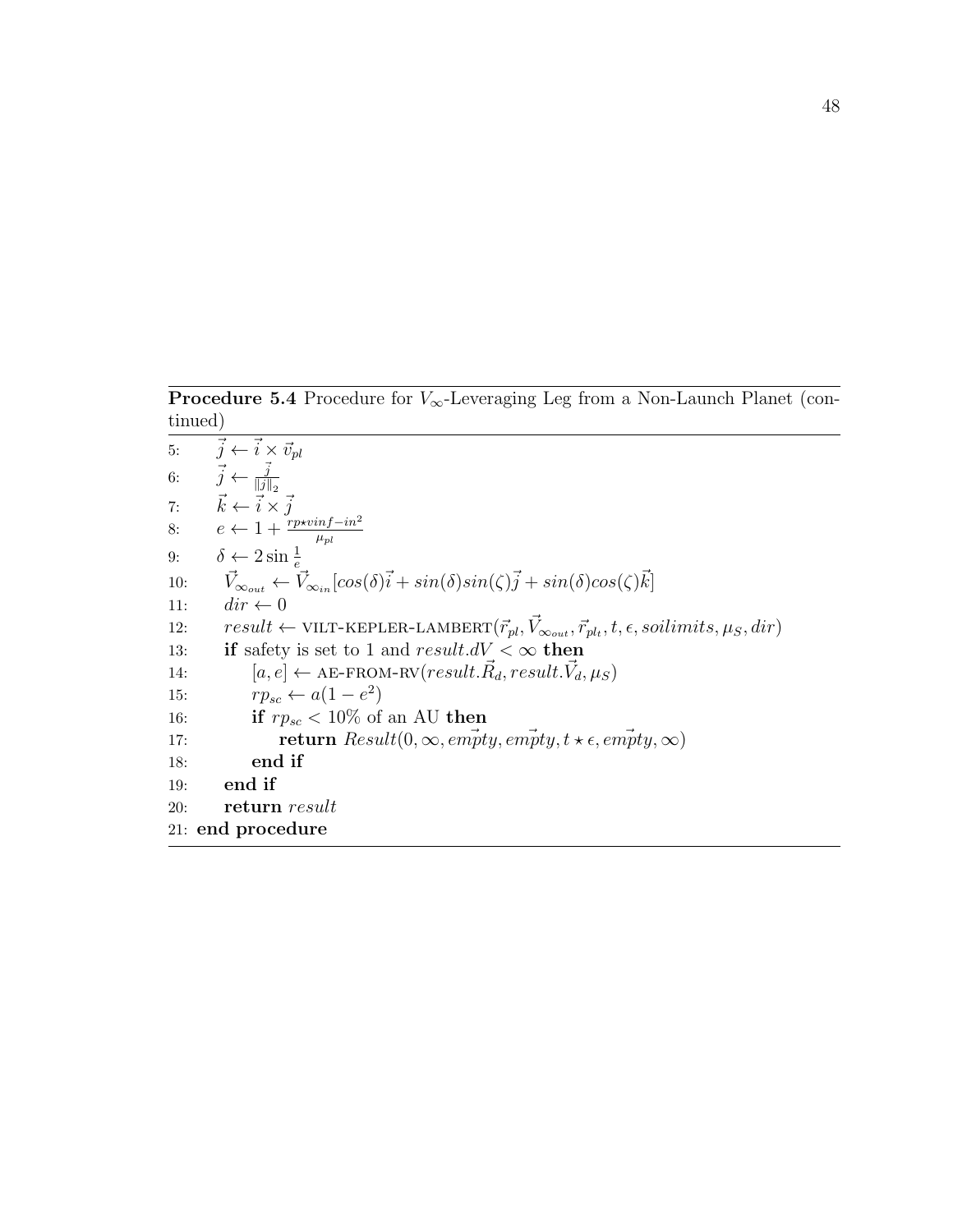1: procedure FLYBY-WITH-DSM $(\vec{r}_{pl}, \vec{v}_{pl}, \vec{v}_{sc_{in}}, rp, \zeta, \vec{r}_{pl_t}, t, \epsilon, dir, \mu_{pl}, \mu_S, safety)$ 

Input:

 $\vec{r}_{pl} \rightarrow$  Position vector of the planet at the start of the leg

 $\vec{v}_{pl} \rightarrow$  Velocity vector of the planet at the start of the leg

 $\vec{v}_{scin} \rightarrow$  Inbound heliocentric velocity vector of the spacecraft at the start of the leg

 $rp \rightarrow$  Periapse radius of the hyperbolic trajectory of the spacecraft around the planet at the start of the leg

 $\zeta \rightarrow$  Orientation of the hyperbolic trajectory of the spacecraft around the planet at the start of the leg

 $\vec{r}_{pl_t} \rightarrow$  Position vector of the planet at the end of the current leg

 $t \rightarrow$  Time of flight for the current leg

 $\epsilon \rightarrow$  Fraction of time of flight where deep-space maneuver is to be conducted

 $dir \rightarrow 0$  or 1 indicating prograde or retrograde motion respectively

 $\mu_{pl} \rightarrow$  The gravitational parameter of the planet

 $\mu_S \rightarrow$  The gravitational parameter of the Sun

 $safety \rightarrow 1$  or 0 indicating whether or not to consider safety of the spacecraft, to

make sure it does not crash into or get dangerously close to the Sun respectively

## Output:

Result  $\rightarrow$  A composite object containing solution parameters

2: 
$$
\vec{V}_{\infty_{in}} \leftarrow \vec{v}_{sc_{in}} - \vec{v}_{pl}
$$
  
\n3:  $vinf-in \leftarrow ||\vec{V}_{\infty_{in}}||_2$   
\n4:  $\vec{i} \leftarrow \frac{\vec{V}_{\infty_{in}}}{vinf-in}$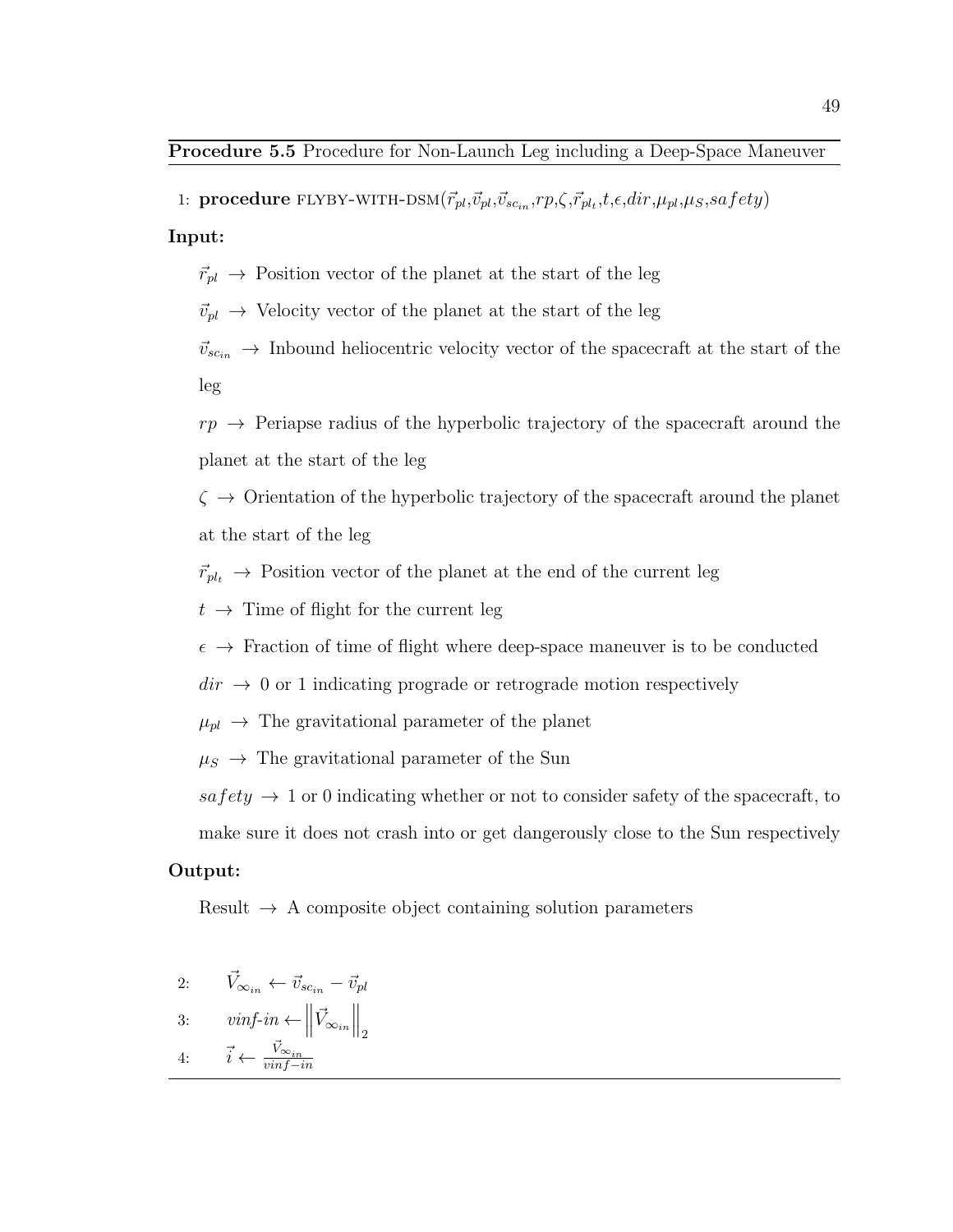A Procedure for determining  $V_{\infty}$ -Leveraging Trajectory This procedure is required to determine a  $V_{\infty}$ -Leveraging trajectory in a leg of flight. In this case both the source and target planets of the leg are the same. Because of this a deep-space maneuver may be required in the current leg of flight. The procedure computes the position and velocity vectors of the spacecraft at the expected deep-space maneuver location. At the deep-space maneuver location, an instantaneous tangential  $\Delta V$  maneuver is assumed. It is the goal of this procedure to determine the minimum such  $\Delta V$  burn to determine a fuel-optimal trajectory to target location of the planet. Procedure 5.6 lists the pseudo-code in detail for this procedure.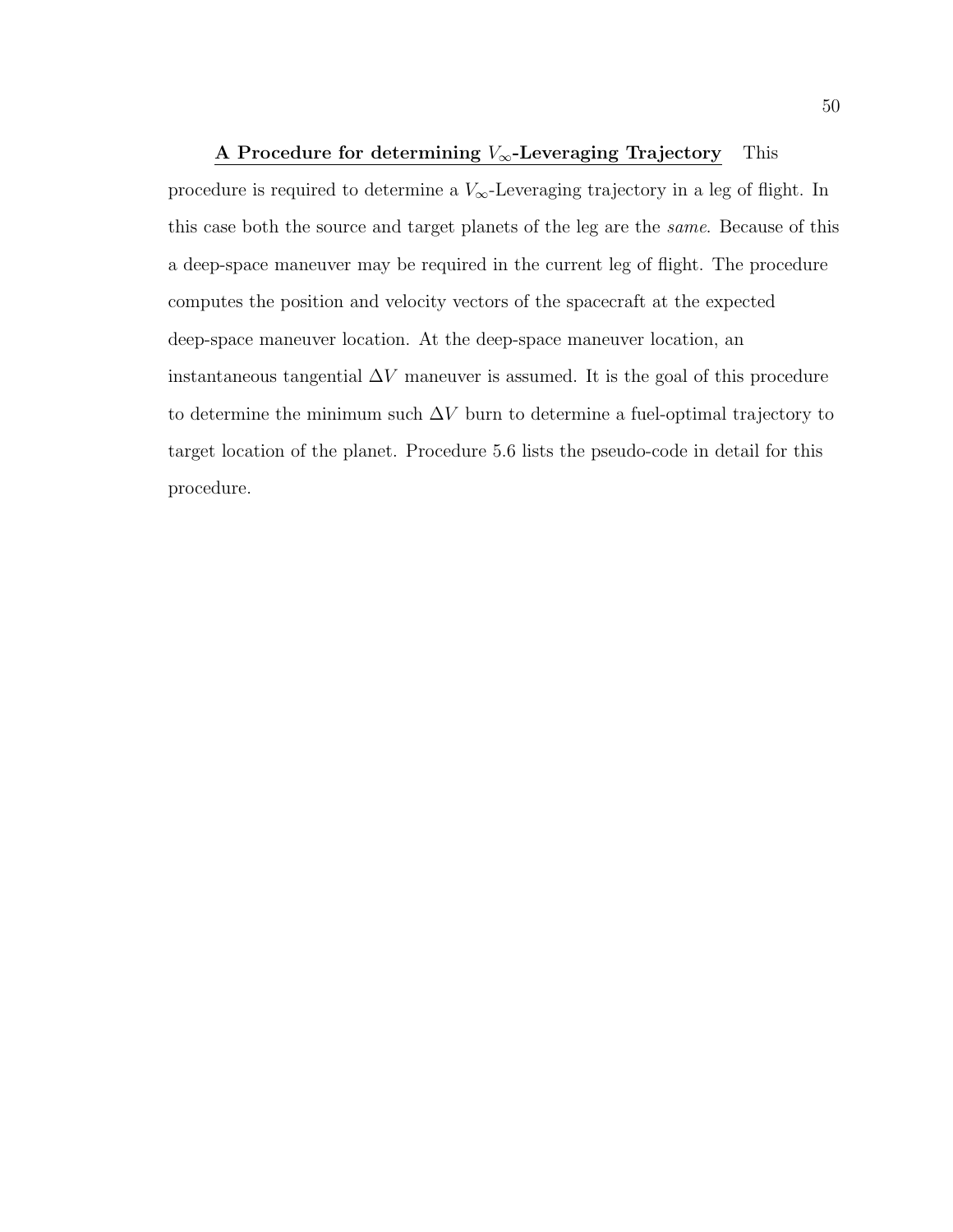Procedure 5.5 Procedure for Non-Launch Leg including a Deep-Space Maneuver (continued)

| 5:         | $\vec{j} \leftarrow \vec{i} \times \vec{v}_{pl}$                                                                                                           |
|------------|------------------------------------------------------------------------------------------------------------------------------------------------------------|
|            | 6: $\vec{j} \leftarrow \frac{\vec{j}}{\ \vec{j}\ _{\circ}}$                                                                                                |
|            | 7: $\vec{k} \leftarrow \vec{i} \times \vec{j}$<br>8: $e \leftarrow 1 + \frac{rp \times inf - in^2}{\mu_{pl}}$<br>9: $\delta \leftarrow 2 \sin \frac{1}{e}$ |
|            |                                                                                                                                                            |
|            |                                                                                                                                                            |
| 10:        | $\vec{V}_{\infty_{out}} \leftarrow \vec{V}_{\infty_{in}}[cos(\delta)\vec{i} + sin(\delta)sin(\zeta)\vec{j} + sin(\delta)cos(\zeta)\vec{k}]$                |
| 11:        | $isLambertSafe \leftarrow true$                                                                                                                            |
| 12:        | $lOutput1 \leftarrow \text{LAMBERT}(\vec{r}_{pl}, \vec{r}_{pl_t}, t, \mu_S, dir)$                                                                          |
| 13:        | if Single-revolution Lambert trajectory does not exist then                                                                                                |
| 14:        | $lOutput1 \leftarrow \text{MULTI-REV-LAMBERT}(\vec{r}_{pl}, \vec{r}_{pl_t}, t, \mu_S, dir)$                                                                |
| 15:        | end if                                                                                                                                                     |
| 16:        | <b>if</b> Either of Lambert's trajectories exists then                                                                                                     |
| 17:        | $dVl \leftarrow   lOutput1.\vec{V_1} - \vec{V}_{\infty_{out}}  _2$                                                                                         |
| 18:        | $\vec{VI} \leftarrow \textit{lOutput1}.\vec{V2}$                                                                                                           |
| 19:        | $[a, e] \leftarrow$ AE-FROM-RV $(\vec{r}_{pl}, lOutput1. \vec{V1})$                                                                                        |
| 20:        | $rp_{sc} \leftarrow a(1-e^2)$                                                                                                                              |
| 21:        | if $rp_{sc}$ <10% of an AU then                                                                                                                            |
| 22:        | $isLambertSafe \leftarrow false$                                                                                                                           |
| 23:        | end if                                                                                                                                                     |
| 24:        | end if                                                                                                                                                     |
| <b>25:</b> | $rv \leftarrow \text{KEPLER}(\vec{r}_{pl}, \vec{V}_{\infty_{out}}, t \star \epsilon, \mu_S)$                                                               |
| 26:        | $lOutput \leftarrow \text{LAMBERT}(rv.\vec{r}, \vec{r}_{pl_t}, t \star (1-\epsilon), \mu_S, dir)$                                                          |
| 27:        | if Single-revolution Lambert trajectory does not exist then                                                                                                |
| 28:        | $lOutput \leftarrow \text{MULTI-REV-LAMBERT}(rv.\vec{r}, \vec{r}_{plt}, t \star (1-\epsilon), \mu_S, dir)$                                                 |
| 29:        | end if                                                                                                                                                     |
| 30:        | <b>if</b> Either of Lambert's trajectories exists then                                                                                                     |
| 31:        | $dV \leftarrow   \textit{Output}.\vec{V_1} - rv.\vec{v}  _2$                                                                                               |
| 32:        | lOutput. V2                                                                                                                                                |
| 33:        | end if                                                                                                                                                     |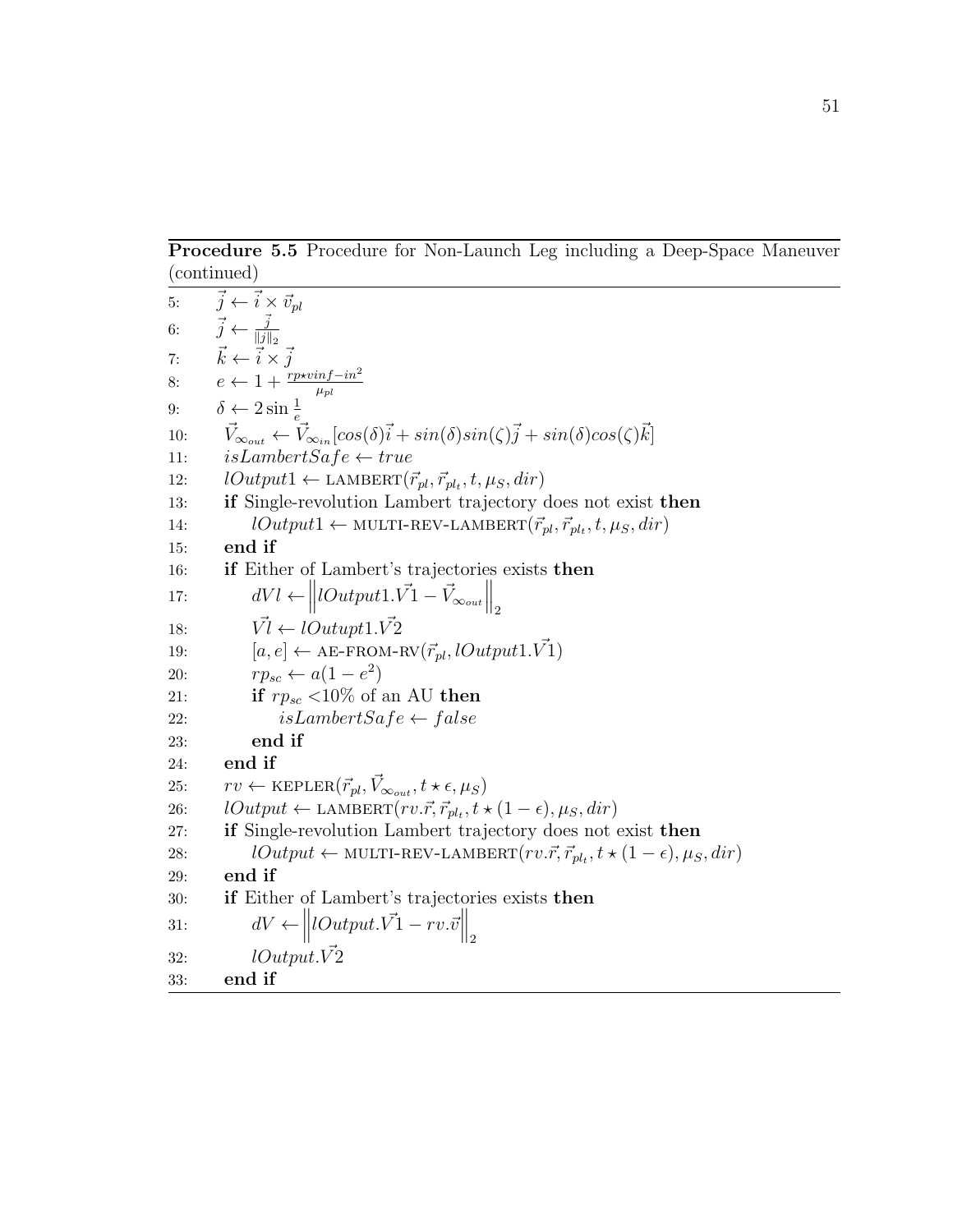Procedure 5.5 Procedure for Non-Launch Leg including a Deep-Space Maneuver (continued)

| 34: | if safety is set to 1 then                                                                            |
|-----|-------------------------------------------------------------------------------------------------------|
| 35: | $[a, e] \leftarrow$ AE-FROM-RV $(rv.\vec{r}, lOutput. V1)$                                            |
| 36: | $rp_{sc} \leftarrow a(1-e^2)$                                                                         |
| 37: | if $rp_{sc}$ <10% of an AU then                                                                       |
| 38: | if $dVl == \infty$ then                                                                               |
| 39: | <b>return</b> $Result(0, \infty, \text{empty}, \text{empty}, t \star \epsilon, \text{empty}, \infty)$ |
| 40: | else if is Lambert Safe is true then                                                                  |
| 41: | return $Result(0.0, dVl, \vec{r}_{pl}, lOutput1.V1, t, Vl, 0)$                                        |
| 42: | end if                                                                                                |
| 43: | end if                                                                                                |
| 44: | end if                                                                                                |
| 45: | if $dV < dVl$ then                                                                                    |
| 46: | <b>return</b> $Result(0, dV, rv.\vec{r}, lOutput.\vec{V1}, to f \star \epsilon, \vec{V}, 0)$          |
| 47: | end if                                                                                                |
| 48: | <b>if</b> is Lambert Safe is true <b>then</b>                                                         |
| 49: | <b>return</b> $Result(0.0, dVl, \vec{r}_{pl}, lOutput1. \vec{V1}, t, \vec{Vl}, 0)$                    |
| 50: | end if                                                                                                |
| 51: | return $Result(0.0, \infty, \textit{empty}, \textit{empty}, t, \textit{empty}, 0)$                    |
|     | 52: end procedure                                                                                     |
|     |                                                                                                       |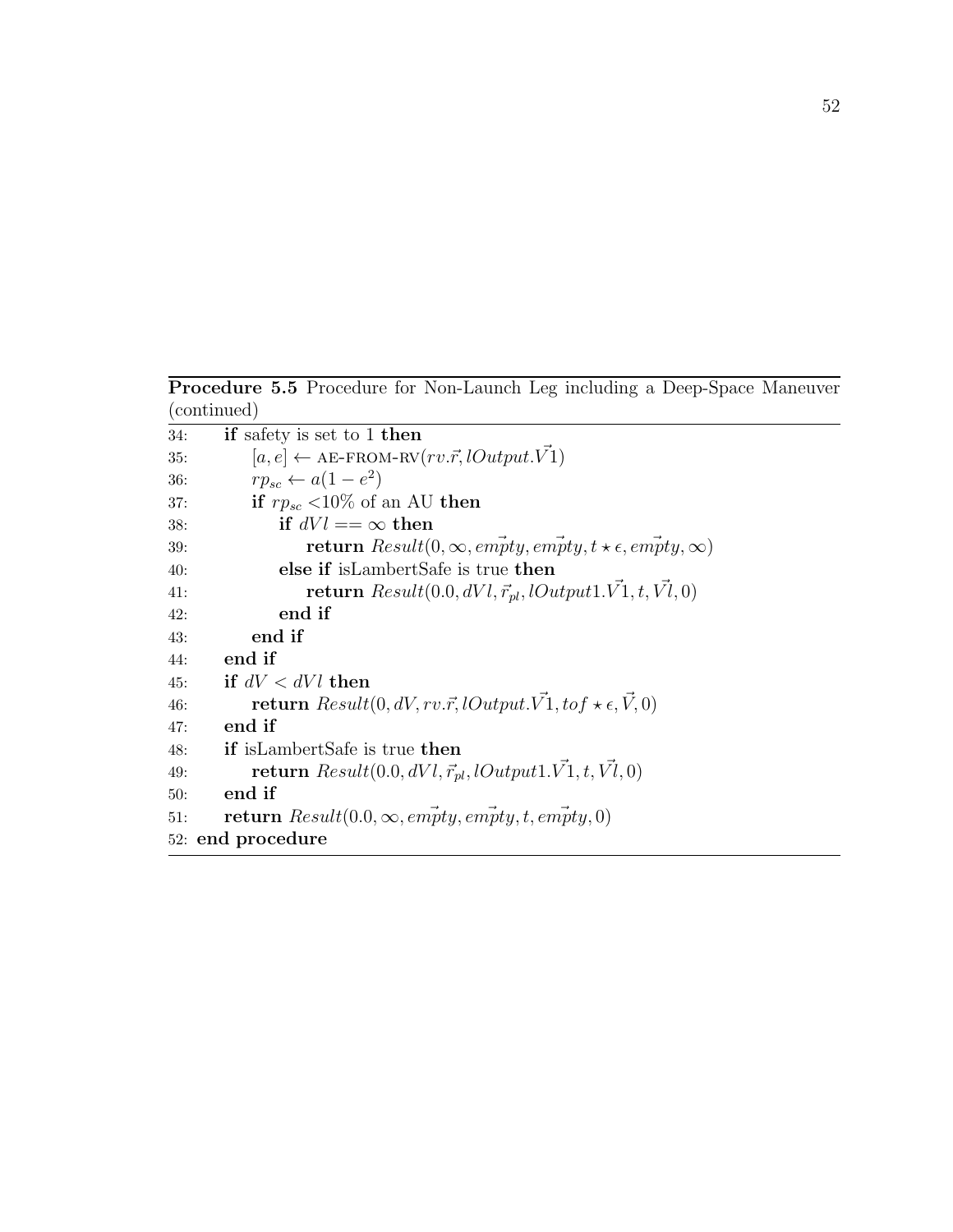1: procedure VILT-KEPLER-LAMBERT $(\vec{r}, \vec{v}, \vec{r}_t, t, \epsilon, so limits, \mu, dir)$ 

#### Input:

- $\vec{r} \rightarrow$  Position vector of the launch planet at launch
- $\vec{v} \rightarrow$  Velocity vector of the launch planet at launch
- $\vec{r_t}$   $\rightarrow$  Position vector of the launch planet at the end of the current leg
- $t \rightarrow$  Time of flight for the current leg
- $\epsilon \rightarrow$  Fraction of time of flight where deep-space maneuver is to be conducted

soilimits  $\rightarrow$  The limits of the Sphere-of-Influence (SOI) for the launch planet

 $\mu \rightarrow$  The gravitational parameter of the Sun

 $dir \rightarrow 0$  or 1 indicating the prograde or retrograde motion respectively

## Output:

Result  $\rightarrow$  A composite object containing solution parameters

2:  $rv \leftarrow \text{KEPLER}(\vec{r}, \vec{v}, t \star \epsilon, \mu)$ 3: if The Kepler's solution did not converge then 4: return  $Result(0, \infty, em\vec{p}ty, em\vec{p}ty, t, em\vec{p}ty, \infty)$ 5: end if

## 5.2 The MPI Standard

The Message Passing Interface (MPI) is a platform-independent standard for message communication and coordination of program execution in parallel computing environments. The first version (1.0) of MPI was released in June of 1994. The latest version of MPI (3.1) was published in June of 2015. The main advantage of the MPI standard is its portability. There are several open-source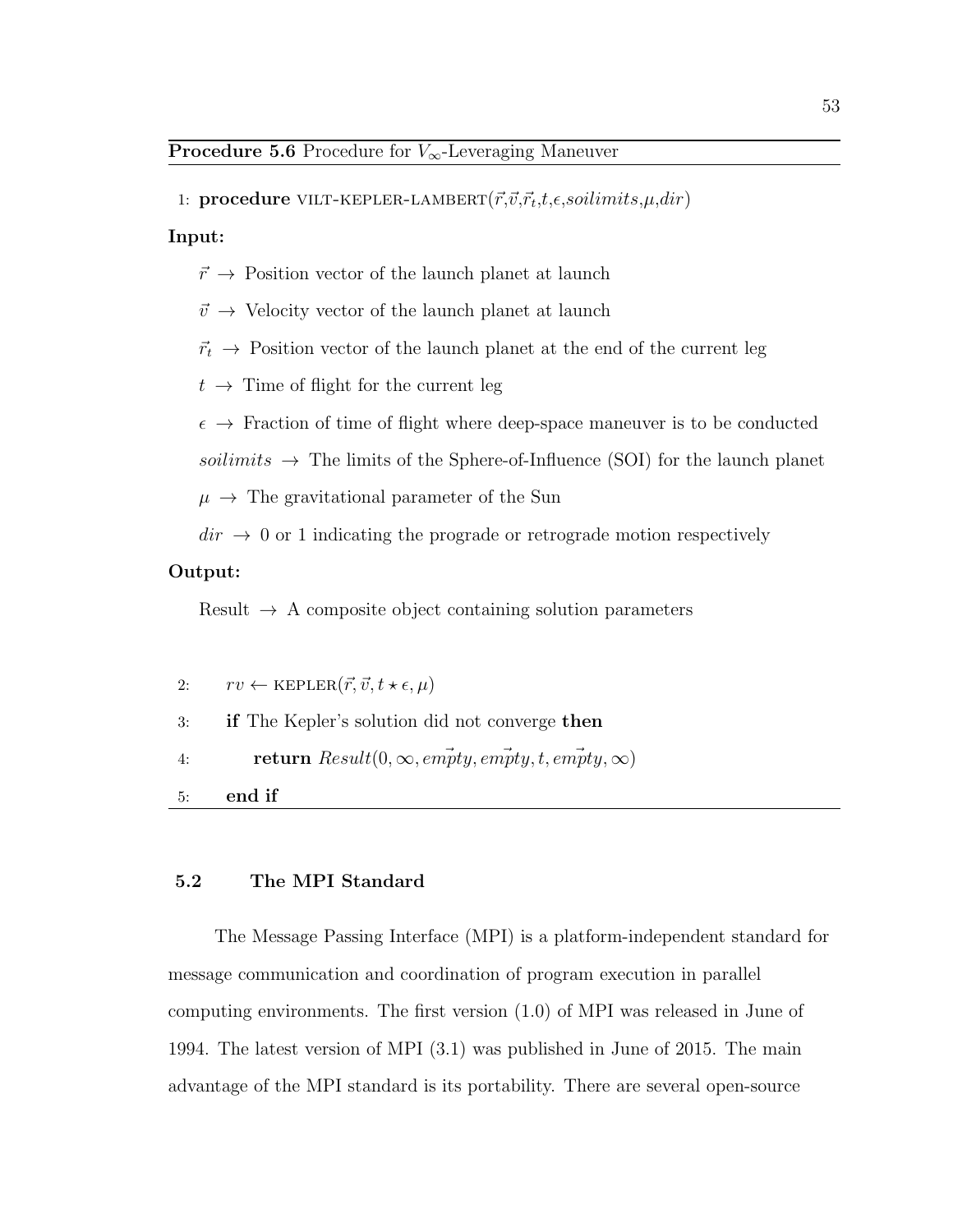**Procedure 5.6** Procedure for  $V_\infty$ -Leveraging Maneuver (continued)

```
6: rvt \leftarrow \text{KEPLER}(rv.\vec{r}, rv.\vec{v}, t \star (1 - \epsilon), \mu)7: if The Kepler's solution converged then
8: err \leftarrow ||rvt.\vec{r} - \vec{r_t}||_29: if err > soilimits.min and err < soilimits.max then
10: return Result(0, 0, rv.\vec{r}, rv.\vec{v}, t \star \epsilon, rvt.\vec{v}, 0)11: end if
12: end if
13: lOutput1 \leftarrow \text{LAMBERT}(rv.\vec{r}, \vec{r_t}, t \star (1 - \epsilon), \mu, dir)14: if Single-revolution Lambert trajectory does not exist then
15: lOutput1 \leftarrow \text{MULTI-REV-LAMBERT}(rv.\vec{r}, \vec{r}_t, t \star (1-\epsilon), \mu, dir)16: end if
17: if Either of Lambert's trajectories exists then
18: dVl \leftarrow \left\| lOutput1.\vec{V1} - rv.\vec{v} \right\|_219: return Result(0, dVl, rv. \vec{r}, rv. \vec{v}, t \star \epsilon, lOutput1. \vec{V2}, 0)20: end if
21: return Result(\infty, \infty, empirty, empirty, t \star \epsilon, empirty, \infty)22: end procedure
```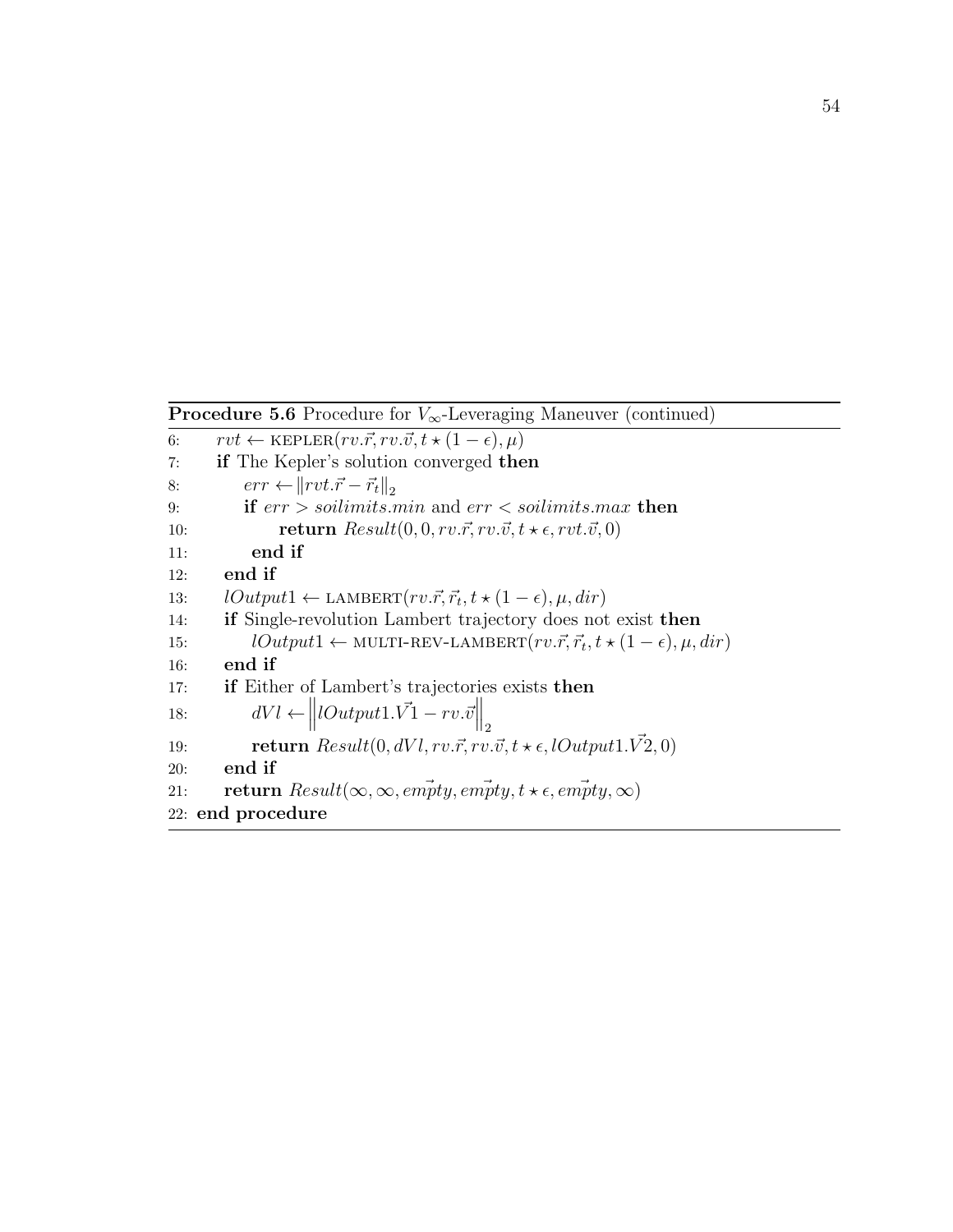implementations of MPI available today. MPICH [25] and OPENMPI [26] are the most prevalent open-source implementations of the MPI standard. In this thesis, MPICH implementation of MPI is used.

## 5.3 Parallelization with MPI

The MPI Send and MPI Recv functions are used extensively in coordinating the communication between the master and worker cores. The fitness computation is distributed to all the cores used in the program. Master core divides and distributes the population for parent or offspring generation equally to all the available cores using the MPI Scatter function. All the cores compute the fitness of the sub-pool distributed to them from either the parent pool or offspring pool and send the results back to master core using the MPI Gather function. Master core is responsible for executing all the other Genetic Operators (selection, crossover, and mutation) as well as the Operators of the TCGA (crowding method). Master core is also responsible for testing the termination criteria and communicating termination of algorithm to all the worker cores.

## 5.4 HPC Platform of Choice

There is a myriad of HPC platforms out there. However, the San Jose State University is yet to establish an HPC environment accessible to students as of this writing. Due to this, the HPC platform of choice is a small cluster of micro-controllers, the ODROID XU4's, manufactured by HardKernel [27], established in the Control Science and Dynamical Systems (CSDy) laboratory of the Aerospace Engineering department at San Jose State University. These micro-controllers are very user friendly and yet powerful. The ODROID XU4 has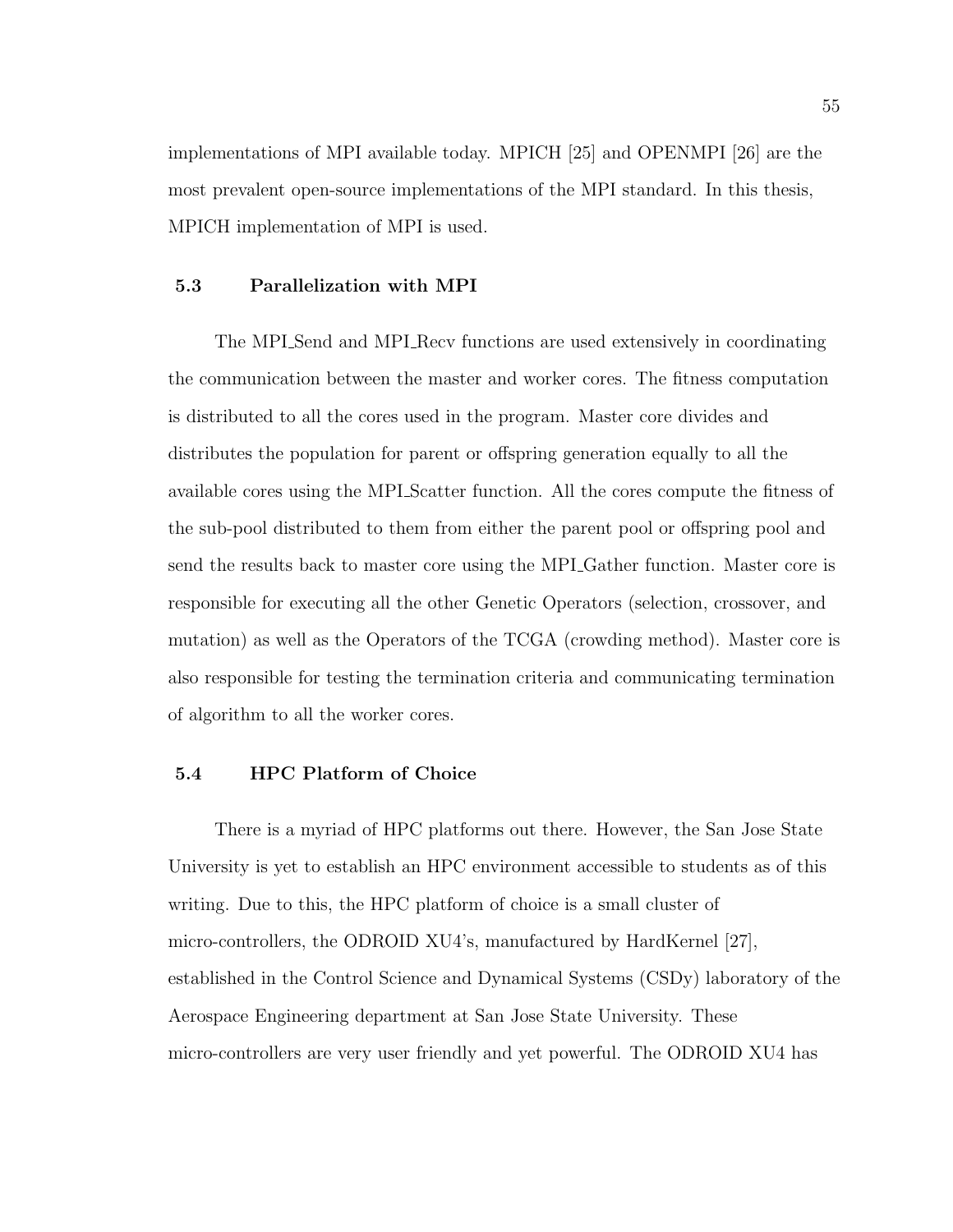two types of ARM  $\ensuremath{\textit{Cortex}}^{TM}$  processors, the 2 GHz A-15 and 1.2 GHz A-7 processor. There are 4 cores in each of these two processors, giving a total of 8 cores for the ODROID XU4. The ODROID XU4 has 2GB of LPDDR3 RAM along with support for Gigabit Ethernet for inter-node communication. A cluster of 7 ODROID XU4's is established, with a total core capacity of 56.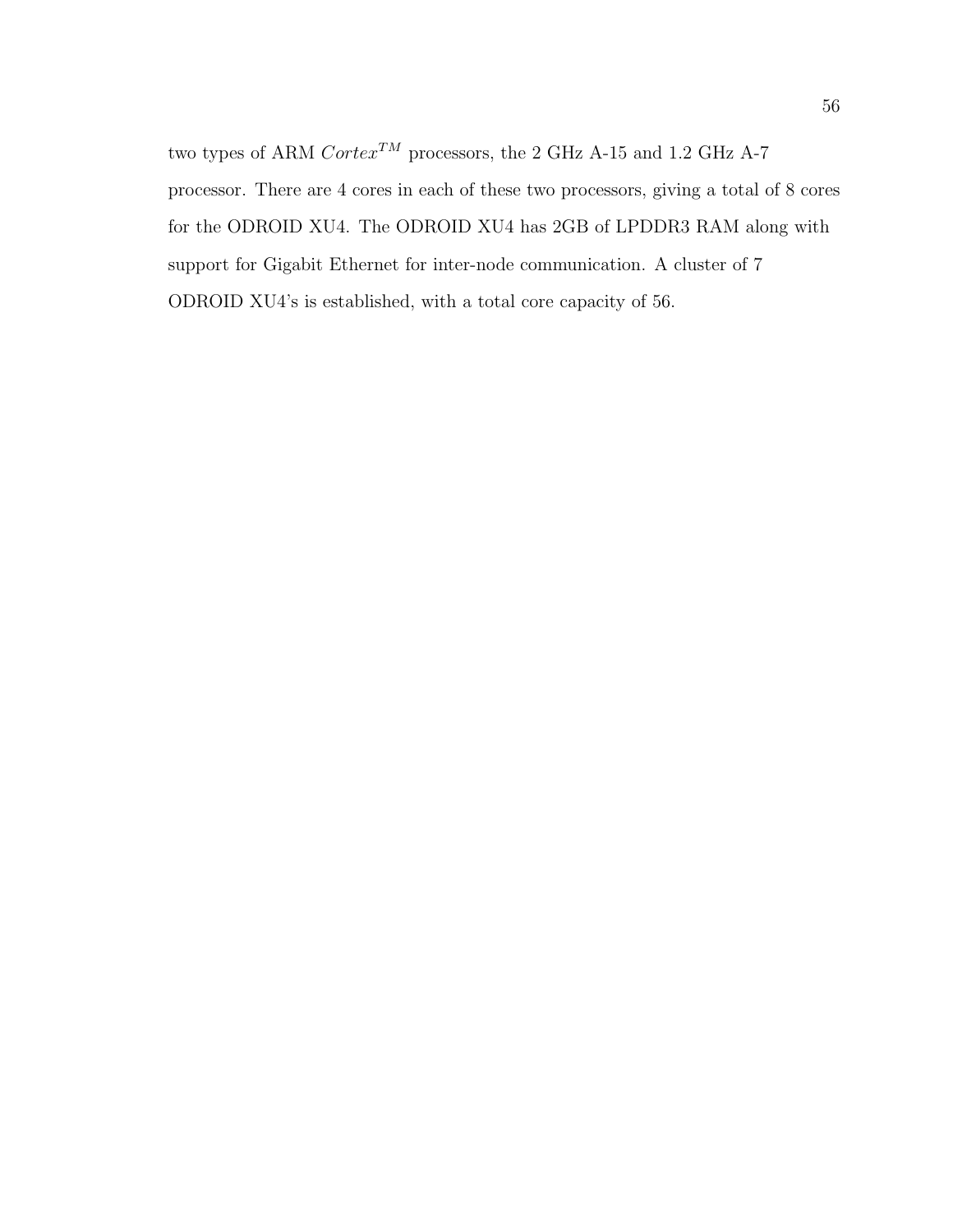## CHAPTER 6

## FUEL-OPTIMAL TRAJECTORIES TO SATURN

## 6.1 An Optimal Earth-Saturn Trajectory with 4 Gravity-Assist Maneuvers

For finding an optimal trajectory to Saturn with 4 gravity-assist maneuvers, the proposed algorithm is tuned with the following configuration. Table 6.1 lists the various configuration parameters for the GA. Table 6.2 lists the lower and upper bounds, and the standard deviation for all the genes of the chromosome. The resultant optimal trajectory is shown in Figure 6.1. Figure 6.2 shows the minimum and average  $\Delta V$  over the Genetic Algorithm generations. It also shows the total number of feasible solutions found in each generation. Figure 6.3 shows the minimum  $\Delta V$  over the generations of the Genetic Algorithm. The total  $\Delta V$  for the mission is 10.018 km/s with a mission time of 19.06 years. Table 6.3 lists all the parameters of this trajectory.

## 6.2 An Optimal Earth-Saturn Trajectory with 3 Gravity-Assist Maneuvers

For finding an optimal trajectory to Saturn with 3 gravity-assist maneuvers, the proposed algorithm is tuned with the following configuration. Table 6.4 lists the various configuration parameters for the GA. Table 6.5 lists the lower and upper bounds, and the standard deviation for all the genes of the chromosome. The resultant optimal trajectory is shown in Figure 6.4. Figure 6.5 shows the minimum and average  $\Delta V$  over the Genetic Algorithm generations. It also shows the total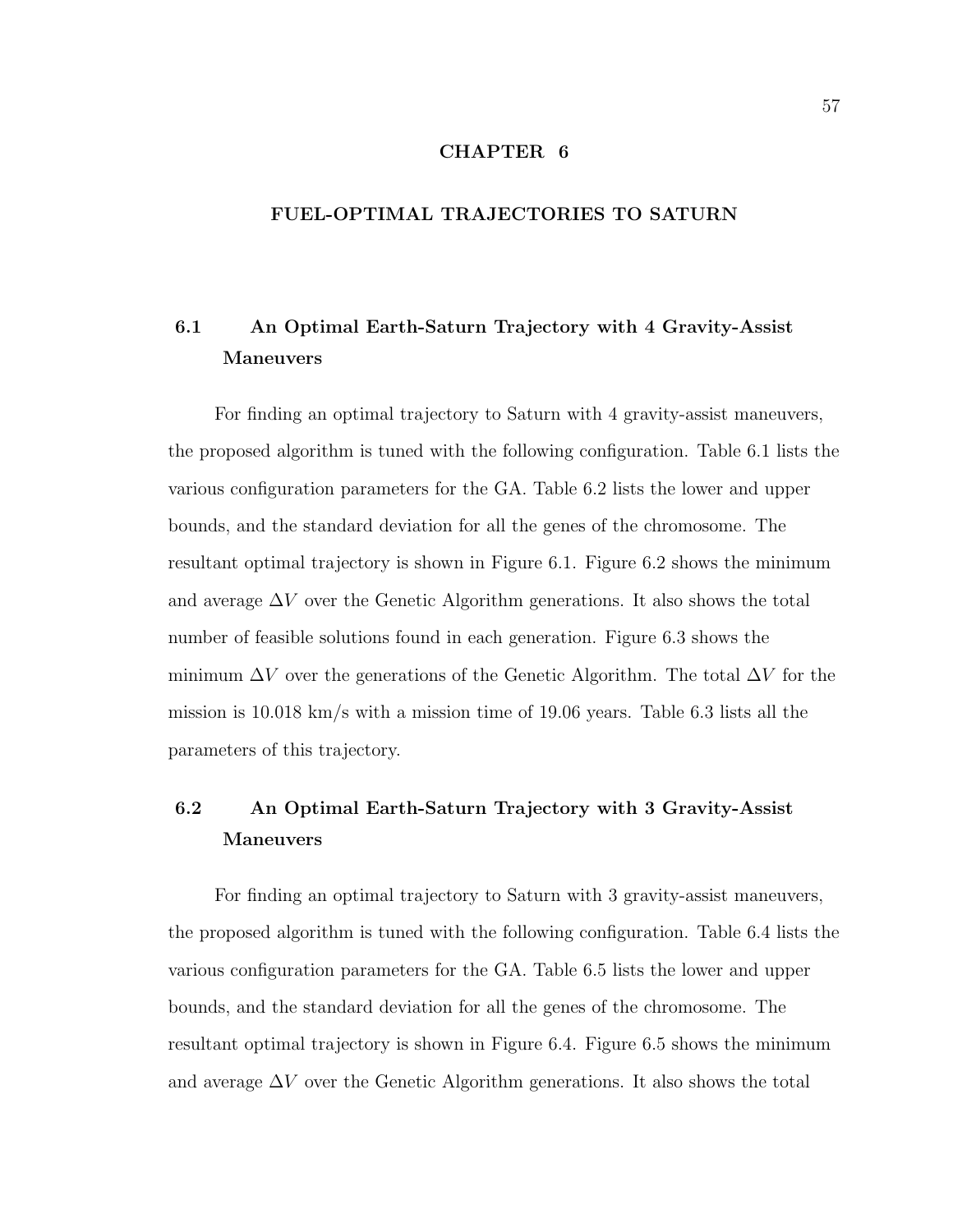| Parameter               | Description                                     | Value                  |
|-------------------------|-------------------------------------------------|------------------------|
| LEO Height              | Height of the LEO parking orbit of the          | $500 \; \mathrm{km}$   |
|                         | spacecraft for a Lambert's launch               |                        |
| Population<br><b>or</b> | Size of the population for the GA               | 280                    |
| Pool Size               |                                                 |                        |
| Target Planet Id        | Integer identifier for the target planet,       | 6                      |
|                         | Saturn                                          |                        |
| Ephemerides             | Start date of the Ephemerides down-             | 01-01-2020             |
| <b>Start Date</b>       | loaded from JPL                                 |                        |
| Ephemerides             | End date of the Ephemerides down-               | 12-31-2055             |
| End Date                | loaded from JPL                                 |                        |
| Ephemerides             | Granularity of the Ephemerides down-            | $1 \mathrm{day}$       |
| Granularity             | loaded from JPL                                 |                        |
| Termination             | Tolerance for mission $\Delta V$ , over a given | $\frac{km}{s}$<br>0.01 |
| Tolerance               | number of generations                           |                        |
| Convergence             | Minimum number of generations for               | 50                     |
| Generations             | which $\Delta V$ is within termination toler-   |                        |
|                         | ance                                            |                        |
| Minimum<br>Gen-         | The minimum number of generations to            | 50                     |
| erations                | execute for the GA                              |                        |
| Maximum<br>Gen-         | The maximum number of generations               | 1000                   |
| erations                | to execute before termination of the            |                        |
|                         | GA                                              |                        |

Table 6.1: Configuration of the Algorithm for 4 Gravity-Assists

Table 6.2: The GA Gene Configuration for 4 Gravity-Assists

| Gene  | Lower        | Upper          | <b>Standard</b> |
|-------|--------------|----------------|-----------------|
|       | Bound        | <b>Bound</b>   | Deviation       |
| $T_d$ | $01-01-2020$ | 12-31-2020     | 30 days         |
| m     |              | 5              |                 |
| $P_i$ | 2, Venus     | 5, Jupiter     |                 |
| $T_i$ | 3 months     | 72 months      | 2 months        |
| $h_i$ | $0.1 * r_p$  | $10*r_p$       | $0.1 * r_p$     |
| $g_i$ | $0$ radians  | $2\pi$ radians | $0.1$ radians   |
| $n_i$ |              |                |                 |
| $e_i$ | $0.1 * T_i$  | $0.9 * T_i$    | $0.05 * T_i$    |
|       |              |                |                 |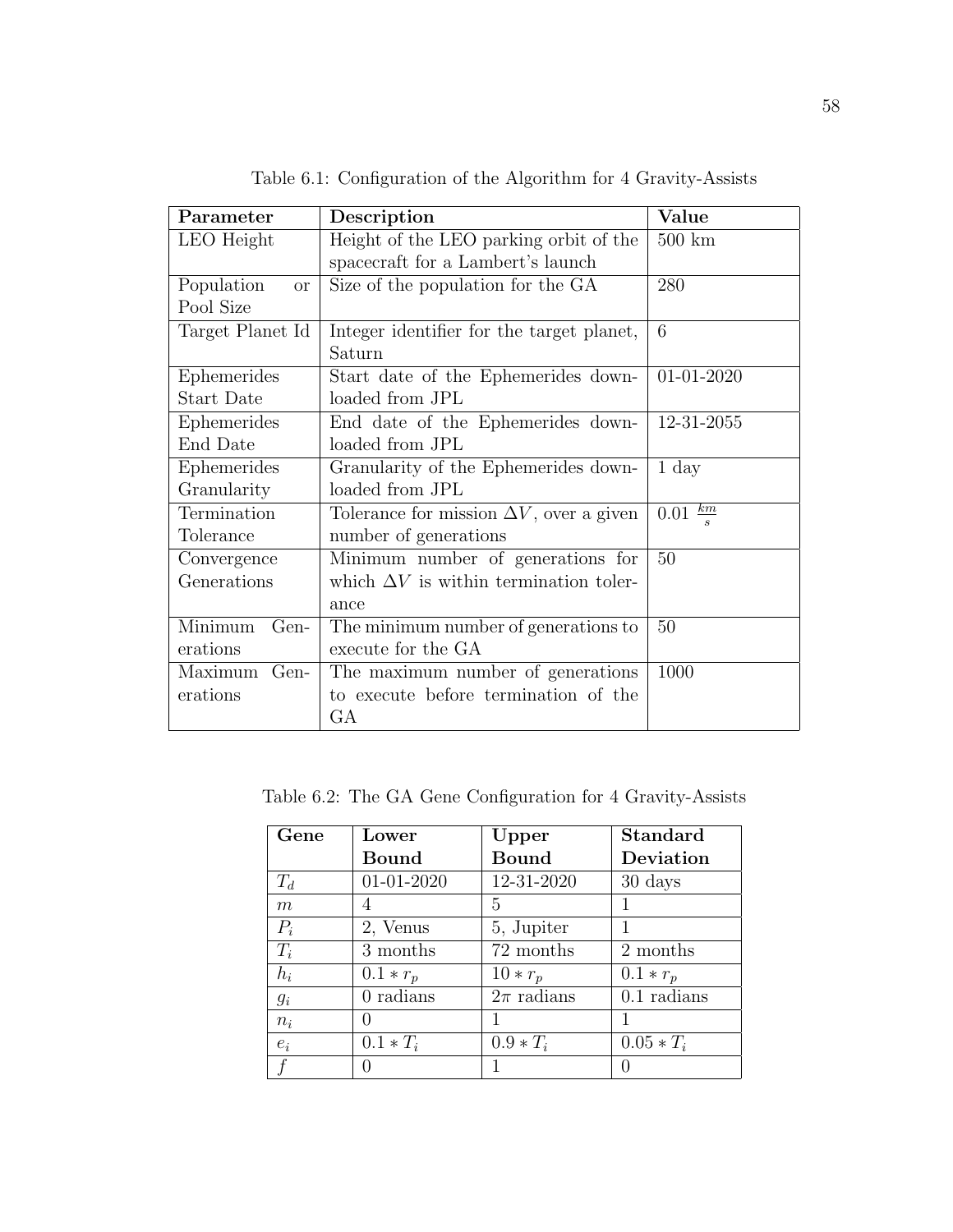| <b>Trajectory Parameter</b>       | Value                 |
|-----------------------------------|-----------------------|
| Launch Date                       | 07-06-2020 8:52 PM    |
| Launch $V_{\infty}$               | $0.1 \text{ km/s}$    |
| DSM 1 Date                        | 03-21-2021 7:59 PM    |
| DSM 1 $\Delta V$                  | $0.4267 \;{\rm km/s}$ |
| Earth Gravity-Assist Date         | 02-21-2022 2:45 AM    |
| DSM 2 Date                        | 04-23-2024 6:53 PM    |
| DSM 2 $\Delta V$                  | $0.2264 \text{ km/s}$ |
| Earth Gravity-Assist Date         | 02-20-2025 2:45 AM    |
| Mars Gravity-Assist Date          | 06-25-2028 3:28 AM    |
| Mars Gravity-Assist $\Delta V$    | $7.561 \text{ km/s}$  |
| Jupiter Gravity-Assist Date       | 09-30-2033 0:16 AM    |
| Jupiter Gravity-Assist $\Delta V$ | $1.2627 \text{ km/s}$ |
| Saturn Rendezvous Date            | 04-29-2-39 1:15 AM    |
| Total Mission $\Delta V$          | $10.018 \text{ km/s}$ |
| <b>Total Mission Time</b>         | $19.06$ years         |

Table 6.3: 4 Gravity-Assist Fuel-Optimal Earth-Saturn Trajectory Parameters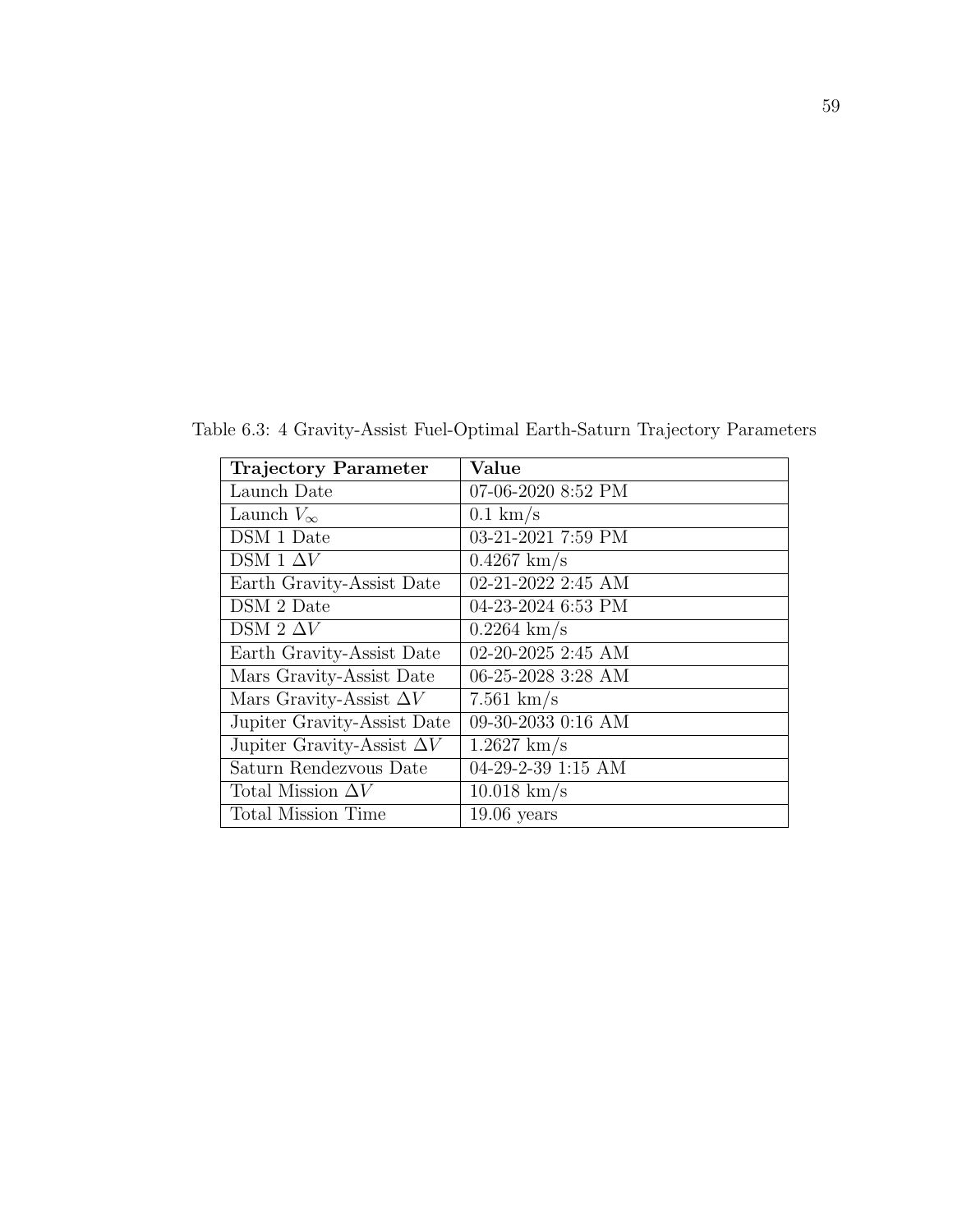

Figure 6.1: An Earth-Saturn Optimal Trajectory with 4 Gravity-Assist Maneuvers



Figure 6.2: The Parameters of the Genetic Algorithm for 4 Gravity-Assists

number of feasible solutions found in each generation. Figure 6.6 shows the minimum  $\Delta V$  over the generations of the Genetic Algorithm. The total  $\Delta V$  for the mission is 11.2426 km/s with a mission time of 14.365 years. Table 6.6 lists all the parameters of this trajectory.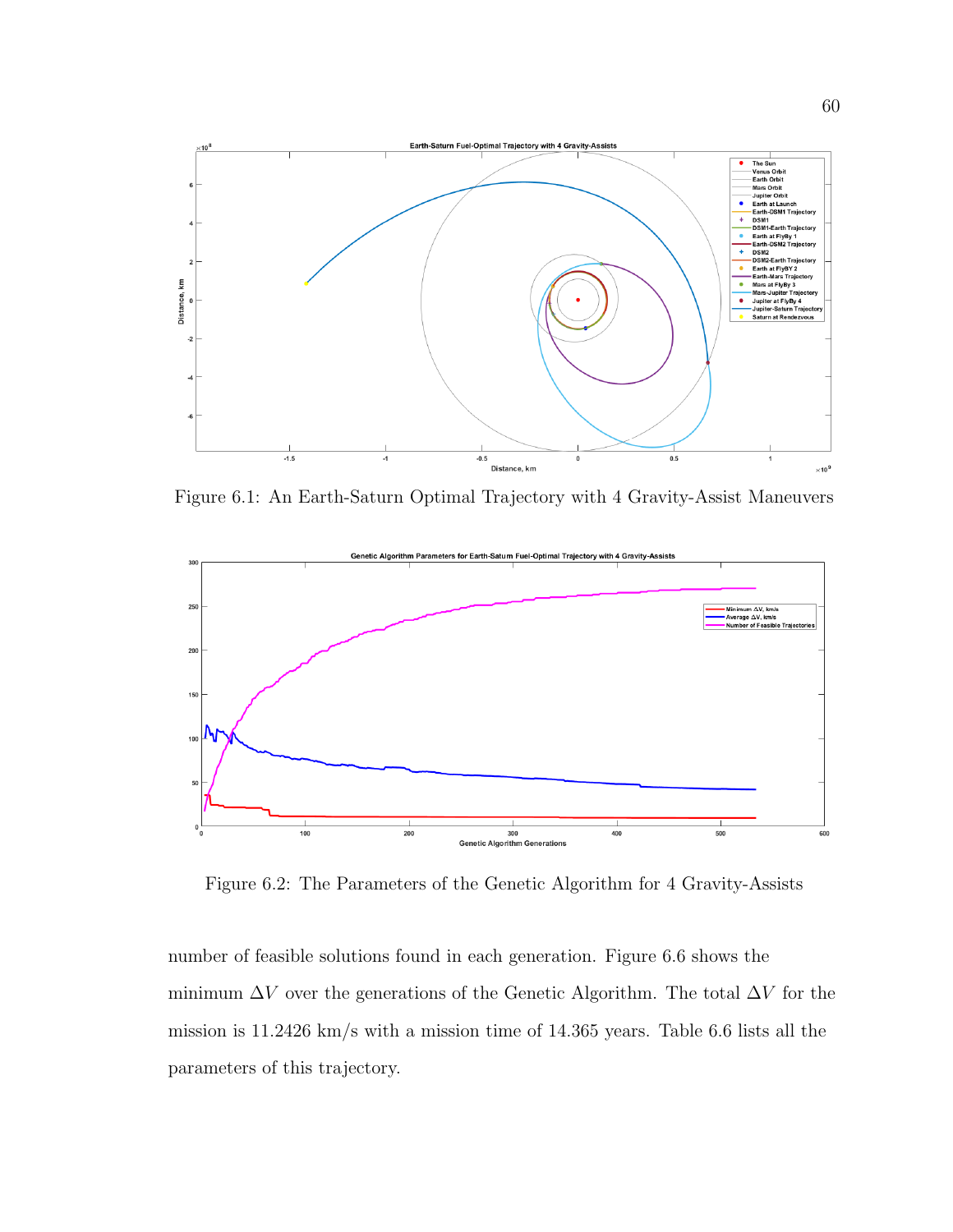| Parameter               | Description                                     | Value                  |
|-------------------------|-------------------------------------------------|------------------------|
| LEO Height              | Height of the LEO parking orbit of the          | $500 \; \mathrm{km}$   |
|                         | spacecraft for a Lambert's launch               |                        |
| Population<br><b>or</b> | Size of the population for the GA               | 280                    |
| Pool Size               |                                                 |                        |
| Target Planet Id        | Integer identifier for the target planet,       | 6                      |
|                         | Saturn                                          |                        |
| Ephemerides             | Start date of the Ephemerides down-             | 01-01-2020             |
| <b>Start Date</b>       | loaded from JPL                                 |                        |
| Ephemerides             | End date of the Ephemerides down-               | 12-31-2055             |
| End Date                | loaded from JPL                                 |                        |
| Ephemerides             | Granularity of the Ephemerides down-            | $1 \mathrm{day}$       |
| Granularity             | loaded from JPL                                 |                        |
| Termination             | Tolerance for mission $\Delta V$ , over a given | $\frac{km}{s}$<br>0.01 |
| Tolerance               | number of generations                           |                        |
| Convergence             | Minimum number of generations for               | 50                     |
| Generations             | which $\Delta V$ is within termination toler-   |                        |
|                         | ance                                            |                        |
| Minimum<br>Gen-         | The minimum number of generations to            | 50                     |
| erations                | execute for the GA                              |                        |
| Maximum<br>Gen-         | The maximum number of generations               | 1000                   |
| erations                | to execute before termination of the            |                        |
|                         | GA                                              |                        |

Table 6.4: Configuration of the Algorithm for 3 Gravity-Assists

Table 6.5: The GA Gene Configuration for 3 Gravity-Assists

| Gene  | Lower        | Upper          | <b>Standard</b> |
|-------|--------------|----------------|-----------------|
|       | Bound        | <b>Bound</b>   | Deviation       |
| $T_d$ | $01-01-2020$ | 12-31-2020     | 30 days         |
| m     | 3            | 5              |                 |
| $P_i$ | 2, Venus     | 5, Jupiter     |                 |
| $T_i$ | 3 months     | 72 months      | 2 months        |
| $h_i$ | $0.1 * r_p$  | $10*r_p$       | $0.1 * r_p$     |
| $g_i$ | $0$ radians  | $2\pi$ radians | $0.1$ radians   |
| $n_i$ |              |                |                 |
| $e_i$ | $0.1 * T_i$  | $0.9 * T_i$    | $0.05 * T_i$    |
|       |              |                |                 |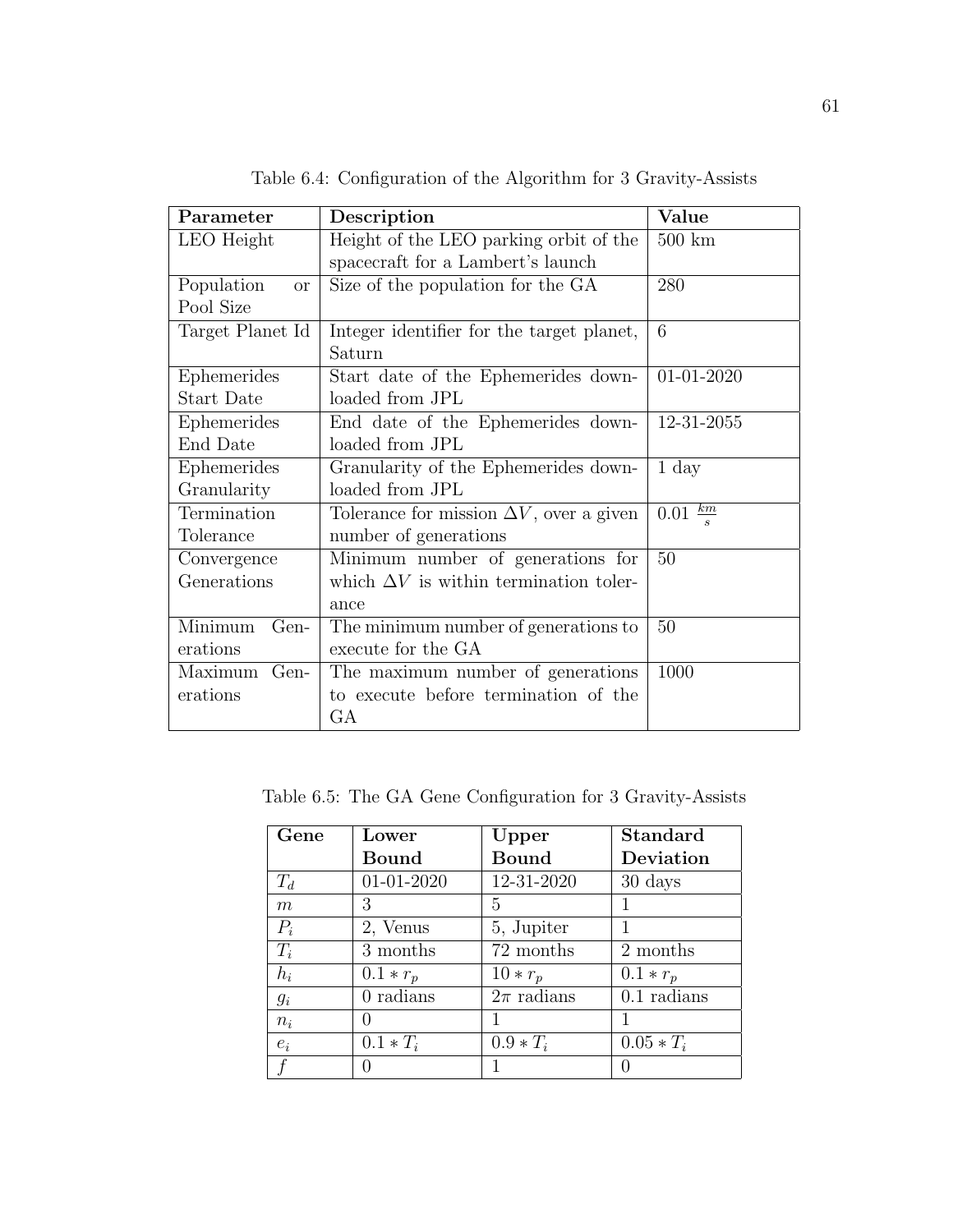| Trajectory Parameter           | Value                 |
|--------------------------------|-----------------------|
| Launch Date                    | 11-15-2020 10:56 AM   |
| Launch $V_{\infty}$            | $0.1 \text{ km/s}$    |
| DSM 1 Date                     | 01-12-2022 12:26 PM   |
| DSM 1 $\Delta V$               | $0.4267 \;{\rm km/s}$ |
| Earth Gravity-Assist Date      | 09-01-2022 11:42 AM   |
| DSM 2 Date                     | 10-12-2024 2:49 AM    |
| DSM 2 $\Delta V$               | $0.2264 \;{\rm km/s}$ |
| Earth Gravity-Assist Date      | 08-13-2025 0:35 AM    |
| Mars Gravity-Assist Date       | 07-09-2029 7:01 PM    |
| Mars Gravity-Assist $\Delta V$ | $7.561 \text{ km/s}$  |
| Saturn Rendezvous Date         | 01-12-2035 9:33 PM    |
| Total Mission $\Delta V$       | $11.2426$ km/s        |
| Total Mission Time             | $14.365$ years        |

Table 6.6: 3 Gravity-Assist Fuel-Optimal Earth-Saturn Trajectory Parameters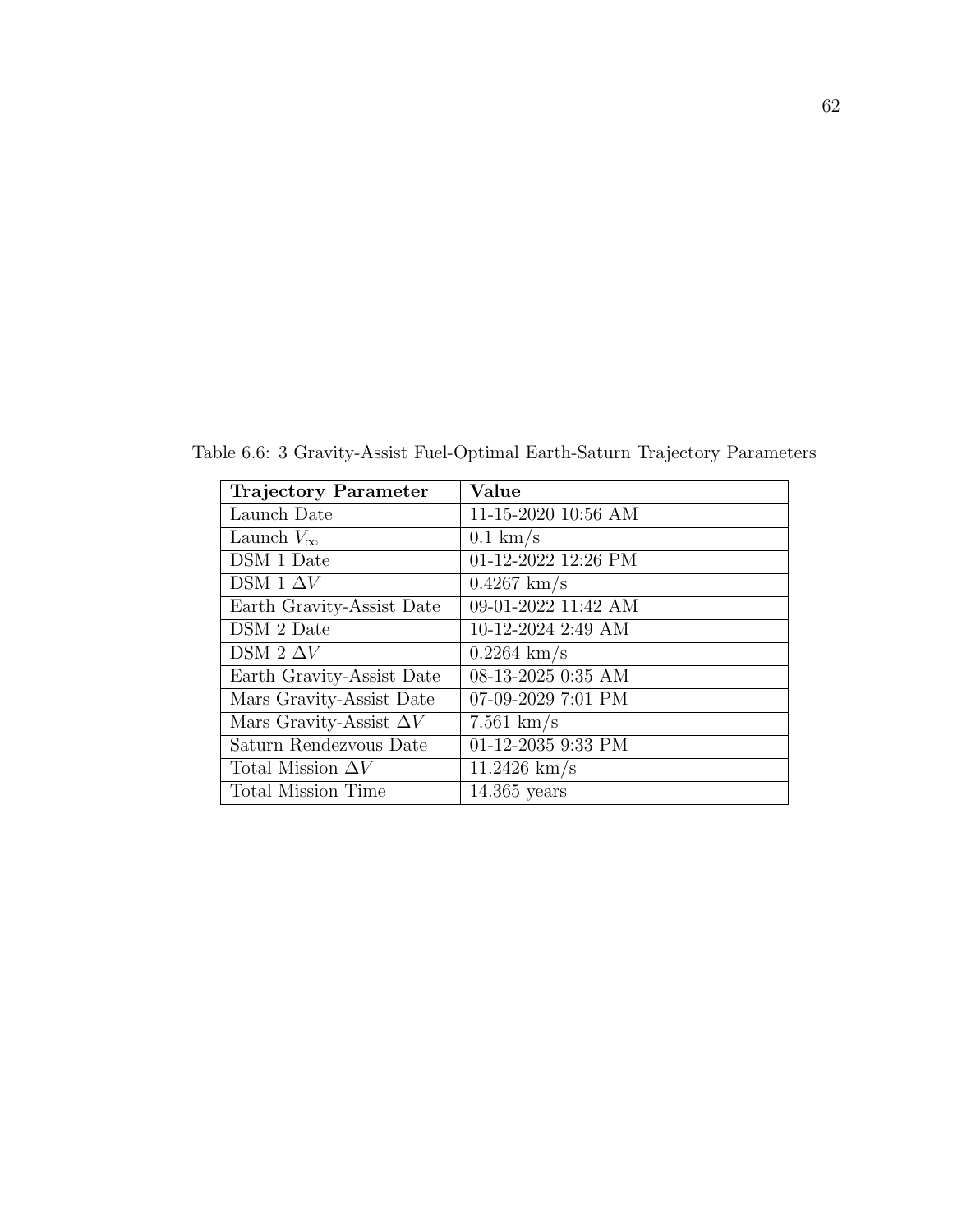

Figure 6.3: The Minimum  $\Delta V$  over the Generations of the Genetic Algorithm for 4 Gravity-Assists

## 6.3 Comparison of the Optimal Trajectories

The main difference between the 4-gravity-assist trajectory and the 3-gravity-assist trajectory is the extended mission time in the 4-gravity-assist trajectory, albeit with an improvement in the mission cost (total  $\Delta V$ ) by 1.2242 km/s. In both the trajectories, the  $\Delta V$  for Mars Gravity-Assist is very high at 7.561 km/s.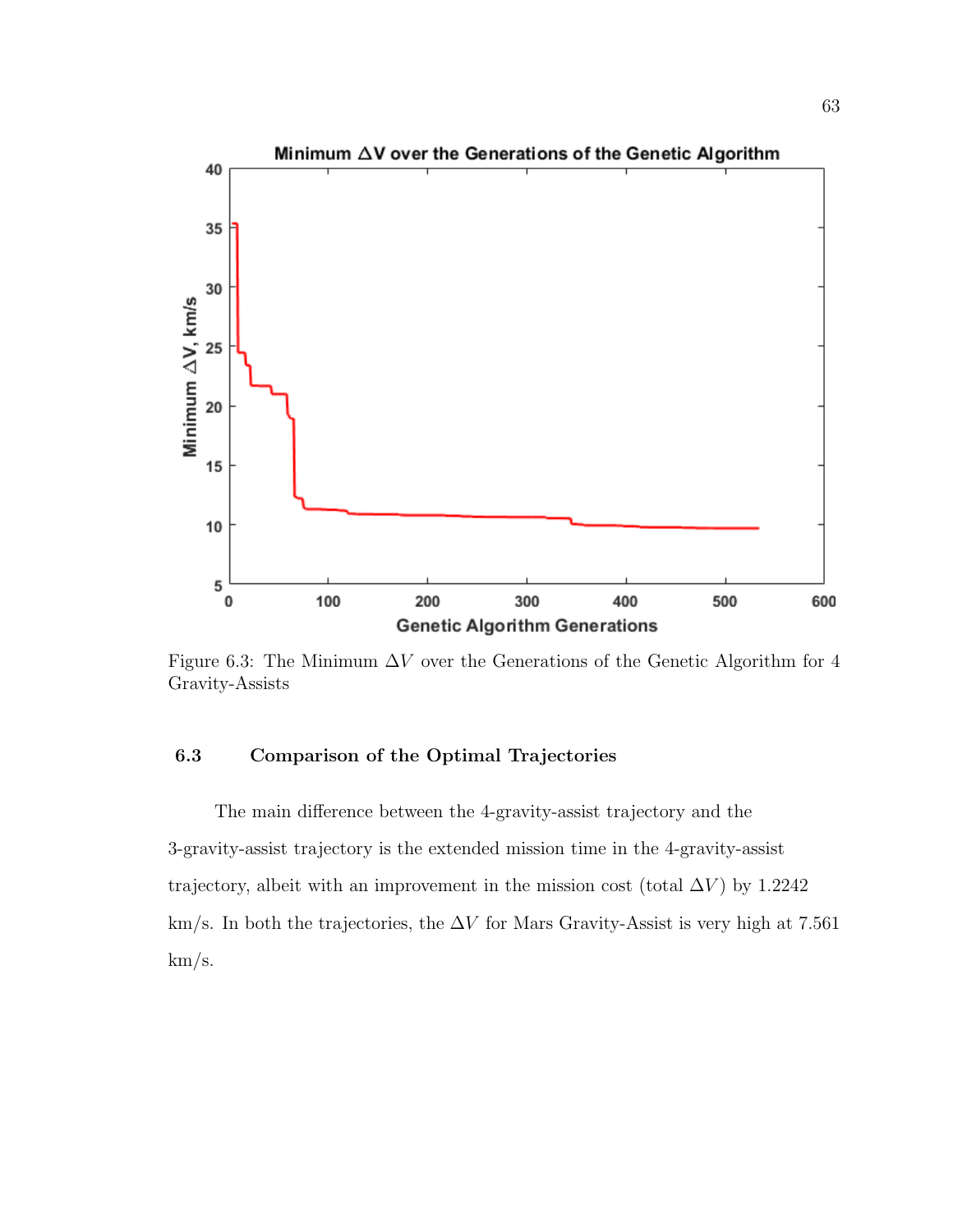

Figure 6.4: An Earth-Saturn Optimal Trajectory with 3 Gravity-Assist Maneuvers



Figure 6.5: The Parameters of the Genetic Algorithm for 3 Gravity-Assists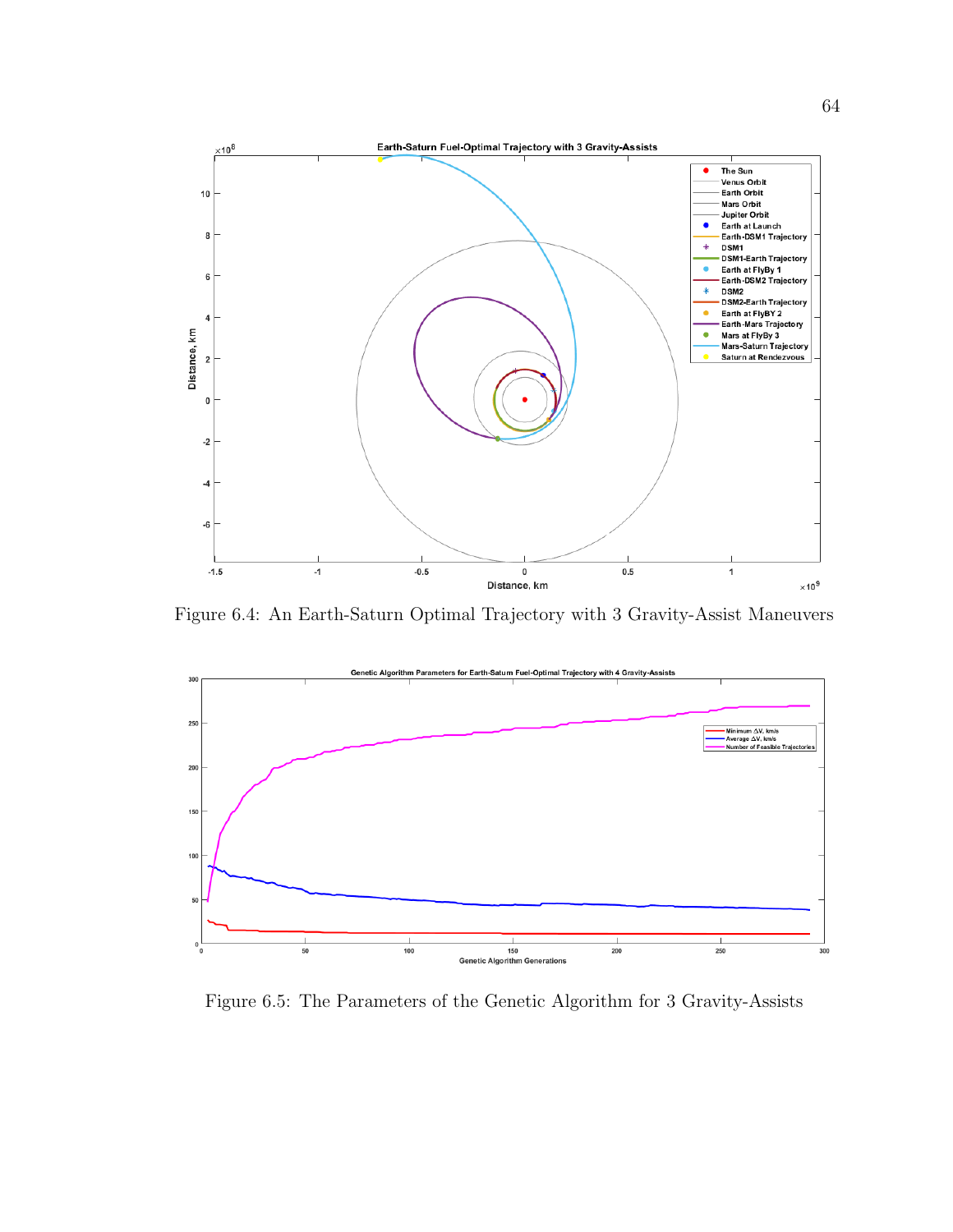

Figure 6.6: The Minimum  $\Delta V$  over the Generations of the Genetic Algorithm for 3 Gravity-Assists

# 6.4 Performance of the Adaptive Twin-Space Crowding Genetic Algorithm

For the 4-gravity-assist trajectory, the algorithm converged at the 534th generation. Figure 6.2 shows the average and minimum  $\Delta V$  values of the population as well as the total number of feasible solutions in the population over all of the 534 generations. As can be seen in Figure 6.2, the number of feasible solutions in the population raises steeply till 125th generation to reach a value of 200 out of a total of 280 solution candidates in the population. Correspondingly, the minimum and average  $\Delta V$  values also steeply decrease during this span. After the 125th generation, the number of feasible raises steadily but slowly. Accordingly, the minimum and average  $\Delta V$  values also decrease slowly but steadily until convergence. Similar trend is also observed in the 3-gravity-assist trajectory case in Figure 6.5. In this case, the algorithm converged at the 293rd generation. Number of feasible solutions in the population quickly gets to 200 out of possible 280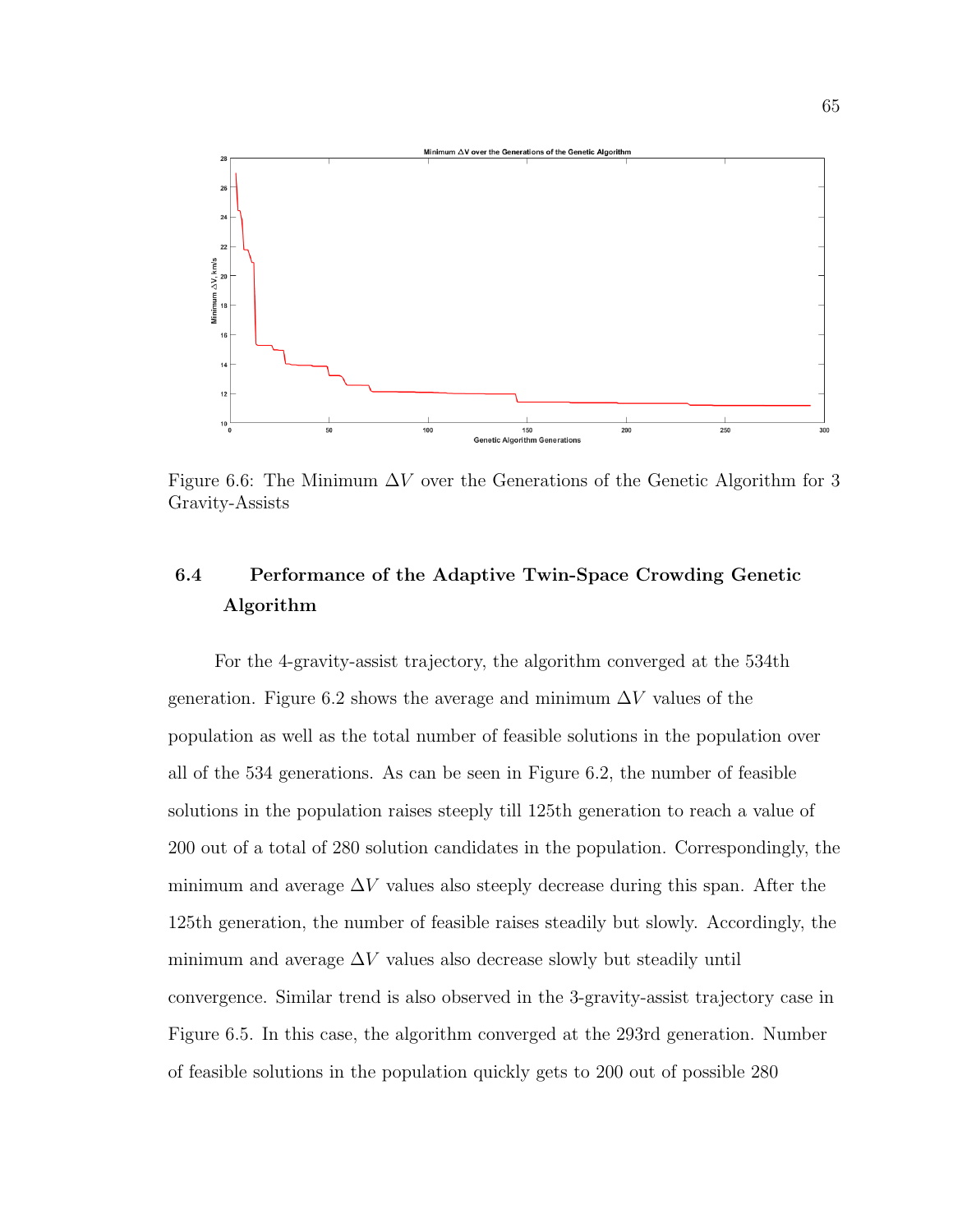candidate solutions by the 40th generation. After this the number raises slowly but steadily. A similar trend is observed in minimum and average  $\Delta V$  values. This is due to the combination of adaptive and Twin-Space crowding techniques employed. An attempt is made to use adaptive diversification technique alone for the Genetic Algorithm. However, it is observed that the convergence is not as effective as when the two diversification techniques are combined. The algorithm executed for 173 minutes for the 4-gravity-assist trajectory and for 110 minutes for the 3-gravity-assist trajectory. The scale of calculations involved in interplanetary travel is astronomical. Given this, the execution times of the algorithm in these two cases are deemed efficient.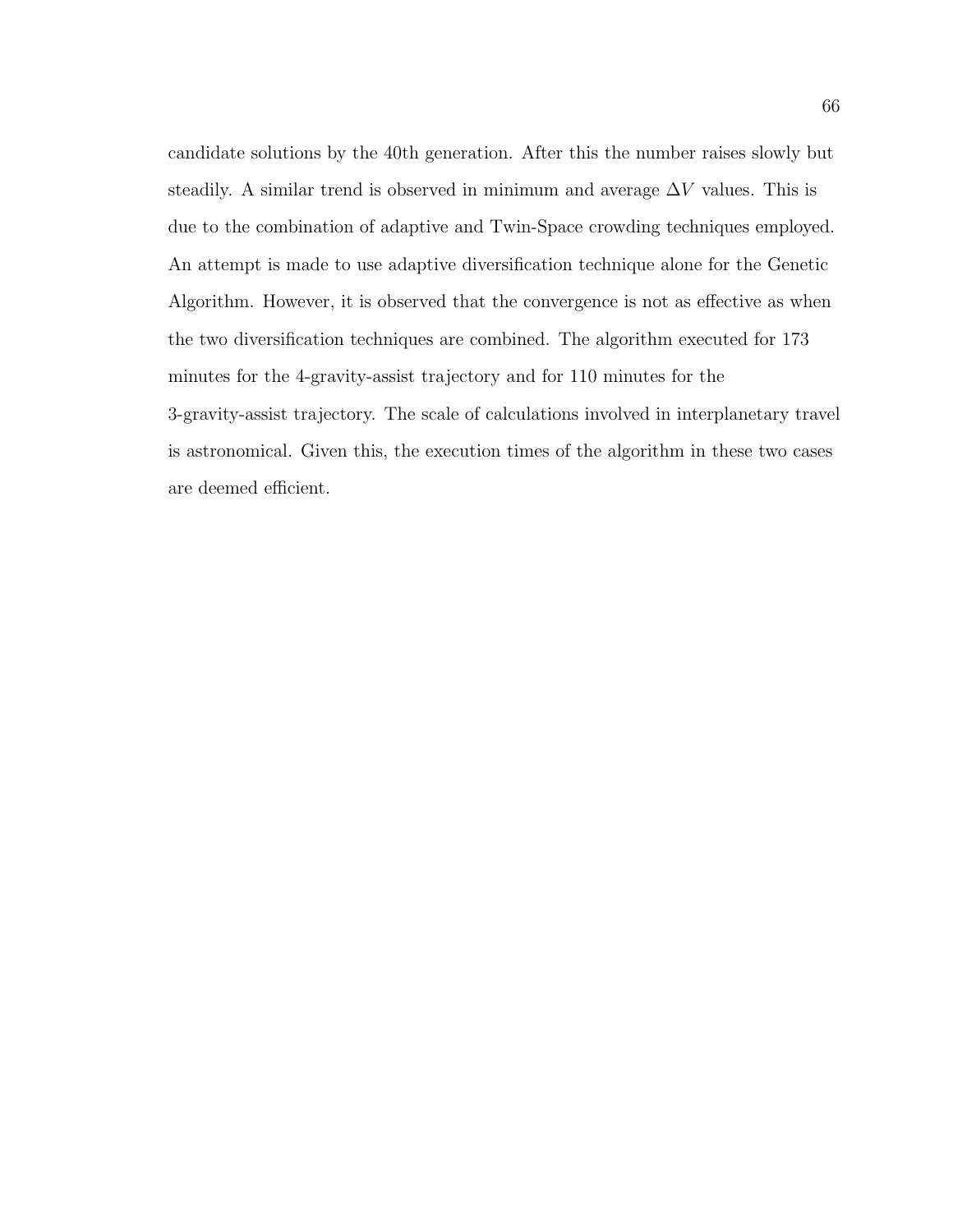### CHAPTER 7

#### CONCLUSIONS AND RECOMMENDATIONS

The algorithm proposed in this thesis is producing optimal solutions with economical costs. The two solutions found using this algorithm are yielding costs that are comparable to the Cassini 2 mission cost (8.385 km/s) found by Gad and Abdelkhalik's [1] hidden-gene based algorithm. However, the algorithm is not doing well in terms of the mission time. This is because the cost/fitness function does not include the mission time. The time-of-flight gene of the chromosome is also crucial to the mission time. The proposed algorithm uses common minimum, maximum and standard deviation values for all the Solar planets. This is not an ideal choice. These GA parameters should be tuned according to the pair of planets involved in each leg of the flight. For example, the time-of-flight in a Venus-Earth leg will be way smaller to that of an Earth-Jupiter leg. Since the goal of this thesis is to determine fuel-optimal trajectories, this work is left as a recommendation for future work. To complete the mission design for a real mission, it is necessary to consider the n-body effects in space. The process for refining the preliminary optimal trajectories found using the proposed algorithm, to make sure that the spacecraft does not crash into any of the known celestial bodies, is quite complex and cannot be generalized. However, it can be attempted on a case by case basis and left as a recommendation for future work. It is possible to further optimize the solutions with the use of more than one deep-space maneuver in a leg of the flight. This is also left as a recommendation for future work. Another interesting problem that is worth solving is the trajectory design for the moon tour or orbiter missions of the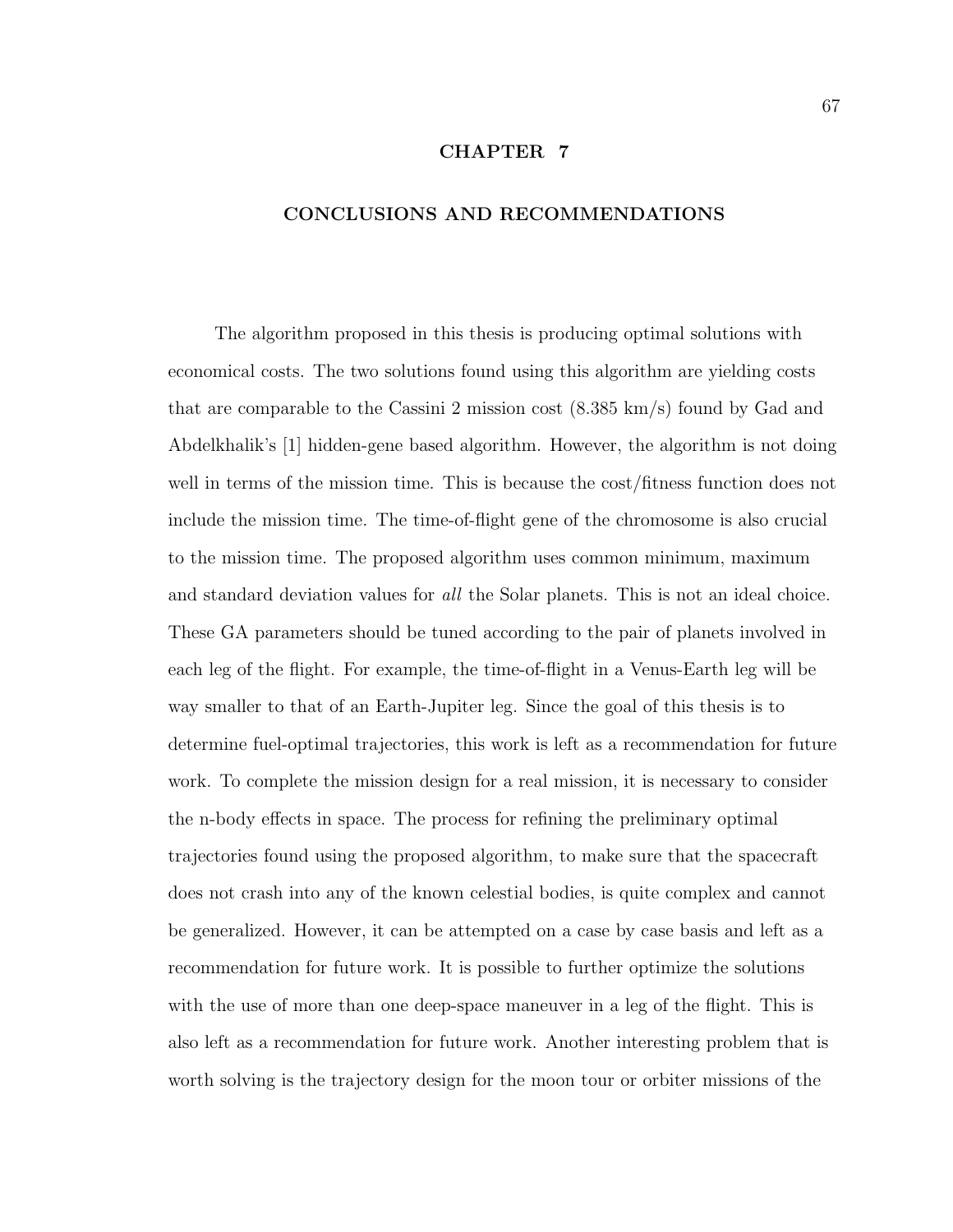parent planet. This problem requires solutions to gravity-assist maneuvers from low-mass moons. This is also left as a recommendation for future work.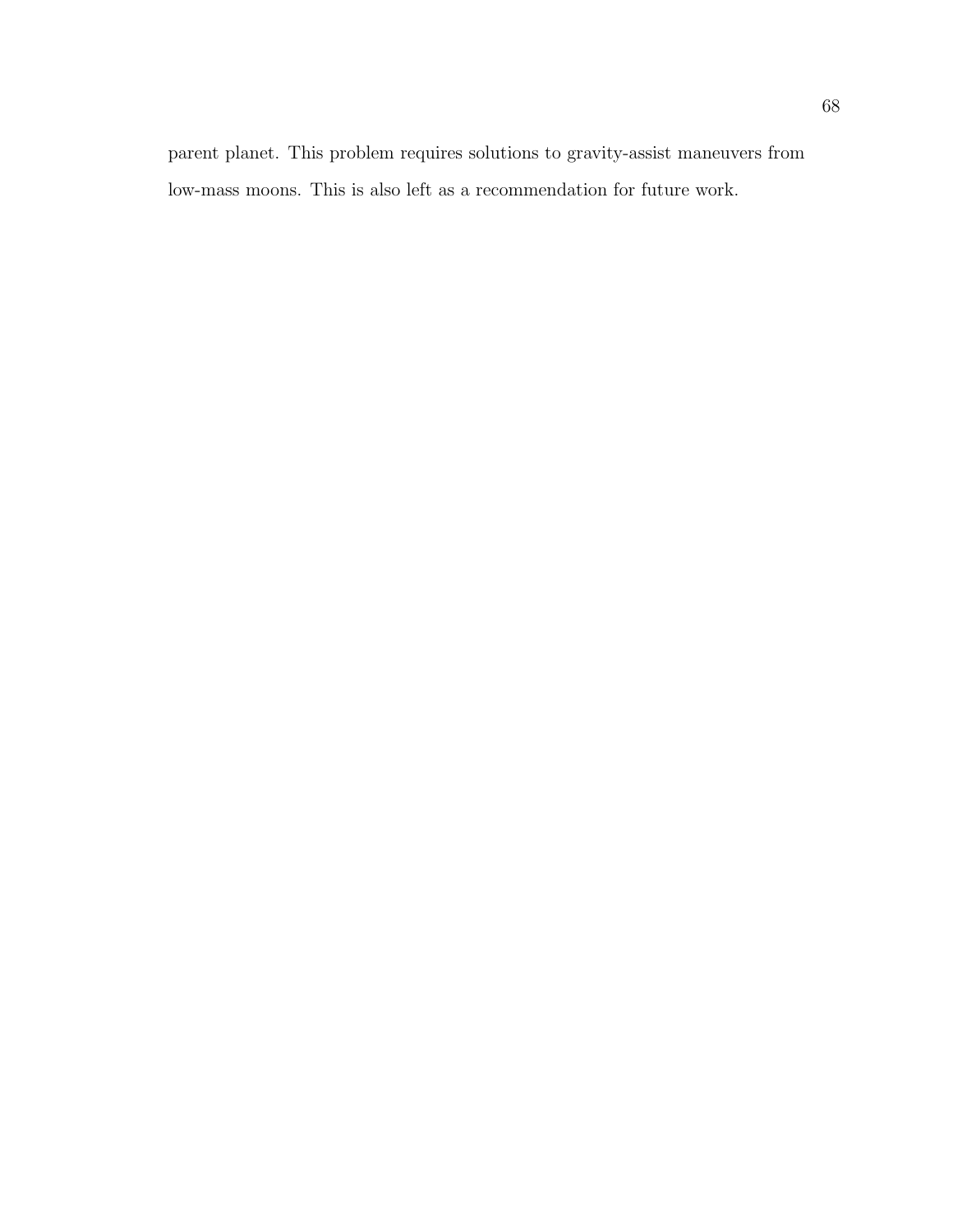#### BIBLIOGRAPHY

- [1] A. Gad and O. Abdelkhalik, "Hidden genes genetic algorithm for multi-gravity-assist trajectories optimization," Journal of Spacecraft and Rockets, vol. 48, no. 4, 2011.
- [2] S. Molenaar, "Optimization of interplanetary trajectories with deep space maneuvers - model development and application to a uranus orbiter mission," 2009.
- [3] C.-H. Chen, J.-H. Chou, and T.-K. Liu, "A novel crowding genetic algorithm and its applications to manufacturing robots," IEEE Transactions on Industrial Informatics, vol. 10, no. 3, 2014.
- [4] N. Europa, "Europa in depth," 2016.
- [5] N. Titan, "Titan: Saturn's largest moon," 2016.
- [6] L. Spilker, "Cassini: Mission to saturn: Enceladus," 2016.
- [7] G. Hollenbeck, New Flight Techniques for Outer Planet Missions. 1975.
- [8] J. A. Sims and J. M. Longuski, Analysis of V(infinity) leveraging for interplanetary missions. 2004.
- [9] J. A. Sims, J. M. Longuski, and A. J. Staugler, "V8 leveraging for interplanetary missions: Multiple-revolution orbit techniques," Journal of Guidance, Control, and Dynamics, vol. 20, no. 3, pp. 409–415, 1997.
- [10] A. T. Brinckerhoff and R. P. Russell, PATHFINDING AND V-INFININTY LEVERAGING FOR PLANETARY MOON TOUR MISSIONS. 2009.
- [11] N. J. Strange, S. Campagnola, and R. P. Russell, "Leveraging flybys of low mass moons to enable an enceladus orbiter," Advances in the Astronautical Sciences, vol. 135, no. 3, 2009.
- [12] S. Campagnola, R. P. Russell, and N. Strange, "A fast tour design method using non-tangent v-infinity leveraging transfer," Celestial Mechanics and Dynamical Astronomy, vol. 108, no. 2, 2010.
- [13] A. Gad and O. Abdelkhalik, "Dynamic-size multiple populations genetic algorithm for multigravity-assist trajectories optimization," Journal of Guidance, Navigation and Control, vol. 35, no. 2, 2012.